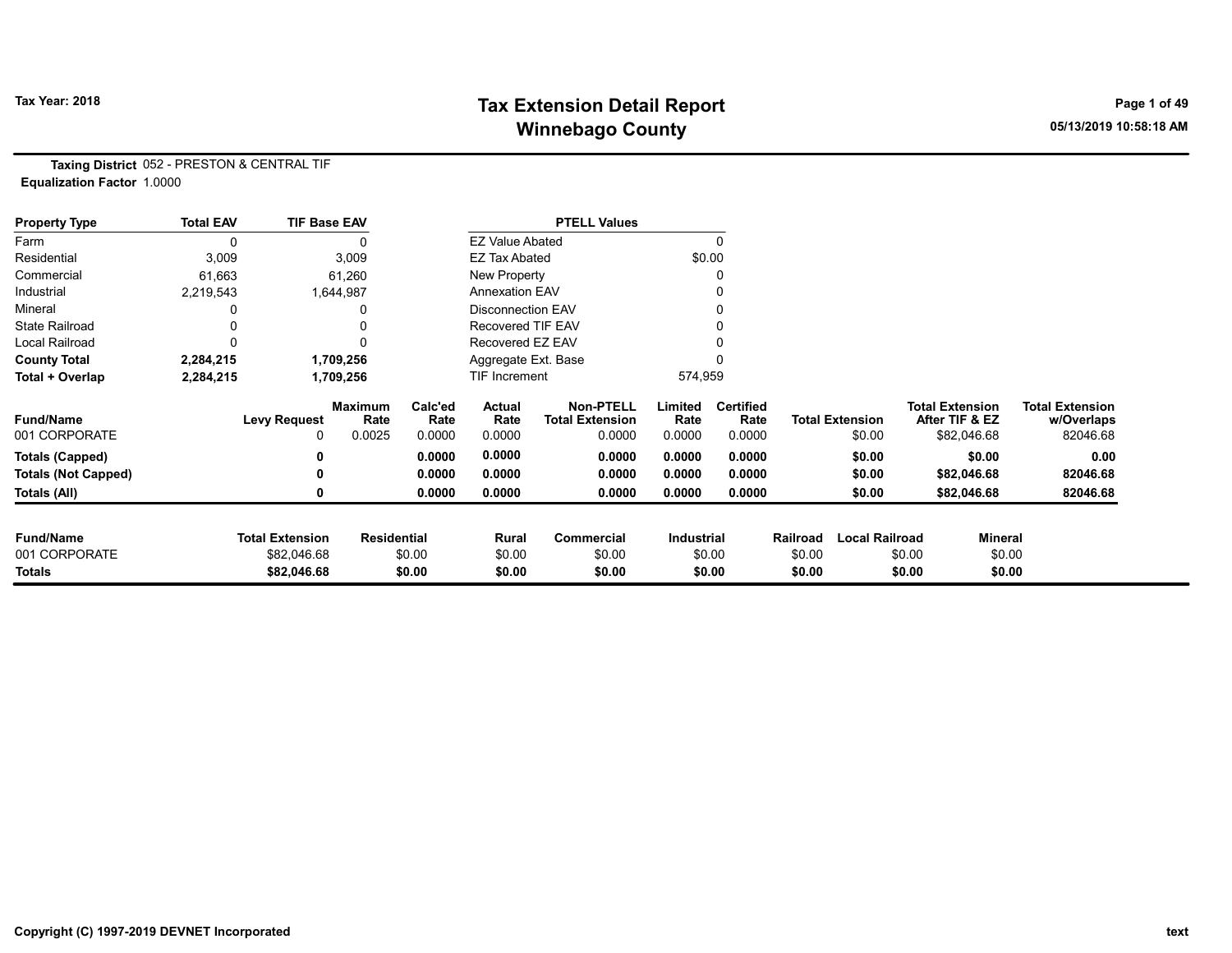# Tax Year: 2018 **Tax Extension Detail Report** Tax Year: 2018 **Page 2 of 49** Winnebago County **Winnebago County COUNTY** 2010 10:58:18 AM

Taxing District 063 - WESTSIDE TIF #2 Equalization Factor 1.0000

| <b>Property Type</b>       | <b>Total EAV</b> | <b>TIF Base EAV</b>    |                        |                 |                          | <b>PTELL Values</b>                        |                 |                          |          |                        |                                          |                                      |
|----------------------------|------------------|------------------------|------------------------|-----------------|--------------------------|--------------------------------------------|-----------------|--------------------------|----------|------------------------|------------------------------------------|--------------------------------------|
| Farm                       | 0                |                        |                        |                 | <b>EZ Value Abated</b>   |                                            |                 |                          |          |                        |                                          |                                      |
| Residential                | 0                |                        |                        |                 | <b>EZ Tax Abated</b>     |                                            | \$0.00          |                          |          |                        |                                          |                                      |
| Commercial                 | 36,776           |                        | 33,570                 |                 | New Property             |                                            |                 |                          |          |                        |                                          |                                      |
| Industrial                 | 54,819           |                        | 54,819                 |                 | <b>Annexation EAV</b>    |                                            |                 |                          |          |                        |                                          |                                      |
| Mineral                    |                  |                        |                        |                 | <b>Disconnection EAV</b> |                                            |                 |                          |          |                        |                                          |                                      |
| <b>State Railroad</b>      | 0                |                        |                        |                 | <b>Recovered TIF EAV</b> |                                            |                 |                          |          |                        |                                          |                                      |
| Local Railroad             | 0                |                        |                        |                 | Recovered EZ EAV         |                                            |                 |                          |          |                        |                                          |                                      |
| <b>County Total</b>        | 91,595           |                        | 88,389                 |                 | Aggregate Ext. Base      |                                            |                 |                          |          |                        |                                          |                                      |
| Total + Overlap            | 91,595           |                        | 88,389                 |                 | TIF Increment            |                                            |                 | 3,206                    |          |                        |                                          |                                      |
| <b>Fund/Name</b>           |                  | <b>Levy Request</b>    | <b>Maximum</b><br>Rate | Calc'ed<br>Rate | Actual<br>Rate           | <b>Non-PTELL</b><br><b>Total Extension</b> | Limited<br>Rate | <b>Certified</b><br>Rate |          | <b>Total Extension</b> | <b>Total Extension</b><br>After TIF & EZ | <b>Total Extension</b><br>w/Overlaps |
| 001 CORPORATE              |                  | 0                      | 0.0000                 | 0.0000          | 0.0000                   | 0.0000                                     | 0.0000          | 0.0000                   |          | \$0.00                 | \$457.50                                 | 457.50                               |
| <b>Totals (Capped)</b>     |                  | 0                      |                        | 0.0000          | 0.0000                   | 0.0000                                     | 0.0000          | 0.0000                   |          | \$0.00                 | \$0.00                                   | 0.00                                 |
| <b>Totals (Not Capped)</b> |                  | 0                      |                        | 0.0000          | 0.0000                   | 0.0000                                     | 0.0000          | 0.0000                   |          | \$0.00                 | \$457.50                                 | 457.50                               |
| Totals (All)               |                  | 0                      |                        | 0.0000          | 0.0000                   | 0.0000                                     | 0.0000          | 0.0000                   |          | \$0.00                 | \$457.50                                 | 457.50                               |
| <b>Fund/Name</b>           |                  | <b>Total Extension</b> | <b>Residential</b>     |                 | Rural                    | <b>Commercial</b>                          | Industrial      |                          | Railroad | <b>Local Railroad</b>  | Mineral                                  |                                      |
| 001 CORPORATE              |                  | \$457.50               |                        | \$0.00          | \$0.00                   | \$0.00                                     |                 | \$0.00                   | \$0.00   |                        | \$0.00                                   | \$0.00                               |
| Totals                     |                  | \$457.50               |                        | \$0.00          | \$0.00                   | \$0.00                                     |                 | \$0.00                   | \$0.00   |                        | \$0.00                                   | \$0.00                               |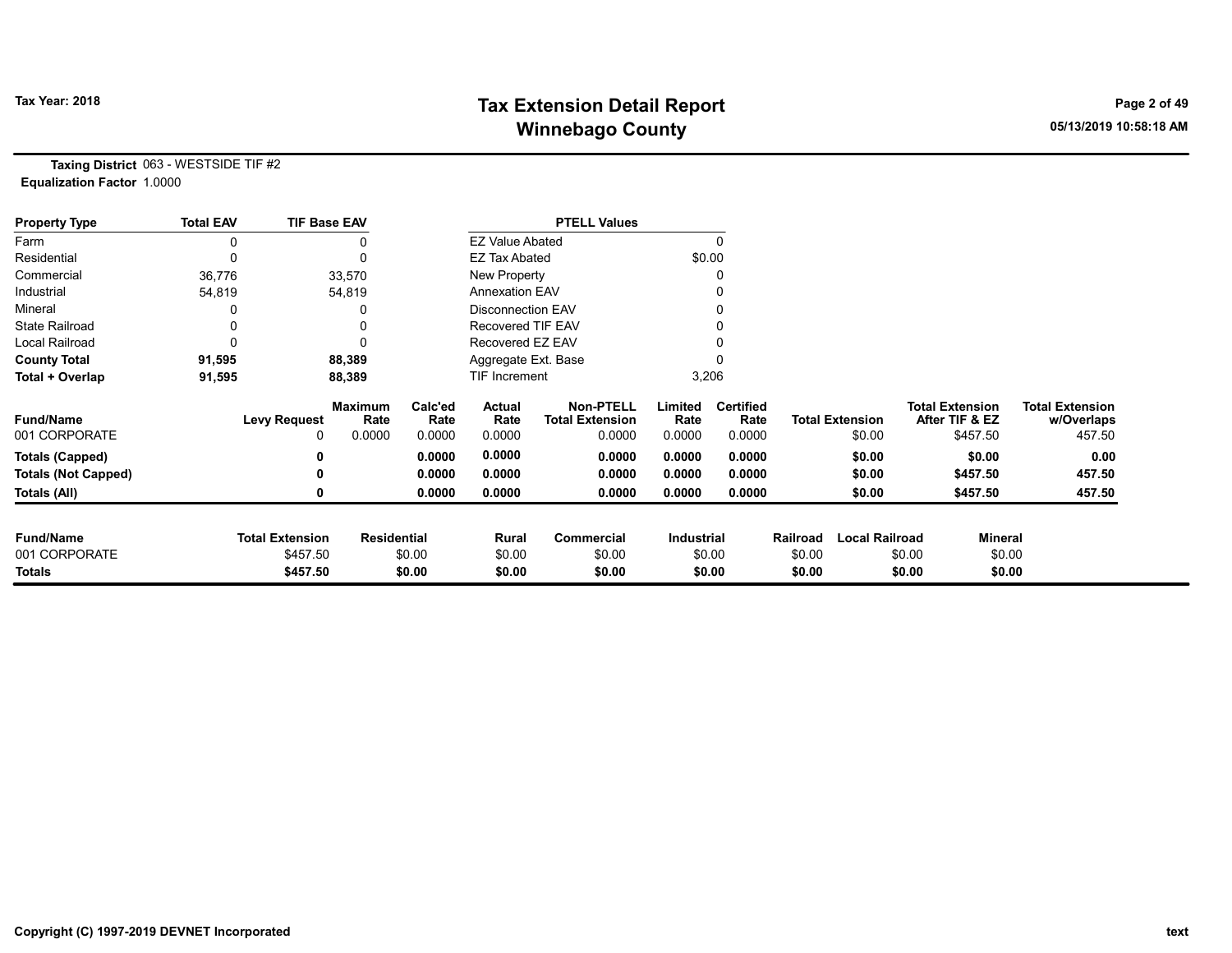# Tax Year: 2018 **Tax Extension Detail Report** Tax Year: 2018 **Page 3 of 49** Winnebago County **Winnebago County COUNTY** 2010 10:58:18 AM

Taxing District 066 - EAST STATE & ALPINE TIF Equalization Factor 1.0000

| <b>Property Type</b>       | <b>Total EAV</b> | <b>TIF Base EAV</b>    |                    |                 |                          | <b>PTELL Values</b>                        |                 |                          |          |                        |                                          |              |                                      |
|----------------------------|------------------|------------------------|--------------------|-----------------|--------------------------|--------------------------------------------|-----------------|--------------------------|----------|------------------------|------------------------------------------|--------------|--------------------------------------|
| Farm                       |                  |                        |                    |                 | <b>EZ Value Abated</b>   |                                            |                 |                          |          |                        |                                          |              |                                      |
| Residential                | 0                |                        |                    |                 | <b>EZ Tax Abated</b>     |                                            | \$0.00          |                          |          |                        |                                          |              |                                      |
| Commercial                 | 12,062,067       |                        | 11,195,727         |                 | New Property             |                                            |                 |                          |          |                        |                                          |              |                                      |
| Industrial                 |                  |                        |                    |                 | <b>Annexation EAV</b>    |                                            |                 |                          |          |                        |                                          |              |                                      |
| Mineral                    |                  |                        |                    |                 | <b>Disconnection EAV</b> |                                            |                 |                          |          |                        |                                          |              |                                      |
| <b>State Railroad</b>      |                  |                        |                    |                 | <b>Recovered TIF EAV</b> |                                            |                 |                          |          |                        |                                          |              |                                      |
| Local Railroad             |                  |                        |                    |                 | Recovered EZ EAV         |                                            |                 |                          |          |                        |                                          |              |                                      |
| <b>County Total</b>        | 12,062,067       |                        | 11,195,727         |                 | Aggregate Ext. Base      |                                            |                 |                          |          |                        |                                          |              |                                      |
| Total + Overlap            | 12,062,067       |                        | 11,195,727         |                 | TIF Increment            |                                            | 866,340         |                          |          |                        |                                          |              |                                      |
| <b>Fund/Name</b>           |                  | <b>Levy Request</b>    | Maximum<br>Rate    | Calc'ed<br>Rate | Actual<br>Rate           | <b>Non-PTELL</b><br><b>Total Extension</b> | Limited<br>Rate | <b>Certified</b><br>Rate |          | <b>Total Extension</b> | <b>Total Extension</b><br>After TIF & EZ |              | <b>Total Extension</b><br>w/Overlaps |
| 001 CORPORATE              |                  | 0                      | 0.0000             | 0.0000          | 0.0000                   | 0.0000                                     | 0.0000          | 0.0000                   |          | \$0.00                 |                                          | \$123,626.74 | 123626.74                            |
| <b>Totals (Capped)</b>     |                  | 0                      |                    | 0.0000          | 0.0000                   | 0.0000                                     | 0.0000          | 0.0000                   |          | \$0.00                 |                                          | \$0.00       | 0.00                                 |
| <b>Totals (Not Capped)</b> |                  | 0                      |                    | 0.0000          | 0.0000                   | 0.0000                                     | 0.0000          | 0.0000                   |          | \$0.00                 |                                          | \$123,626.74 | 123626.74                            |
| Totals (All)               |                  | 0                      |                    | 0.0000          | 0.0000                   | 0.0000                                     | 0.0000          | 0.0000                   |          | \$0.00                 |                                          | \$123,626.74 | 123626.74                            |
| <b>Fund/Name</b>           |                  | <b>Total Extension</b> | <b>Residential</b> |                 | Rural                    | <b>Commercial</b>                          | Industrial      |                          | Railroad | <b>Local Railroad</b>  |                                          | Mineral      |                                      |
| 001 CORPORATE              |                  | \$123,626.74           |                    | \$0.00          | \$0.00                   | \$0.00                                     |                 | \$0.00                   | \$0.00   |                        | \$0.00                                   | \$0.00       |                                      |
| Totals                     |                  | \$123,626.74           |                    | \$0.00          | \$0.00                   | \$0.00                                     |                 | \$0.00                   | \$0.00   |                        | \$0.00                                   | \$0.00       |                                      |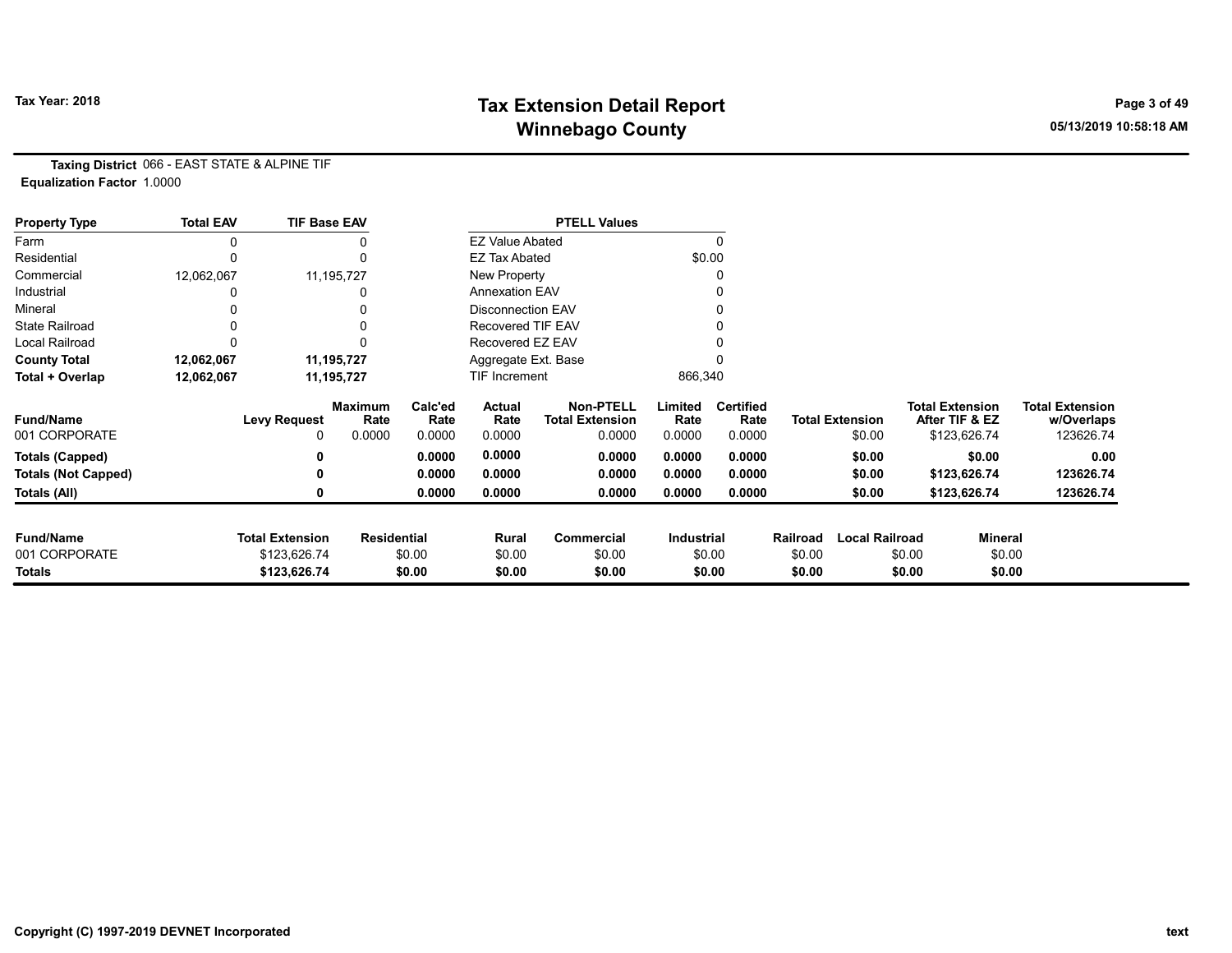# Tax Year: 2018 **Tax Extension Detail Report** Tax Year: 2018 **Page 4 of 49** Winnebago County **Winnebago County COUNTY** 2010 10:58:18 AM

Taxing District 067 - WEST STATE & CENTRAL TIF Equalization Factor 1.0000

| <b>Property Type</b>       | <b>Total EAV</b> | <b>TIF Base EAV</b>    |                        |                 |                          | <b>PTELL Values</b>                        |                 |                          |          |                        |                                          |         |                                      |
|----------------------------|------------------|------------------------|------------------------|-----------------|--------------------------|--------------------------------------------|-----------------|--------------------------|----------|------------------------|------------------------------------------|---------|--------------------------------------|
| Farm                       | 0                |                        |                        |                 | <b>EZ Value Abated</b>   |                                            |                 | $\Omega$                 |          |                        |                                          |         |                                      |
| Residential                | 8,561,327        |                        | 8,339,799              |                 | <b>EZ Tax Abated</b>     |                                            |                 | \$0.00                   |          |                        |                                          |         |                                      |
| Commercial                 | 930,592          |                        | 556,854                |                 | New Property             |                                            |                 | 0                        |          |                        |                                          |         |                                      |
| Industrial                 | 87,944           |                        | 87,944                 |                 | <b>Annexation EAV</b>    |                                            |                 | 0                        |          |                        |                                          |         |                                      |
| Mineral                    |                  |                        | 0                      |                 | <b>Disconnection EAV</b> |                                            |                 | 0                        |          |                        |                                          |         |                                      |
| <b>State Railroad</b>      |                  |                        | 0                      |                 | Recovered TIF EAV        |                                            |                 |                          |          |                        |                                          |         |                                      |
| Local Railroad             | 0                |                        | $\Omega$               |                 | Recovered EZ EAV         |                                            |                 |                          |          |                        |                                          |         |                                      |
| <b>County Total</b>        | 9,579,863        |                        | 8,984,597              |                 | Aggregate Ext. Base      |                                            |                 | 0                        |          |                        |                                          |         |                                      |
| Total + Overlap            | 9,579,863        |                        | 8,984,597              |                 | TIF Increment            |                                            | 595,266         |                          |          |                        |                                          |         |                                      |
| <b>Fund/Name</b>           |                  | <b>Levy Request</b>    | <b>Maximum</b><br>Rate | Calc'ed<br>Rate | Actual<br>Rate           | <b>Non-PTELL</b><br><b>Total Extension</b> | Limited<br>Rate | <b>Certified</b><br>Rate |          | <b>Total Extension</b> | <b>Total Extension</b><br>After TIF & EZ |         | <b>Total Extension</b><br>w/Overlaps |
| 001 CORPORATE              |                  | 0                      | 0.0000                 | 0.0000          | 0.0000                   | 0.0000                                     | 0.0000          | 0.0000                   |          | \$0.00                 | \$84,945.14                              |         | 84945.14                             |
| <b>Totals (Capped)</b>     |                  | 0                      |                        | 0.0000          | 0.0000                   | 0.0000                                     | 0.0000          | 0.0000                   |          | \$0.00                 |                                          | \$0.00  | 0.00                                 |
| <b>Totals (Not Capped)</b> |                  | 0                      |                        | 0.0000          | 0.0000                   | 0.0000                                     | 0.0000          | 0.0000                   |          | \$0.00                 | \$84,945.14                              |         | 84945.14                             |
| Totals (All)               |                  | 0                      |                        | 0.0000          | 0.0000                   | 0.0000                                     | 0.0000          | 0.0000                   |          | \$0.00                 | \$84,945.14                              |         | 84945.14                             |
| <b>Fund/Name</b>           |                  | <b>Total Extension</b> | <b>Residential</b>     |                 | Rural                    | <b>Commercial</b>                          | Industrial      |                          | Railroad | <b>Local Railroad</b>  |                                          | Mineral |                                      |
| 001 CORPORATE              |                  | \$84,945.14            |                        | \$0.00          | \$0.00                   | \$0.00                                     |                 | \$0.00                   | \$0.00   |                        | \$0.00                                   | \$0.00  |                                      |
| <b>Totals</b>              |                  | \$84,945.14            |                        | \$0.00          | \$0.00                   | \$0.00                                     |                 | \$0.00                   | \$0.00   |                        | \$0.00                                   | \$0.00  |                                      |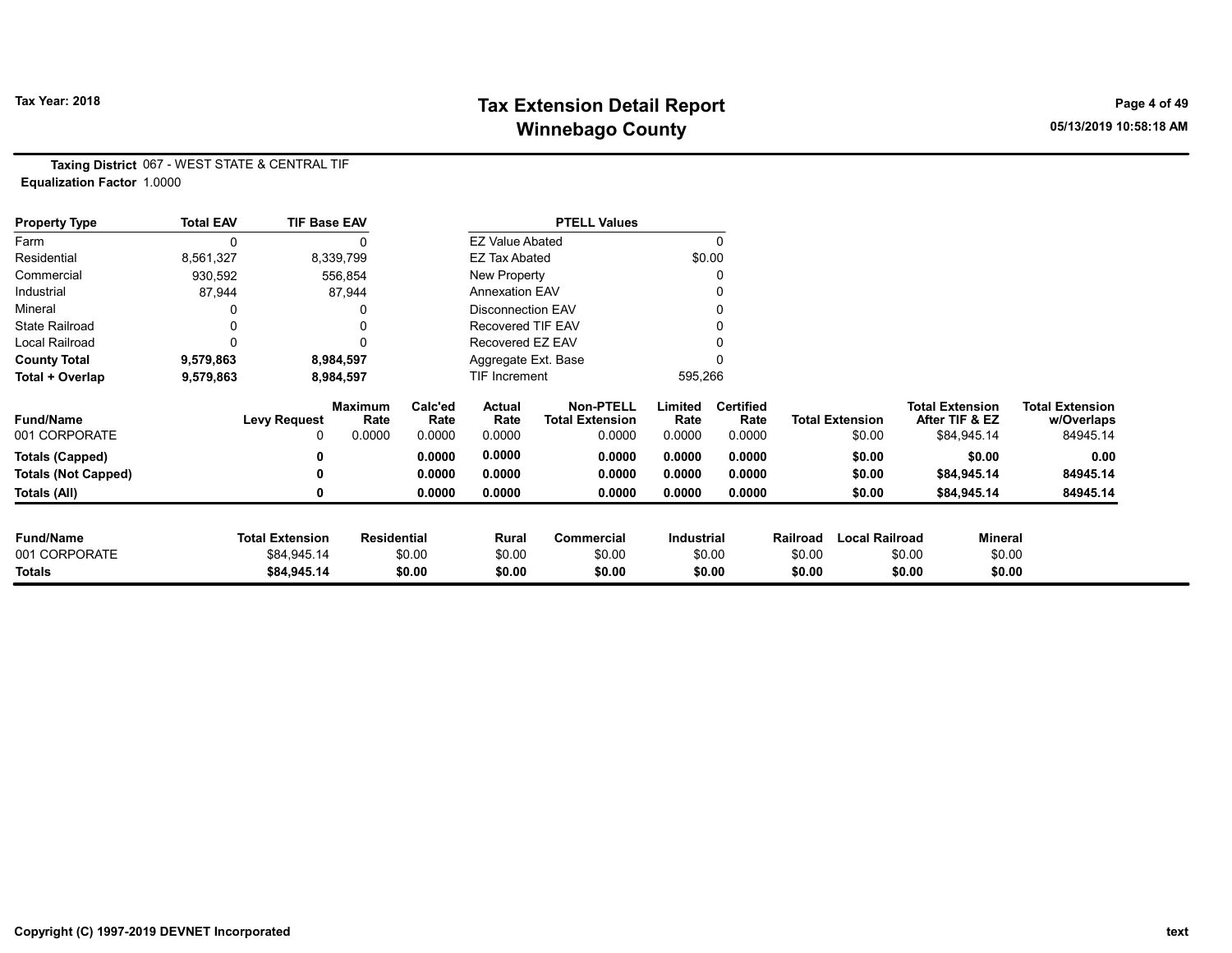# Tax Year: 2018 **Tax Extension Detail Report** Tax Year: 2018 **Page 5 of 49** Winnebago County **Winnebago County COUNTY** 2010 10:58:18 AM

Taxing District 068 - WEST STATE & KILBURN TIF Equalization Factor 1.0000

| <b>Property Type</b>       | <b>Total EAV</b> | <b>TIF Base EAV</b>    |                        |                 |                          | <b>PTELL Values</b>                        |                   |                          |          |                        |        |                                          |                                      |
|----------------------------|------------------|------------------------|------------------------|-----------------|--------------------------|--------------------------------------------|-------------------|--------------------------|----------|------------------------|--------|------------------------------------------|--------------------------------------|
| Farm                       |                  |                        |                        |                 | <b>EZ Value Abated</b>   |                                            |                   |                          |          |                        |        |                                          |                                      |
| Residential                | 60,281           |                        | 54,837                 |                 | <b>EZ Tax Abated</b>     |                                            | \$0.00            |                          |          |                        |        |                                          |                                      |
| Commercial                 | 68,084           |                        | 14,380                 |                 | New Property             |                                            |                   |                          |          |                        |        |                                          |                                      |
| Industrial                 | 835,816          |                        | 669,642                |                 | <b>Annexation EAV</b>    |                                            |                   |                          |          |                        |        |                                          |                                      |
| Mineral                    |                  |                        |                        |                 | <b>Disconnection EAV</b> |                                            |                   |                          |          |                        |        |                                          |                                      |
| <b>State Railroad</b>      |                  |                        |                        |                 | <b>Recovered TIF EAV</b> |                                            |                   |                          |          |                        |        |                                          |                                      |
| Local Railroad             |                  |                        |                        |                 | Recovered EZ EAV         |                                            |                   |                          |          |                        |        |                                          |                                      |
| <b>County Total</b>        | 964,181          |                        | 738,859                |                 | Aggregate Ext. Base      |                                            |                   |                          |          |                        |        |                                          |                                      |
| Total + Overlap            | 964,181          |                        | 738,859                |                 | <b>TIF Increment</b>     |                                            | 225,322           |                          |          |                        |        |                                          |                                      |
| <b>Fund/Name</b>           |                  | <b>Levy Request</b>    | <b>Maximum</b><br>Rate | Calc'ed<br>Rate | Actual<br>Rate           | <b>Non-PTELL</b><br><b>Total Extension</b> | Limited<br>Rate   | <b>Certified</b><br>Rate |          | <b>Total Extension</b> |        | <b>Total Extension</b><br>After TIF & EZ | <b>Total Extension</b><br>w/Overlaps |
| 001 CORPORATE              |                  | 0                      | 0.0000                 | 0.0000          | 0.0000                   | 0.0000                                     | 0.0000            | 0.0000                   |          | \$0.00                 |        | \$32,153.50                              | 32153.50                             |
| <b>Totals (Capped)</b>     |                  |                        |                        | 0.0000          | 0.0000                   | 0.0000                                     | 0.0000            | 0.0000                   |          | \$0.00                 |        | \$0.00                                   | 0.00                                 |
| <b>Totals (Not Capped)</b> |                  |                        |                        | 0.0000          | 0.0000                   | 0.0000                                     | 0.0000            | 0.0000                   |          | \$0.00                 |        | \$32,153.50                              | 32153.50                             |
| Totals (All)               |                  |                        |                        | 0.0000          | 0.0000                   | 0.0000                                     | 0.0000            | 0.0000                   |          | \$0.00                 |        | \$32,153.50                              | 32153.50                             |
| <b>Fund/Name</b>           |                  | <b>Total Extension</b> | <b>Residential</b>     |                 | Rural                    | Commercial                                 | <b>Industrial</b> |                          | Railroad | <b>Local Railroad</b>  |        | <b>Mineral</b>                           |                                      |
| 001 CORPORATE              |                  | \$32,153.50            |                        | \$0.00          | \$0.00                   | \$0.00                                     |                   | \$0.00                   | \$0.00   |                        | \$0.00 | \$0.00                                   |                                      |
| Totals                     |                  | \$32,153.50            |                        | \$0.00          | \$0.00                   | \$0.00                                     |                   | \$0.00                   | \$0.00   |                        | \$0.00 | \$0.00                                   |                                      |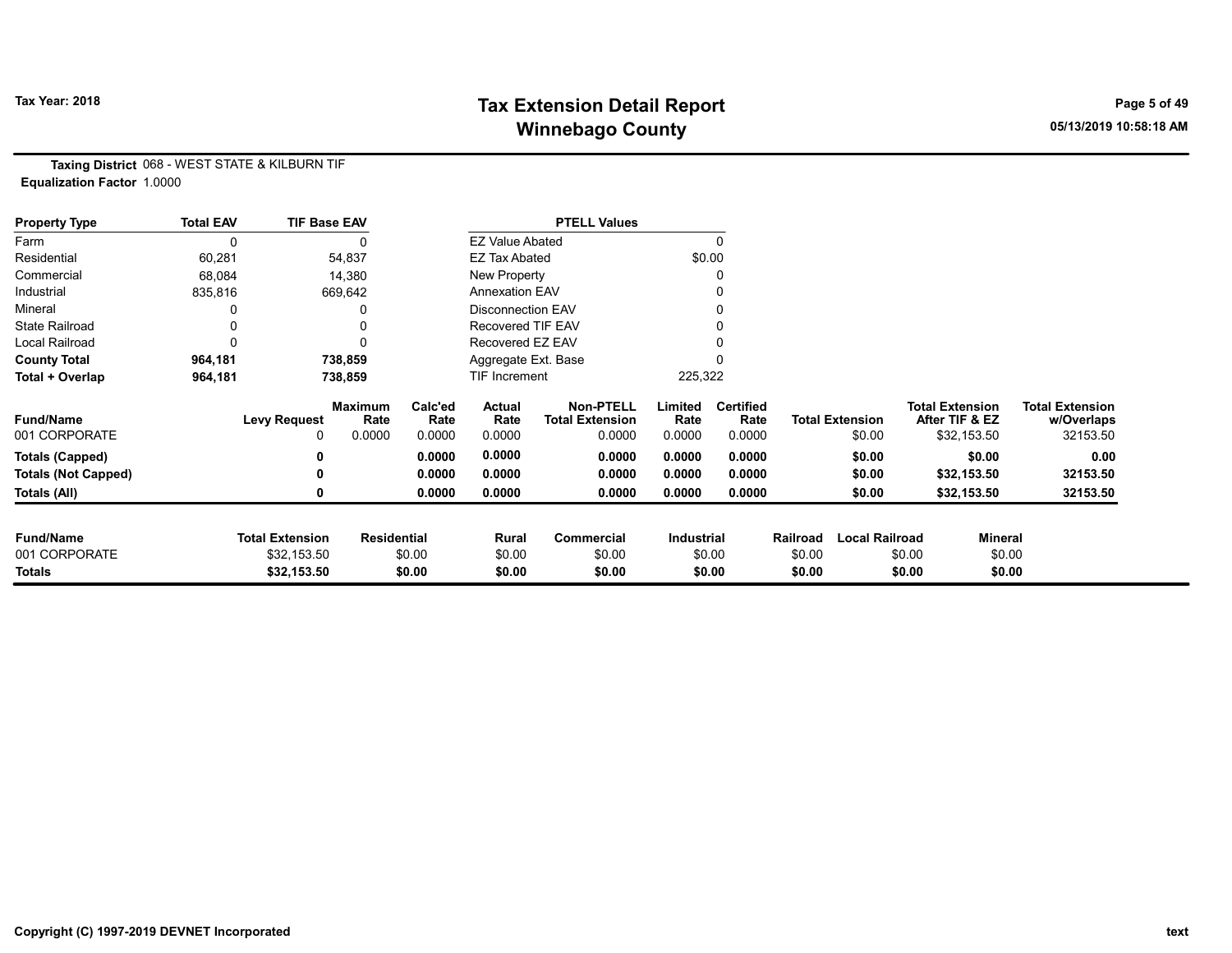# Tax Year: 2018 **Tax Extension Detail Report** Tax Year: 2018 **Page 6 of 49** Winnebago County **Winnebago County COUNTY** 2010 10:58:18 AM

Taxing District 088 - NORTH MAIN & AUBURN TIF Equalization Factor 1.0000

| <b>Property Type</b>       | <b>Total EAV</b> | <b>TIF Base EAV</b>    |                    |                 |                          | <b>PTELL Values</b>                        |                   |                          |          |                        |                                          |                |                                      |
|----------------------------|------------------|------------------------|--------------------|-----------------|--------------------------|--------------------------------------------|-------------------|--------------------------|----------|------------------------|------------------------------------------|----------------|--------------------------------------|
| Farm                       | 0                |                        |                    |                 | <b>EZ Value Abated</b>   |                                            |                   | 0                        |          |                        |                                          |                |                                      |
| Residential                | 321,391          |                        | 320,753            |                 | <b>EZ Tax Abated</b>     |                                            |                   | \$0.00                   |          |                        |                                          |                |                                      |
| Commercial                 | 941,381          |                        | 763,025            |                 | New Property             |                                            |                   | 0                        |          |                        |                                          |                |                                      |
| Industrial                 | 75,724           |                        | 62,124             |                 | <b>Annexation EAV</b>    |                                            |                   |                          |          |                        |                                          |                |                                      |
| Mineral                    |                  |                        |                    |                 | <b>Disconnection EAV</b> |                                            |                   | 0                        |          |                        |                                          |                |                                      |
| <b>State Railroad</b>      |                  |                        |                    |                 | Recovered TIF EAV        |                                            |                   |                          |          |                        |                                          |                |                                      |
| Local Railroad             |                  |                        | 0                  |                 | Recovered EZ EAV         |                                            |                   |                          |          |                        |                                          |                |                                      |
| <b>County Total</b>        | 1,338,496        |                        | 1,145,902          |                 | Aggregate Ext. Base      |                                            |                   |                          |          |                        |                                          |                |                                      |
| Total + Overlap            | 1,338,496        |                        | 1,145,902          |                 | TIF Increment            |                                            | 192,594           |                          |          |                        |                                          |                |                                      |
| <b>Fund/Name</b>           |                  | <b>Levy Request</b>    | Maximum<br>Rate    | Calc'ed<br>Rate | Actual<br>Rate           | <b>Non-PTELL</b><br><b>Total Extension</b> | Limited<br>Rate   | <b>Certified</b><br>Rate |          | <b>Total Extension</b> | <b>Total Extension</b><br>After TIF & EZ |                | <b>Total Extension</b><br>w/Overlaps |
| 001 CORPORATE              |                  | 0                      | 0.0000             | 0.0000          | 0.0000                   | 0.0000                                     | 0.0000            | 0.0000                   |          | \$0.00                 | \$27,276.58                              |                | 27276.58                             |
| Totals (Capped)            |                  |                        |                    | 0.0000          | 0.0000                   | 0.0000                                     | 0.0000            | 0.0000                   |          | \$0.00                 |                                          | \$0.00         | 0.00                                 |
| <b>Totals (Not Capped)</b> |                  |                        |                    | 0.0000          | 0.0000                   | 0.0000                                     | 0.0000            | 0.0000                   |          | \$0.00                 | \$27,276.58                              |                | 27276.58                             |
| Totals (All)               |                  |                        |                    | 0.0000          | 0.0000                   | 0.0000                                     | 0.0000            | 0.0000                   |          | \$0.00                 | \$27,276.58                              |                | 27276.58                             |
| <b>Fund/Name</b>           |                  | <b>Total Extension</b> | <b>Residential</b> |                 | Rural                    | <b>Commercial</b>                          | <b>Industrial</b> |                          | Railroad | <b>Local Railroad</b>  |                                          | <b>Mineral</b> |                                      |
| 001 CORPORATE              |                  | \$27,276.58            |                    | \$0.00          | \$0.00                   | \$0.00                                     |                   | \$0.00                   | \$0.00   |                        | \$0.00                                   | \$0.00         |                                      |
| Totals                     |                  | \$27,276.58            |                    | \$0.00          | \$0.00                   | \$0.00                                     |                   | \$0.00                   | \$0.00   |                        | \$0.00                                   | \$0.00         |                                      |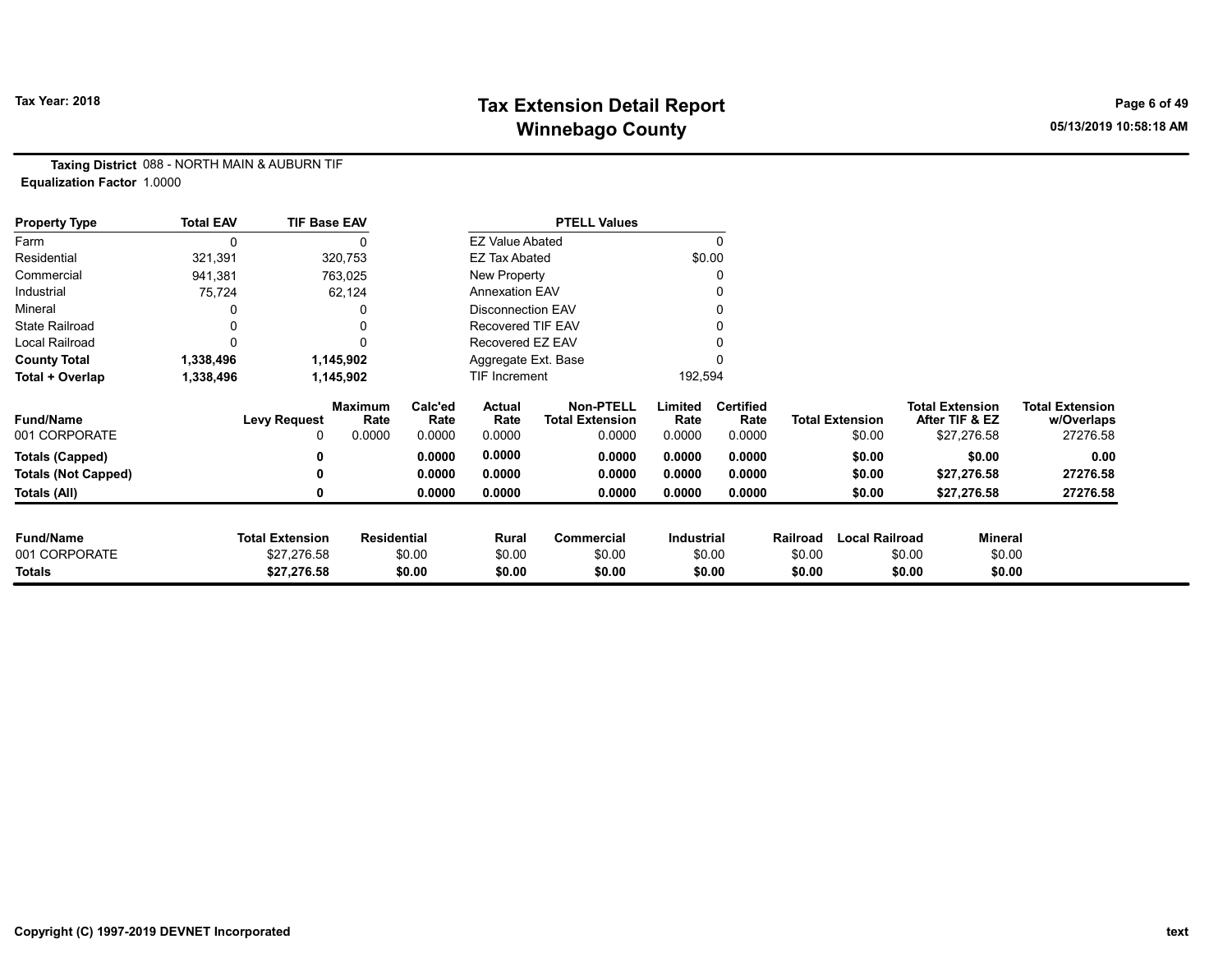# Tax Year: 2018 **Tax Extension Detail Report** Tax Year: 2018 **Page 7 of 49** Winnebago County **Winnebago County COUNTY** 2010 10:58:18 AM

Taxing District 089 - JACKSON SCHOOL TIF Equalization Factor 1.0000

| <b>Property Type</b>              | <b>Total EAV</b> | <b>TIF Base EAV</b>                   |                        |                 |                          | <b>PTELL Values</b>                        |                 |                          |          |                        |                                          |         |                                      |
|-----------------------------------|------------------|---------------------------------------|------------------------|-----------------|--------------------------|--------------------------------------------|-----------------|--------------------------|----------|------------------------|------------------------------------------|---------|--------------------------------------|
| Farm                              |                  |                                       |                        |                 | <b>EZ Value Abated</b>   |                                            |                 | $\Omega$                 |          |                        |                                          |         |                                      |
| Residential                       | 4,336,372        |                                       | 4,322,075              |                 | <b>EZ Tax Abated</b>     |                                            |                 | \$0.00                   |          |                        |                                          |         |                                      |
| Commercial                        | 2,099,667        |                                       | 1,868,513              |                 | New Property             |                                            |                 | 0                        |          |                        |                                          |         |                                      |
| Industrial                        | 7,745            |                                       | 6,678                  |                 | <b>Annexation EAV</b>    |                                            |                 |                          |          |                        |                                          |         |                                      |
| Mineral                           |                  |                                       |                        |                 | <b>Disconnection EAV</b> |                                            |                 |                          |          |                        |                                          |         |                                      |
| <b>State Railroad</b>             |                  |                                       |                        |                 | Recovered TIF EAV        |                                            |                 |                          |          |                        |                                          |         |                                      |
| <b>Local Railroad</b>             |                  |                                       |                        |                 | Recovered EZ EAV         |                                            |                 |                          |          |                        |                                          |         |                                      |
| <b>County Total</b>               | 6,443,784        |                                       | 6,197,266              |                 | Aggregate Ext. Base      |                                            |                 |                          |          |                        |                                          |         |                                      |
| Total + Overlap                   | 6,443,784        |                                       | 6,197,266              |                 | TIF Increment            |                                            | 246,518         |                          |          |                        |                                          |         |                                      |
| <b>Fund/Name</b>                  |                  | <b>Levy Request</b>                   | <b>Maximum</b><br>Rate | Calc'ed<br>Rate | Actual<br>Rate           | <b>Non-PTELL</b><br><b>Total Extension</b> | Limited<br>Rate | <b>Certified</b><br>Rate |          | <b>Total Extension</b> | <b>Total Extension</b><br>After TIF & EZ |         | <b>Total Extension</b><br>w/Overlaps |
| 001 CORPORATE                     |                  | ი                                     | 0.0000                 | 0.0000          | 0.0000                   | 0.0000                                     | 0.0000          | 0.0000                   |          | \$0.00                 | \$35,178.18                              |         | 35178.18                             |
| <b>Totals (Capped)</b>            |                  |                                       |                        | 0.0000          | 0.0000                   | 0.0000                                     | 0.0000          | 0.0000                   |          | \$0.00                 |                                          | \$0.00  | 0.00                                 |
| <b>Totals (Not Capped)</b>        |                  |                                       |                        | 0.0000          | 0.0000                   | 0.0000                                     | 0.0000          | 0.0000                   |          | \$0.00                 | \$35,178.18                              |         | 35178.18                             |
| Totals (All)                      |                  |                                       |                        | 0.0000          | 0.0000                   | 0.0000                                     | 0.0000          | 0.0000                   |          | \$0.00                 | \$35,178.18                              |         | 35178.18                             |
|                                   |                  |                                       |                        |                 |                          |                                            |                 |                          |          |                        |                                          |         |                                      |
| <b>Fund/Name</b><br>001 CORPORATE |                  | <b>Total Extension</b><br>\$35,178.18 | <b>Residential</b>     |                 | Rural                    | Commercial                                 | Industrial      |                          | Railroad | <b>Local Railroad</b>  |                                          | Mineral |                                      |
|                                   |                  |                                       |                        | \$0.00          | \$0.00                   | \$0.00                                     |                 | \$0.00                   | \$0.00   |                        | \$0.00                                   | \$0.00  |                                      |
| Totals                            |                  | \$35,178.18                           |                        | \$0.00          | \$0.00                   | \$0.00                                     |                 | \$0.00                   | \$0.00   |                        | \$0.00                                   | \$0.00  |                                      |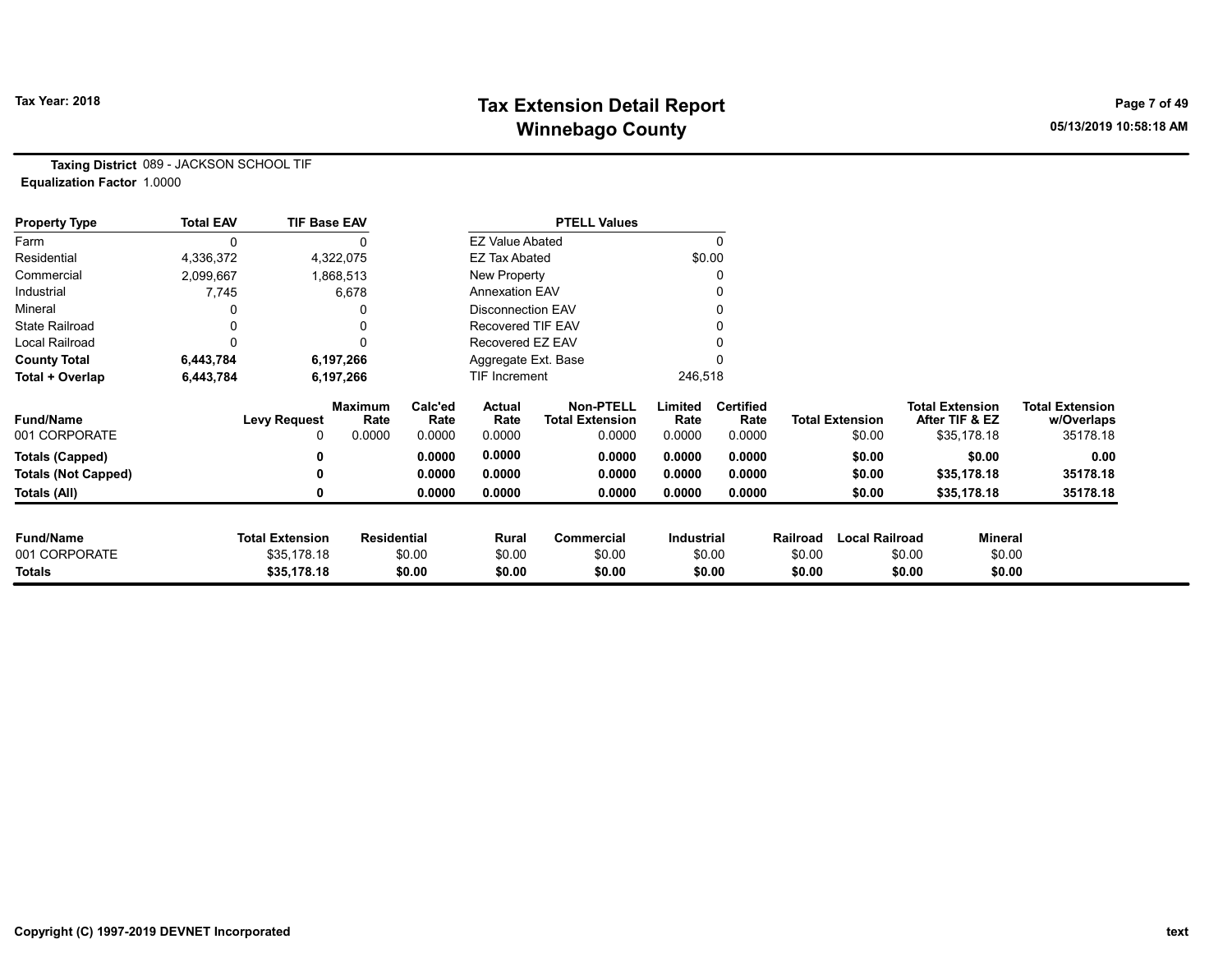# Tax Year: 2018 **Tax Extension Detail Report** Tax Year: 2018 **Page 8 of 49** Winnebago County **Winnebago County COUNTY** 2010 10:58:18 AM

Taxing District 093 - NORTH MAIN TIF Equalization Factor 1.0000

| <b>Property Type</b>       | <b>Total EAV</b> | <b>TIF Base EAV</b>    |                        |                 |                        | <b>PTELL Values</b>                        |                 |                          |                    |                       |        |                                          |                                      |
|----------------------------|------------------|------------------------|------------------------|-----------------|------------------------|--------------------------------------------|-----------------|--------------------------|--------------------|-----------------------|--------|------------------------------------------|--------------------------------------|
| Farm                       | $\Omega$         |                        |                        |                 | <b>EZ Value Abated</b> |                                            |                 |                          |                    |                       |        |                                          |                                      |
| Residential                | 249,973          |                        | 119,096                |                 | <b>EZ Tax Abated</b>   |                                            | \$0.00          |                          |                    |                       |        |                                          |                                      |
| Commercial                 | 627,200          |                        | 444,591                |                 | New Property           |                                            |                 |                          |                    |                       |        |                                          |                                      |
| Industrial                 | 281,606          |                        | 275,720                |                 | <b>Annexation EAV</b>  |                                            |                 |                          |                    |                       |        |                                          |                                      |
| Mineral                    |                  |                        |                        |                 | Disconnection EAV      |                                            |                 |                          |                    |                       |        |                                          |                                      |
| <b>State Railroad</b>      |                  |                        |                        |                 | Recovered TIF EAV      |                                            |                 |                          |                    |                       |        |                                          |                                      |
| <b>Local Railroad</b>      | 0                |                        |                        |                 | Recovered EZ EAV       |                                            |                 |                          |                    |                       |        |                                          |                                      |
| <b>County Total</b>        | 1,158,779        |                        | 839,407                |                 | Aggregate Ext. Base    |                                            |                 |                          |                    |                       |        |                                          |                                      |
| Total + Overlap            | 1,158,779        |                        | 839,407                |                 | TIF Increment          |                                            | 319,372         |                          |                    |                       |        |                                          |                                      |
| <b>Fund/Name</b>           |                  | <b>Levy Request</b>    | <b>Maximum</b><br>Rate | Calc'ed<br>Rate | Actual<br>Rate         | <b>Non-PTELL</b><br><b>Total Extension</b> | Limited<br>Rate | <b>Certified</b><br>Rate |                    | Total Extension       |        | <b>Total Extension</b><br>After TIF & EZ | <b>Total Extension</b><br>w/Overlaps |
| 001 CORPORATE              |                  | 0                      | 0.0025                 | 0.0000          | 0.0000                 | 0.0000                                     | 0.0000          | 0.0000                   |                    | \$0.00                |        | \$45,574.44                              | 45574.44                             |
| <b>Totals (Capped)</b>     |                  | 0                      |                        | 0.0000          | 0.0000                 | 0.0000                                     | 0.0000          | 0.0000                   |                    | \$0.00                |        | \$0.00                                   | 0.00                                 |
| <b>Totals (Not Capped)</b> |                  | 0                      |                        | 0.0000          | 0.0000                 | 0.0000                                     | 0.0000          | 0.0000                   |                    | \$0.00                |        | \$45,574.44                              | 45574.44                             |
| Totals (All)               |                  | 0                      |                        | 0.0000          | 0.0000                 | 0.0000                                     | 0.0000          | 0.0000                   |                    | \$0.00                |        | \$45,574.44                              | 45574.44                             |
| <b>Fund/Name</b>           |                  | <b>Total Extension</b> |                        |                 |                        | <b>Commercial</b>                          |                 |                          |                    | <b>Local Railroad</b> |        |                                          |                                      |
| 001 CORPORATE              |                  | \$45,574.44            | <b>Residential</b>     | \$0.00          | Rural<br>\$0.00        | \$0.00                                     | Industrial      | \$0.00                   | Railroad<br>\$0.00 |                       | \$0.00 | Mineral<br>\$0.00                        |                                      |
| Totals                     |                  | \$45,574.44            |                        | \$0.00          | \$0.00                 | \$0.00                                     |                 | \$0.00                   | \$0.00             |                       | \$0.00 | \$0.00                                   |                                      |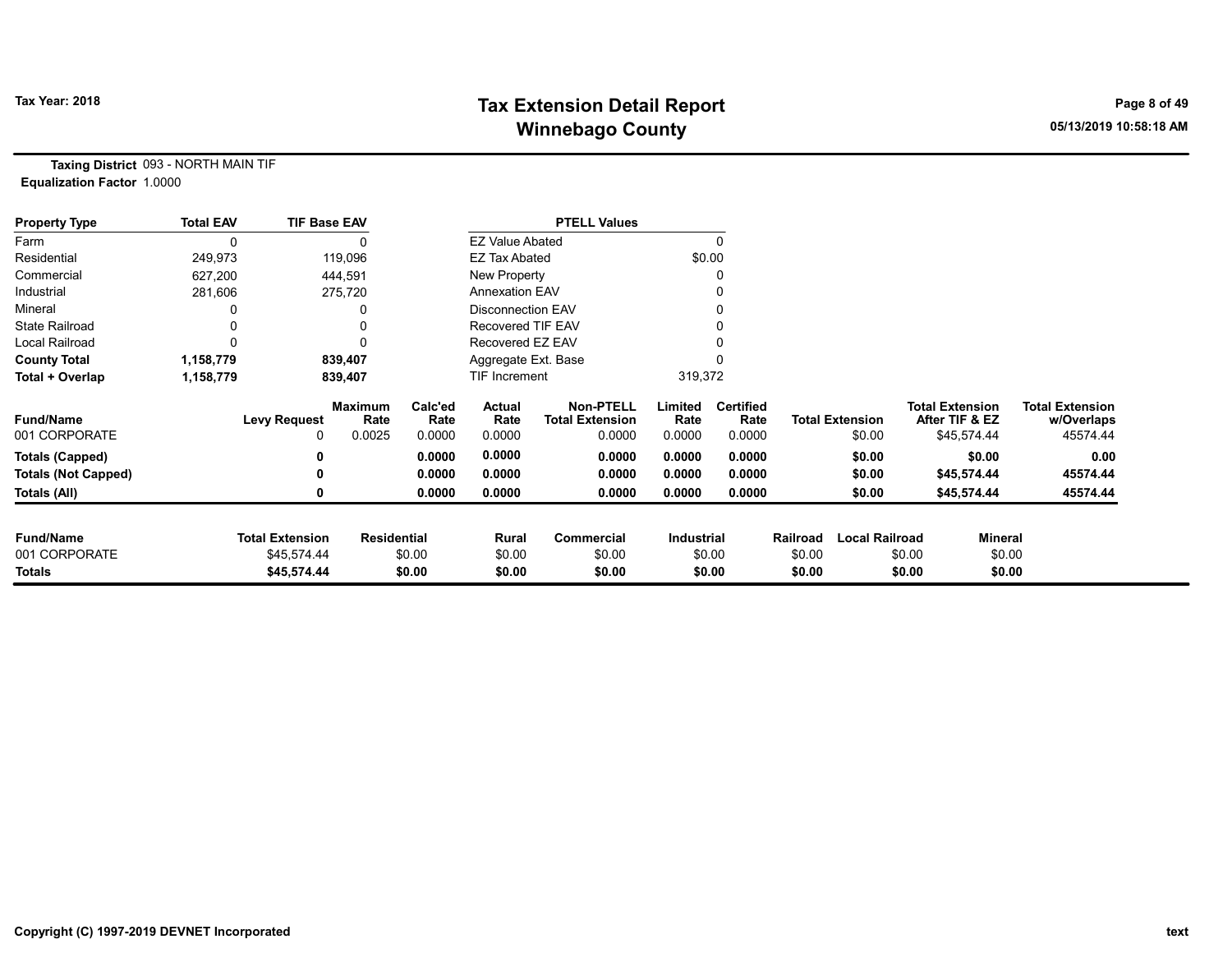# Tax Year: 2018 **Tax Extension Detail Report** Tax Year: 2018 **Page 9 of 49** Winnebago County **Winnebago County COUNTY** 2010 10:58:18 AM

Taxing District 094 - GLOBAL TRADE TIF #1 Equalization Factor 1.0000

| <b>Property Type</b>       | <b>Total EAV</b> | <b>TIF Base EAV</b>    |                        |                 |                        | <b>PTELL Values</b>                        |                 |                          |          |                        |                                          |                                      |
|----------------------------|------------------|------------------------|------------------------|-----------------|------------------------|--------------------------------------------|-----------------|--------------------------|----------|------------------------|------------------------------------------|--------------------------------------|
| Farm                       | 50,874           |                        | 19,053                 |                 | <b>EZ Value Abated</b> |                                            |                 | 0                        |          |                        |                                          |                                      |
| Residential                | 0                |                        |                        |                 | <b>EZ Tax Abated</b>   |                                            |                 | \$0.00                   |          |                        |                                          |                                      |
| Commercial                 | 1,341,822        |                        | 1,282,080              |                 | New Property           |                                            |                 |                          |          |                        |                                          |                                      |
| Industrial                 | 28,225,886       |                        | 21,434,796             |                 | <b>Annexation EAV</b>  |                                            |                 |                          |          |                        |                                          |                                      |
| Mineral                    |                  |                        |                        |                 | Disconnection EAV      |                                            |                 |                          |          |                        |                                          |                                      |
| <b>State Railroad</b>      |                  |                        |                        |                 | Recovered TIF EAV      |                                            |                 |                          |          |                        |                                          |                                      |
| Local Railroad             |                  |                        |                        |                 | Recovered EZ EAV       |                                            |                 |                          |          |                        |                                          |                                      |
| <b>County Total</b>        | 29,618,582       |                        | 22,735,929             |                 | Aggregate Ext. Base    |                                            |                 |                          |          |                        |                                          |                                      |
| Total + Overlap            | 29,618,582       |                        | 22,735,929             |                 | TIF Increment          |                                            | 6,882,653       |                          |          |                        |                                          |                                      |
| <b>Fund/Name</b>           |                  | <b>Levy Request</b>    | <b>Maximum</b><br>Rate | Calc'ed<br>Rate | Actual<br>Rate         | <b>Non-PTELL</b><br><b>Total Extension</b> | Limited<br>Rate | <b>Certified</b><br>Rate |          | <b>Total Extension</b> | <b>Total Extension</b><br>After TIF & EZ | <b>Total Extension</b><br>w/Overlaps |
| 001 CORPORATE              |                  | 0                      | 0.0025                 | 0.0000          | 0.0000                 | 0.0000                                     | 0.0000          | 0.0000                   |          | \$0.00                 | \$982,154.88                             | 982154.88                            |
| <b>Totals (Capped)</b>     |                  |                        |                        | 0.0000          | 0.0000                 | 0.0000                                     | 0.0000          | 0.0000                   |          | \$0.00                 | \$0.00                                   | 0.00                                 |
| <b>Totals (Not Capped)</b> |                  | ŋ                      |                        | 0.0000          | 0.0000                 | 0.0000                                     | 0.0000          | 0.0000                   |          | \$0.00                 | \$982,154.88                             | 982154.88                            |
| Totals (All)               |                  | 0                      |                        | 0.0000          | 0.0000                 | 0.0000                                     | 0.0000          | 0.0000                   |          | \$0.00                 | \$982,154.88                             | 982154.88                            |
|                            |                  |                        |                        |                 |                        |                                            |                 |                          |          |                        |                                          |                                      |
| <b>Fund/Name</b>           |                  | <b>Total Extension</b> | <b>Residential</b>     |                 | Rural                  | Commercial                                 | Industrial      |                          | Railroad | <b>Local Railroad</b>  |                                          | Mineral                              |
| 001 CORPORATE              |                  | \$982,154.88           |                        | \$0.00          | \$0.00                 | \$0.00                                     |                 | \$0.00                   | \$0.00   |                        | \$0.00                                   | \$0.00                               |
| <b>Totals</b>              |                  | \$982,154.88           |                        | \$0.00          | \$0.00                 | \$0.00                                     |                 | \$0.00                   | \$0.00   |                        | \$0.00                                   | \$0.00                               |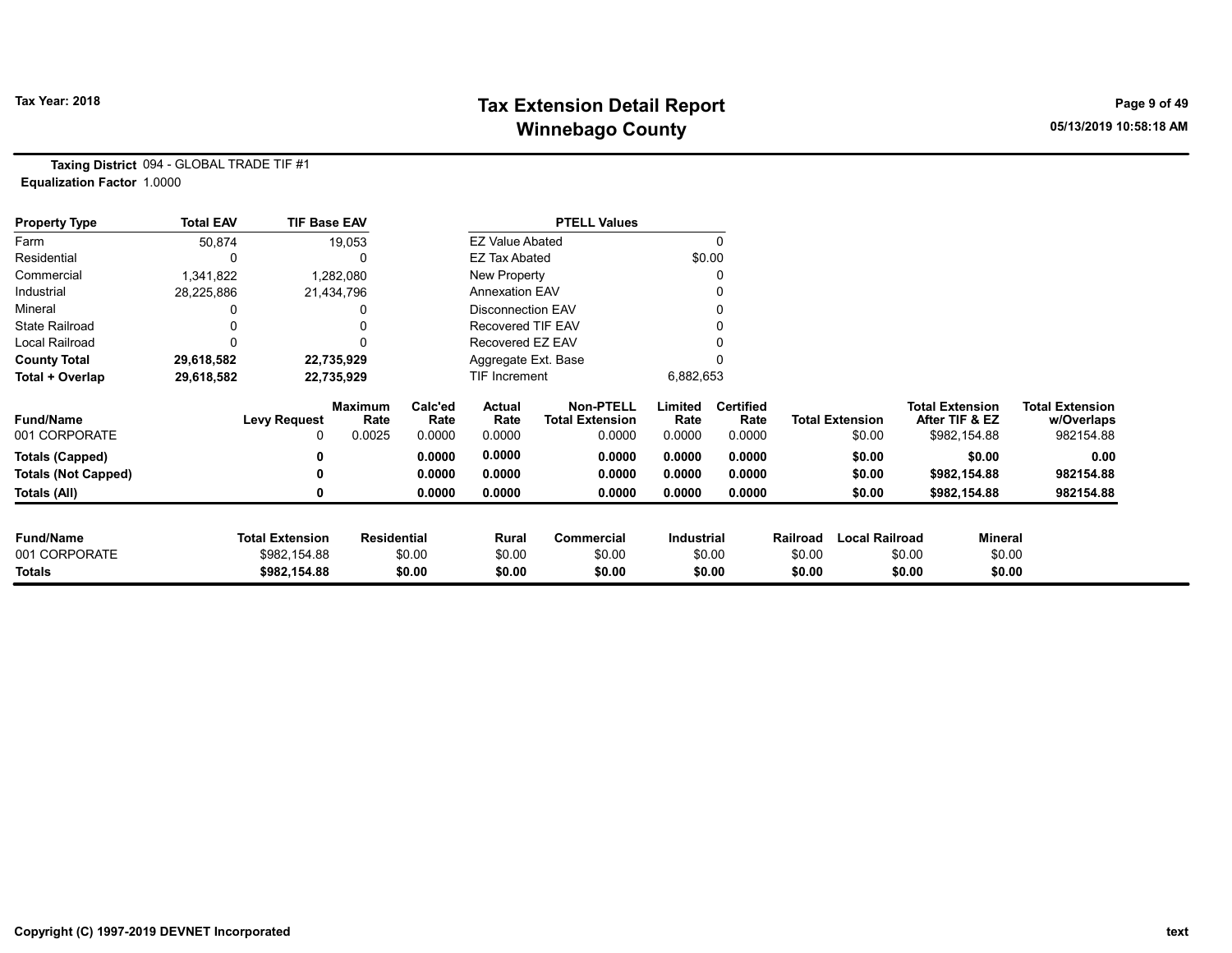# Tax Year: 2018 **Tax Extension Detail Report** Tax Year: 2018 **Page 10 of 49** Winnebago County **Winnebago County COUNTY** 2010 10:58:18 AM

Taxing District 098 - MACHESNEY PARK TIF Equalization Factor 1.0000

| <b>Property Type</b>       | <b>Total EAV</b> | <b>TIF Base EAV</b>    |                        |                 |                          | <b>PTELL Values</b>                        |                   |                          |          |                        |                                          |              |                                      |
|----------------------------|------------------|------------------------|------------------------|-----------------|--------------------------|--------------------------------------------|-------------------|--------------------------|----------|------------------------|------------------------------------------|--------------|--------------------------------------|
| Farm                       | 0                |                        |                        |                 | <b>EZ Value Abated</b>   |                                            |                   | $\mathbf{0}$             |          |                        |                                          |              |                                      |
| Residential                | 11,625           |                        | 9,633                  |                 | <b>EZ Tax Abated</b>     |                                            |                   | \$0.00                   |          |                        |                                          |              |                                      |
| Commercial                 | 9,449,254        |                        | 578,757                |                 | New Property             |                                            |                   |                          |          |                        |                                          |              |                                      |
| Industrial                 |                  |                        | 0                      |                 | <b>Annexation EAV</b>    |                                            |                   |                          |          |                        |                                          |              |                                      |
| Mineral                    |                  |                        | 0                      |                 | <b>Disconnection EAV</b> |                                            |                   | 0                        |          |                        |                                          |              |                                      |
| <b>State Railroad</b>      |                  |                        | 0                      |                 | <b>Recovered TIF EAV</b> |                                            |                   |                          |          |                        |                                          |              |                                      |
| <b>Local Railroad</b>      |                  |                        |                        |                 | Recovered EZ EAV         |                                            |                   |                          |          |                        |                                          |              |                                      |
| <b>County Total</b>        | 9,460,879        |                        | 588,390                |                 | Aggregate Ext. Base      |                                            |                   |                          |          |                        |                                          |              |                                      |
| Total + Overlap            | 9,460,879        |                        | 588,390                |                 | TIF Increment            |                                            | 8,872,489         |                          |          |                        |                                          |              |                                      |
| <b>Fund/Name</b>           |                  | <b>Levy Request</b>    | <b>Maximum</b><br>Rate | Calc'ed<br>Rate | Actual<br>Rate           | <b>Non-PTELL</b><br><b>Total Extension</b> | Limited<br>Rate   | <b>Certified</b><br>Rate |          | <b>Total Extension</b> | <b>Total Extension</b><br>After TIF & EZ |              | <b>Total Extension</b><br>w/Overlaps |
| 001 CORPORATE              |                  |                        | 0.0025                 | 0.0000          | 0.0000                   | 0.0000                                     | 0.0000            | 0.0000                   |          | \$0.00                 |                                          | \$997,858.10 | 997858.10                            |
| <b>Totals (Capped)</b>     |                  |                        |                        | 0.0000          | 0.0000                   | 0.0000                                     | 0.0000            | 0.0000                   |          | \$0.00                 |                                          | \$0.00       | 0.00                                 |
| <b>Totals (Not Capped)</b> |                  |                        |                        | 0.0000          | 0.0000                   | 0.0000                                     | 0.0000            | 0.0000                   |          | \$0.00                 |                                          | \$997,858.10 | 997858.10                            |
| Totals (All)               |                  |                        |                        | 0.0000          | 0.0000                   | 0.0000                                     | 0.0000            | 0.0000                   |          | \$0.00                 |                                          | \$997,858.10 | 997858.10                            |
|                            |                  |                        |                        |                 |                          |                                            |                   |                          |          |                        |                                          |              |                                      |
| <b>Fund/Name</b>           |                  | <b>Total Extension</b> | Residential            |                 | Rural                    | Commercial                                 | <b>Industrial</b> |                          | Railroad | <b>Local Railroad</b>  |                                          | Mineral      |                                      |
| 001 CORPORATE              |                  | \$997,858.10           |                        | \$0.00          | \$0.00                   | \$0.00                                     |                   | \$0.00                   | \$0.00   |                        | \$0.00                                   | \$0.00       |                                      |
| Totals                     |                  | \$997,858.10           |                        | \$0.00          | \$0.00                   | \$0.00                                     |                   | \$0.00                   | \$0.00   |                        | \$0.00                                   | \$0.00       |                                      |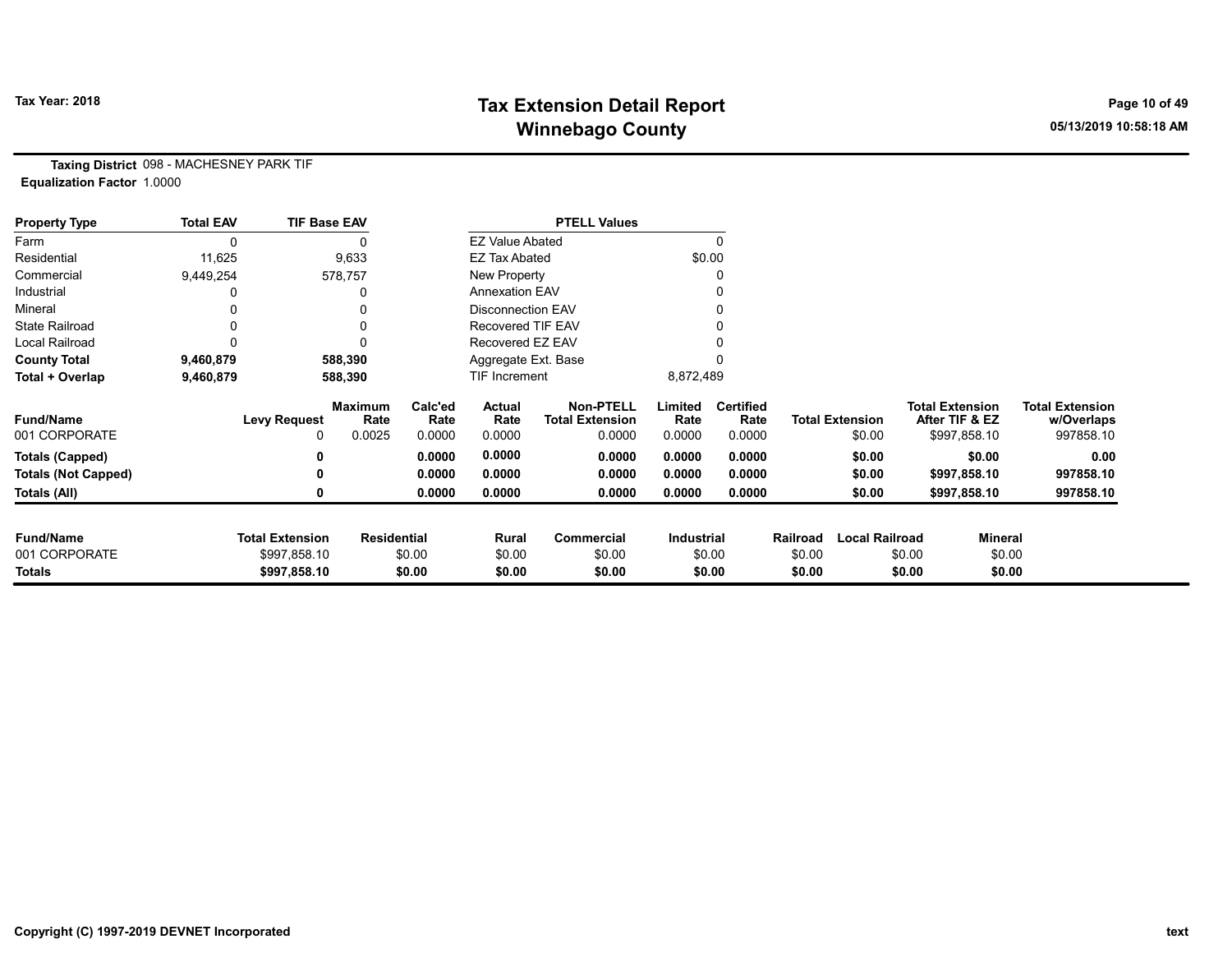# Tax Year: 2018 **Tax Extension Detail Report** Tax Year: 2018 **Page 11 of 49** Winnebago County **Winnebago County COUNTY** 2010 10:58:18 AM

Taxing District 104 - SOUTH ROCKFORD TIF Equalization Factor 1.0000

| <b>Property Type</b>       | <b>Total EAV</b> | <b>TIF Base EAV</b>    |                        |                 |                          | <b>PTELL Values</b>                        |                 |                          |          |                        |                                          |         |                                      |
|----------------------------|------------------|------------------------|------------------------|-----------------|--------------------------|--------------------------------------------|-----------------|--------------------------|----------|------------------------|------------------------------------------|---------|--------------------------------------|
| Farm                       | 0                |                        |                        |                 | <b>EZ Value Abated</b>   |                                            |                 | 0                        |          |                        |                                          |         |                                      |
| Residential                | 294,432          |                        | 170,561                |                 | EZ Tax Abated            |                                            |                 | \$0.00                   |          |                        |                                          |         |                                      |
| Commercial                 | 1,260,904        |                        | 452,972                |                 | New Property             |                                            |                 |                          |          |                        |                                          |         |                                      |
| Industrial                 | 1,245,990        |                        | 1,179,211              |                 | <b>Annexation EAV</b>    |                                            |                 |                          |          |                        |                                          |         |                                      |
| Mineral                    |                  |                        |                        |                 | <b>Disconnection EAV</b> |                                            |                 |                          |          |                        |                                          |         |                                      |
| <b>State Railroad</b>      |                  |                        |                        |                 | <b>Recovered TIF EAV</b> |                                            |                 |                          |          |                        |                                          |         |                                      |
| Local Railroad             | 0                |                        |                        |                 | Recovered EZ EAV         |                                            |                 |                          |          |                        |                                          |         |                                      |
| <b>County Total</b>        | 2,801,326        |                        | 1,802,744              |                 | Aggregate Ext. Base      |                                            |                 |                          |          |                        |                                          |         |                                      |
| Total + Overlap            | 2,801,326        |                        | 1,802,744              |                 | TIF Increment            |                                            | 998,582         |                          |          |                        |                                          |         |                                      |
| <b>Fund/Name</b>           |                  | <b>Levy Request</b>    | <b>Maximum</b><br>Rate | Calc'ed<br>Rate | Actual<br>Rate           | <b>Non-PTELL</b><br><b>Total Extension</b> | Limited<br>Rate | <b>Certified</b><br>Rate |          | <b>Total Extension</b> | <b>Total Extension</b><br>After TIF & EZ |         | <b>Total Extension</b><br>w/Overlaps |
| 001 CORPORATE              |                  | 0                      | 0.0000                 | 0.0000          | 0.0000                   | 0.0000                                     | 0.0000          | 0.0000                   |          | \$0.00                 | \$142,498.02                             |         | 142498.02                            |
| <b>Totals (Capped)</b>     |                  | 0                      |                        | 0.0000          | 0.0000                   | 0.0000                                     | 0.0000          | 0.0000                   |          | \$0.00                 |                                          | \$0.00  | 0.00                                 |
| <b>Totals (Not Capped)</b> |                  | 0                      |                        | 0.0000          | 0.0000                   | 0.0000                                     | 0.0000          | 0.0000                   |          | \$0.00                 | \$142,498.02                             |         | 142498.02                            |
| Totals (All)               |                  | 0                      |                        | 0.0000          | 0.0000                   | 0.0000                                     | 0.0000          | 0.0000                   |          | \$0.00                 | \$142,498.02                             |         | 142498.02                            |
| <b>Fund/Name</b>           |                  | <b>Total Extension</b> | <b>Residential</b>     |                 | Rural                    | Commercial                                 | Industrial      |                          | Railroad | <b>Local Railroad</b>  |                                          | Mineral |                                      |
| 001 CORPORATE              |                  | \$142,498.02           |                        | \$0.00          | \$0.00                   | \$0.00                                     |                 | \$0.00                   | \$0.00   |                        | \$0.00                                   | \$0.00  |                                      |
| Totals                     |                  | \$142,498.02           |                        | \$0.00          | \$0.00                   | \$0.00                                     |                 | \$0.00                   | \$0.00   |                        | \$0.00                                   | \$0.00  |                                      |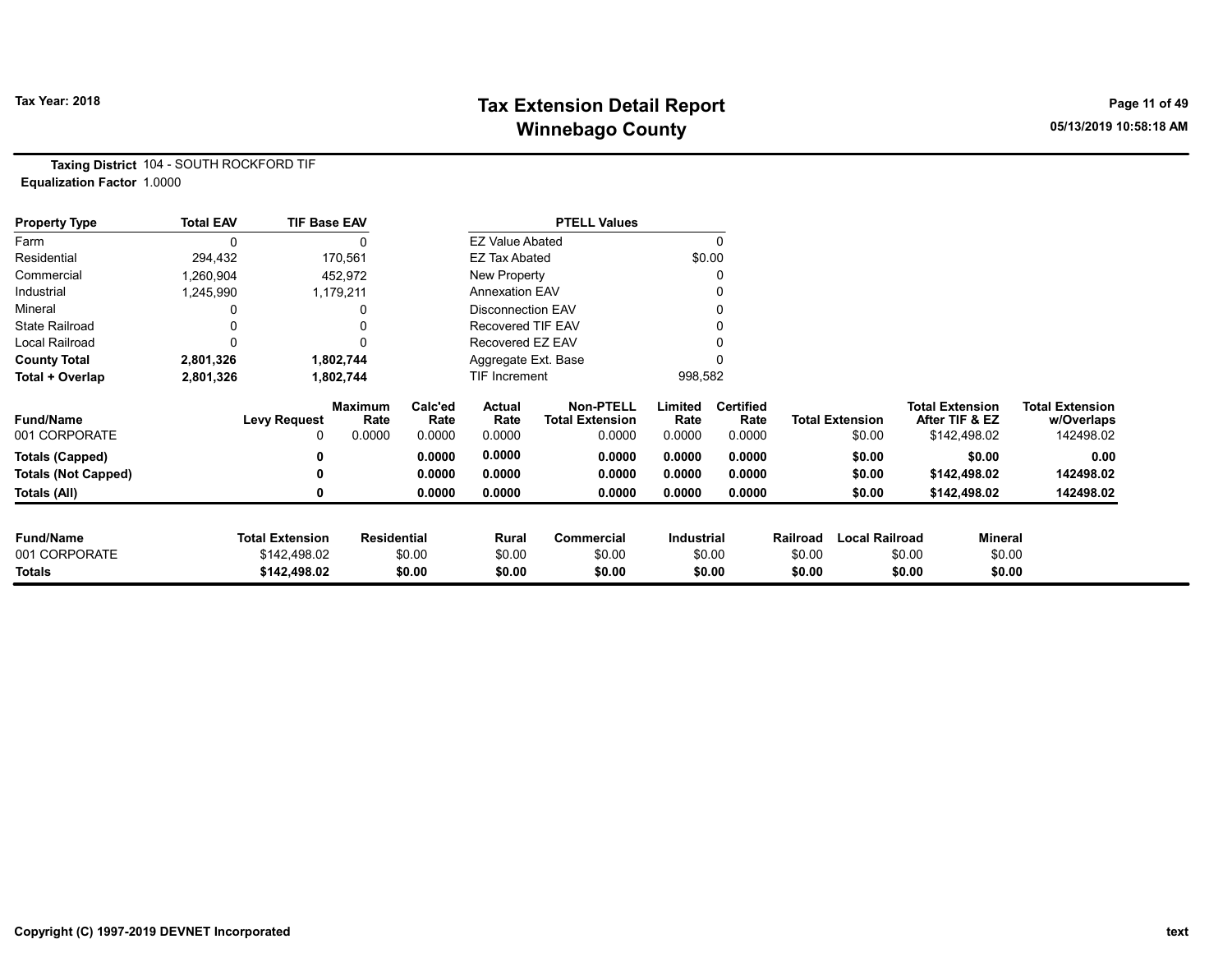# Tax Year: 2018 **Tax Extension Detail Report** Tax Year: 2018 **Page 12 of 49** Winnebago County **Winnebago County COUNTY** 2010 10:58:18 AM

Taxing District 105 - LINCOLNWOOD TIF Equalization Factor 1.0000

| <b>Property Type</b>       | <b>Total EAV</b> | <b>TIF Base EAV</b>    |                        |                 |                          | <b>PTELL Values</b>                        |                   |                          |          |                        |        |                                          |                                      |
|----------------------------|------------------|------------------------|------------------------|-----------------|--------------------------|--------------------------------------------|-------------------|--------------------------|----------|------------------------|--------|------------------------------------------|--------------------------------------|
| Farm                       | 0                |                        | 0                      |                 | <b>EZ Value Abated</b>   |                                            |                   | $\mathbf{0}$             |          |                        |        |                                          |                                      |
| Residential                | 391,645          |                        | 3,861                  |                 | <b>EZ Tax Abated</b>     |                                            |                   | \$0.00                   |          |                        |        |                                          |                                      |
| Commercial                 |                  |                        | 0                      |                 | New Property             |                                            |                   | 0                        |          |                        |        |                                          |                                      |
| Industrial                 |                  |                        | 0                      |                 | <b>Annexation EAV</b>    |                                            |                   |                          |          |                        |        |                                          |                                      |
| Mineral                    |                  |                        | 0                      |                 | <b>Disconnection EAV</b> |                                            |                   | 0                        |          |                        |        |                                          |                                      |
| <b>State Railroad</b>      |                  |                        | 0                      |                 | <b>Recovered TIF EAV</b> |                                            |                   |                          |          |                        |        |                                          |                                      |
| Local Railroad             |                  |                        | $\Omega$               |                 | Recovered EZ EAV         |                                            |                   |                          |          |                        |        |                                          |                                      |
| <b>County Total</b>        | 391,645          |                        | 3,861                  |                 | Aggregate Ext. Base      |                                            |                   |                          |          |                        |        |                                          |                                      |
| Total + Overlap            | 391,645          |                        | 3,861                  |                 | TIF Increment            |                                            | 387,784           |                          |          |                        |        |                                          |                                      |
| <b>Fund/Name</b>           |                  | <b>Levy Request</b>    | <b>Maximum</b><br>Rate | Calc'ed<br>Rate | Actual<br>Rate           | <b>Non-PTELL</b><br><b>Total Extension</b> | Limited<br>Rate   | <b>Certified</b><br>Rate |          | <b>Total Extension</b> |        | <b>Total Extension</b><br>After TIF & EZ | <b>Total Extension</b><br>w/Overlaps |
| 001 CORPORATE              |                  |                        | 0.0025                 | 0.0000          | 0.0000                   | 0.0000                                     | 0.0000            | 0.0000                   |          | \$0.00                 |        | \$55,336.90                              | 55336.90                             |
| <b>Totals (Capped)</b>     |                  |                        |                        | 0.0000          | 0.0000                   | 0.0000                                     | 0.0000            | 0.0000                   |          | \$0.00                 |        | \$0.00                                   | 0.00                                 |
| <b>Totals (Not Capped)</b> |                  |                        |                        | 0.0000          | 0.0000                   | 0.0000                                     | 0.0000            | 0.0000                   |          | \$0.00                 |        | \$55,336.90                              | 55336.90                             |
| Totals (All)               |                  |                        |                        | 0.0000          | 0.0000                   | 0.0000                                     | 0.0000            | 0.0000                   |          | \$0.00                 |        | \$55,336.90                              | 55336.90                             |
| <b>Fund/Name</b>           |                  | <b>Total Extension</b> | <b>Residential</b>     |                 | Rural                    | Commercial                                 | <b>Industrial</b> |                          | Railroad | <b>Local Railroad</b>  |        | Mineral                                  |                                      |
| 001 CORPORATE              |                  | \$55,336.90            |                        | \$0.00          | \$0.00                   | \$0.00                                     |                   | \$0.00                   | \$0.00   |                        | \$0.00 | \$0.00                                   |                                      |
| Totals                     |                  | \$55,336.90            |                        | \$0.00          | \$0.00                   | \$0.00                                     |                   | \$0.00                   | \$0.00   |                        | \$0.00 | \$0.00                                   |                                      |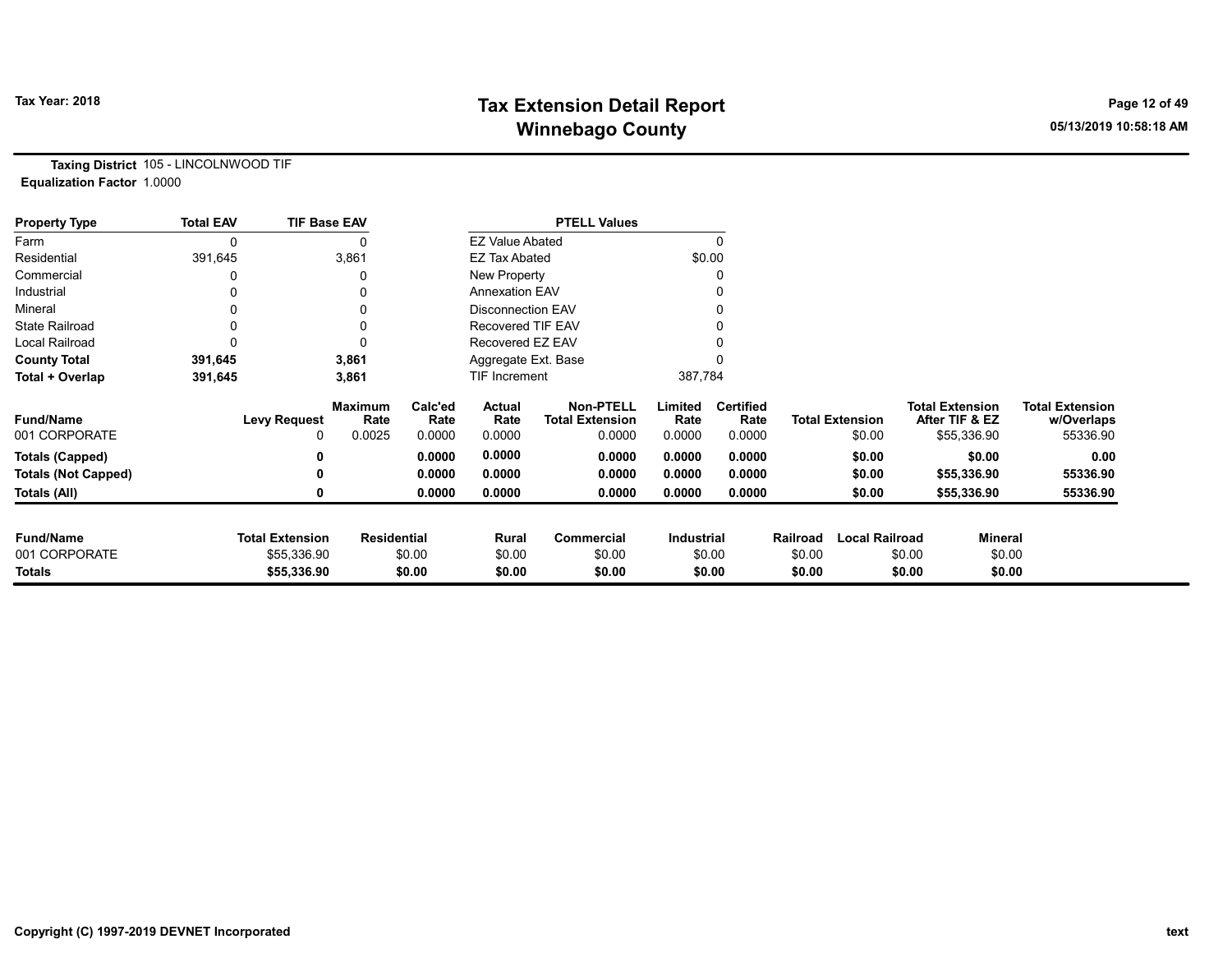# Tax Year: 2018 **Tax Extension Detail Report** Tax Year: 2018 **Page 13 of 49** Winnebago County **Winnebago County COUNTY** 2010 10:58:18 AM

Taxing District 106 - DURAND VILLAGE TIF Equalization Factor 1.0000

| <b>Property Type</b>       | <b>Total EAV</b> | <b>TIF Base EAV</b>    |                        |                 |                          | <b>PTELL Values</b>                        |                   |                          |                  |                        |        |                                          |                                      |
|----------------------------|------------------|------------------------|------------------------|-----------------|--------------------------|--------------------------------------------|-------------------|--------------------------|------------------|------------------------|--------|------------------------------------------|--------------------------------------|
| Farm                       |                  |                        |                        |                 | <b>EZ Value Abated</b>   |                                            |                   | 0                        |                  |                        |        |                                          |                                      |
| Residential                | 281,772          |                        | 230,723                |                 | <b>EZ Tax Abated</b>     |                                            |                   | \$0.00                   |                  |                        |        |                                          |                                      |
| Commercial                 | 1,115,559        |                        | 943,429                |                 | New Property             |                                            |                   |                          |                  |                        |        |                                          |                                      |
| Industrial                 | 151,376          |                        | 110,868                |                 | <b>Annexation EAV</b>    |                                            |                   |                          |                  |                        |        |                                          |                                      |
| Mineral                    |                  |                        |                        |                 | <b>Disconnection EAV</b> |                                            |                   |                          |                  |                        |        |                                          |                                      |
| <b>State Railroad</b>      |                  |                        |                        |                 | <b>Recovered TIF EAV</b> |                                            |                   |                          |                  |                        |        |                                          |                                      |
| Local Railroad             |                  |                        |                        |                 | Recovered EZ EAV         |                                            |                   |                          |                  |                        |        |                                          |                                      |
| <b>County Total</b>        | 1,548,707        |                        | 1,285,020              |                 | Aggregate Ext. Base      |                                            |                   |                          |                  |                        |        |                                          |                                      |
| Total + Overlap            | 1,548,707        |                        | 1,285,020              |                 | <b>TIF Increment</b>     |                                            | 263,687           |                          |                  |                        |        |                                          |                                      |
| <b>Fund/Name</b>           |                  | <b>Levy Request</b>    | <b>Maximum</b><br>Rate | Calc'ed<br>Rate | Actual<br>Rate           | <b>Non-PTELL</b><br><b>Total Extension</b> | Limited<br>Rate   | <b>Certified</b><br>Rate |                  | <b>Total Extension</b> |        | <b>Total Extension</b><br>After TIF & EZ | <b>Total Extension</b><br>w/Overlaps |
| 001 CORPORATE              |                  | 0                      | 0.0000                 | 0.0000          | 0.0000                   | 0.0000                                     | 0.0000            | 0.0000                   |                  | \$0.00                 |        | \$28,581.08                              | 28581.08                             |
| <b>Totals (Capped)</b>     |                  | 0                      |                        | 0.0000          | 0.0000                   | 0.0000                                     | 0.0000            | 0.0000                   |                  | \$0.00                 |        | \$0.00                                   | 0.00                                 |
| <b>Totals (Not Capped)</b> |                  | ŋ                      |                        | 0.0000          | 0.0000                   | 0.0000                                     | 0.0000            | 0.0000                   |                  | \$0.00                 |        | \$28,581.08                              | 28581.08                             |
| Totals (All)               |                  | 0                      |                        | 0.0000          | 0.0000                   | 0.0000                                     | 0.0000            | 0.0000                   |                  | \$0.00                 |        | \$28,581.08                              | 28581.08                             |
| <b>Fund/Name</b>           |                  | <b>Total Extension</b> | <b>Residential</b>     |                 |                          |                                            | <b>Industrial</b> |                          | Railroad         | <b>Local Railroad</b>  |        | Mineral                                  |                                      |
| 001 CORPORATE              |                  | \$28,581.08            |                        | \$0.00          | Rural                    | Commercial<br>\$0.00                       |                   |                          |                  |                        | \$0.00 |                                          |                                      |
| Totals                     |                  | \$28,581.08            |                        | \$0.00          | \$0.00<br>\$0.00         | \$0.00                                     |                   | \$0.00<br>\$0.00         | \$0.00<br>\$0.00 |                        | \$0.00 | \$0.00<br>\$0.00                         |                                      |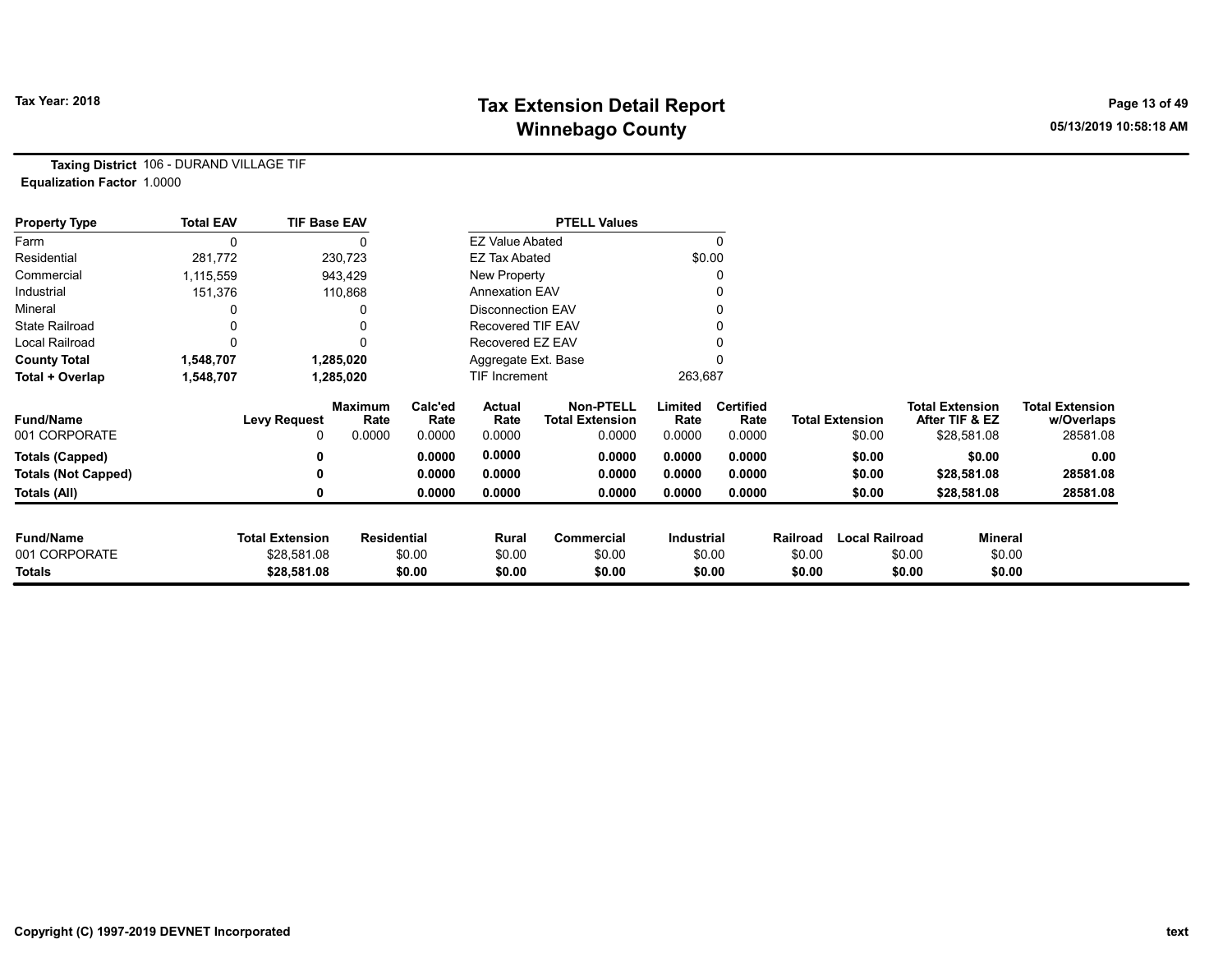# Tax Year: 2018 **Tax Extension Detail Report** Tax Year: 2018 **Page 14 of 49** Winnebago County **Winnebago County COUNTY** 2010 10:58:18 AM

Taxing District 107 - SPRINGFIELD CORNERS TIF Equalization Factor 1.0000

| <b>Property Type</b>       | <b>Total EAV</b> | <b>TIF Base EAV</b>    |                        |                 |                          | <b>PTELL Values</b>                        |                 |                          |          |                        |                        |                |                                      |
|----------------------------|------------------|------------------------|------------------------|-----------------|--------------------------|--------------------------------------------|-----------------|--------------------------|----------|------------------------|------------------------|----------------|--------------------------------------|
| Farm                       |                  |                        |                        |                 | <b>EZ Value Abated</b>   |                                            |                 | $\Omega$                 |          |                        |                        |                |                                      |
| Residential                | 736,590          |                        | 28,614                 |                 | <b>EZ Tax Abated</b>     |                                            | \$0.00          |                          |          |                        |                        |                |                                      |
| Commercial                 | 887,216          |                        | 39,718                 |                 | New Property             |                                            |                 | 0                        |          |                        |                        |                |                                      |
| Industrial                 |                  |                        |                        |                 | <b>Annexation EAV</b>    |                                            |                 |                          |          |                        |                        |                |                                      |
| Mineral                    |                  |                        |                        |                 | <b>Disconnection EAV</b> |                                            |                 | 0                        |          |                        |                        |                |                                      |
| <b>State Railroad</b>      |                  |                        |                        |                 | <b>Recovered TIF EAV</b> |                                            |                 |                          |          |                        |                        |                |                                      |
| Local Railroad             |                  |                        |                        |                 | Recovered EZ EAV         |                                            |                 |                          |          |                        |                        |                |                                      |
| <b>County Total</b>        | 1,623,806        |                        | 68,332                 |                 | Aggregate Ext. Base      |                                            |                 |                          |          |                        |                        |                |                                      |
| Total + Overlap            | 1,623,806        |                        | 68,332                 |                 | TIF Increment            |                                            | 1,555,474       |                          |          |                        |                        |                |                                      |
| <b>Fund/Name</b>           |                  | <b>Levy Request</b>    | <b>Maximum</b><br>Rate | Calc'ed<br>Rate | Actual<br>Rate           | <b>Non-PTELL</b><br><b>Total Extension</b> | Limited<br>Rate | <b>Certified</b><br>Rate |          | <b>Total Extension</b> | <b>Total Extension</b> | After TIF & EZ | <b>Total Extension</b><br>w/Overlaps |
| 001 CORPORATE              |                  | 0                      | 0.0000                 | 0.0000          | 0.0000                   | 0.0000                                     | 0.0000          | 0.0000                   |          | \$0.00                 |                        | \$221,966.26   | 221966.26                            |
| <b>Totals (Capped)</b>     |                  |                        |                        | 0.0000          | 0.0000                   | 0.0000                                     | 0.0000          | 0.0000                   |          | \$0.00                 |                        | \$0.00         | 0.00                                 |
| <b>Totals (Not Capped)</b> |                  |                        |                        | 0.0000          | 0.0000                   | 0.0000                                     | 0.0000          | 0.0000                   |          | \$0.00                 |                        | \$221,966.26   | 221966.26                            |
| Totals (All)               |                  |                        |                        | 0.0000          | 0.0000                   | 0.0000                                     | 0.0000          | 0.0000                   |          | \$0.00                 |                        | \$221,966.26   | 221966.26                            |
| <b>Fund/Name</b>           |                  | <b>Total Extension</b> | <b>Residential</b>     |                 | Rural                    | Commercial                                 | Industrial      |                          | Railroad | <b>Local Railroad</b>  |                        | <b>Mineral</b> |                                      |
| 001 CORPORATE              |                  | \$221,966.26           |                        | \$0.00          | \$0.00                   | \$0.00                                     |                 | \$0.00                   | \$0.00   |                        | \$0.00                 | \$0.00         |                                      |
| Totals                     |                  | \$221,966.26           |                        | \$0.00          | \$0.00                   | \$0.00                                     |                 | \$0.00                   | \$0.00   |                        | \$0.00                 | \$0.00         |                                      |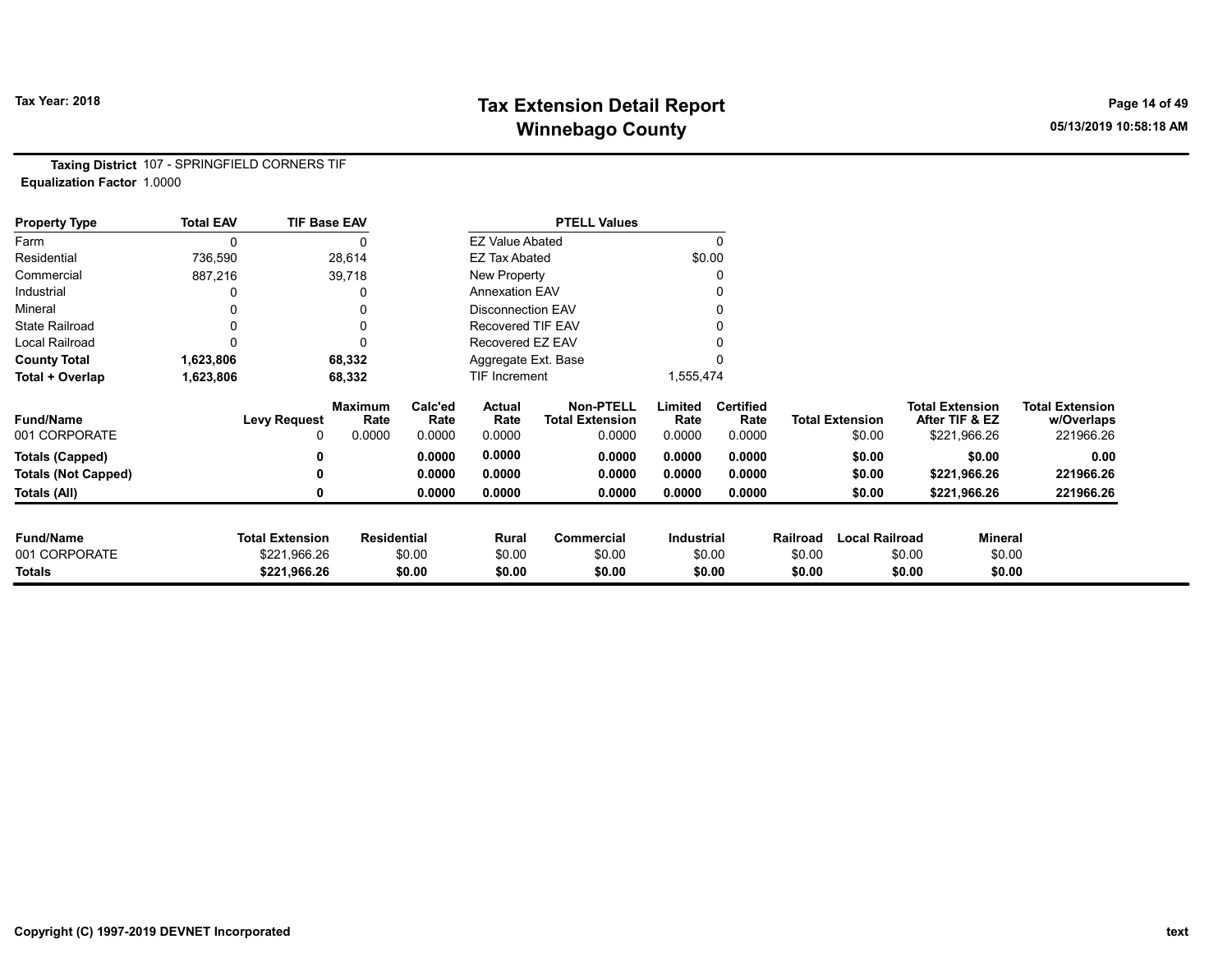# Tax Year: 2018 **Tax Extension Detail Report** Tax Year: 2018 **Page 15 of 49** Winnebago County **Winnebago County COUNTY** 2010 10:58:18 AM

Taxing District 125 - WAGON WHEEL TIF Equalization Factor 1.0000

| <b>Property Type</b>       | <b>Total EAV</b> | <b>TIF Base EAV</b>    |                        |                 |                          | <b>PTELL Values</b>                        |                 |                          |          |                        |                                          |                |                                      |
|----------------------------|------------------|------------------------|------------------------|-----------------|--------------------------|--------------------------------------------|-----------------|--------------------------|----------|------------------------|------------------------------------------|----------------|--------------------------------------|
| Farm                       | 0                |                        |                        |                 | <b>EZ Value Abated</b>   |                                            |                 | 0                        |          |                        |                                          |                |                                      |
| Residential                | 57,583           |                        | 41,460                 |                 | <b>EZ Tax Abated</b>     |                                            |                 | \$0.00                   |          |                        |                                          |                |                                      |
| Commercial                 | 1,651,446        |                        | 490,847                |                 | New Property             |                                            |                 | 0                        |          |                        |                                          |                |                                      |
| Industrial                 |                  |                        | 0                      |                 | <b>Annexation EAV</b>    |                                            |                 |                          |          |                        |                                          |                |                                      |
| Mineral                    |                  |                        | 0                      |                 | <b>Disconnection EAV</b> |                                            |                 | 0                        |          |                        |                                          |                |                                      |
| <b>State Railroad</b>      |                  |                        | 0                      |                 | <b>Recovered TIF EAV</b> |                                            |                 |                          |          |                        |                                          |                |                                      |
| <b>Local Railroad</b>      |                  |                        | O                      |                 | Recovered EZ EAV         |                                            |                 |                          |          |                        |                                          |                |                                      |
| <b>County Total</b>        | 1,709,029        |                        | 532,307                |                 | Aggregate Ext. Base      |                                            |                 |                          |          |                        |                                          |                |                                      |
| Total + Overlap            | 1,709,029        |                        | 532,307                |                 | TIF Increment            |                                            | 1,176,722       |                          |          |                        |                                          |                |                                      |
| <b>Fund/Name</b>           |                  | <b>Levy Request</b>    | <b>Maximum</b><br>Rate | Calc'ed<br>Rate | Actual<br>Rate           | <b>Non-PTELL</b><br><b>Total Extension</b> | Limited<br>Rate | <b>Certified</b><br>Rate |          | <b>Total Extension</b> | <b>Total Extension</b><br>After TIF & EZ |                | <b>Total Extension</b><br>w/Overlaps |
| 001 CORPORATE              |                  |                        | 0.0025                 | 0.0000          | 0.0000                   | 0.0000                                     | 0.0000          | 0.0000                   |          | \$0.00                 | \$117,985.30                             |                | 117985.30                            |
| <b>Totals (Capped)</b>     |                  |                        |                        | 0.0000          | 0.0000                   | 0.0000                                     | 0.0000          | 0.0000                   |          | \$0.00                 |                                          | \$0.00         | 0.00                                 |
| <b>Totals (Not Capped)</b> |                  |                        |                        | 0.0000          | 0.0000                   | 0.0000                                     | 0.0000          | 0.0000                   |          | \$0.00                 | \$117,985.30                             |                | 117985.30                            |
| Totals (All)               |                  |                        |                        | 0.0000          | 0.0000                   | 0.0000                                     | 0.0000          | 0.0000                   |          | \$0.00                 | \$117,985.30                             |                | 117985.30                            |
|                            |                  |                        |                        |                 |                          |                                            |                 |                          |          |                        |                                          |                |                                      |
| <b>Fund/Name</b>           |                  | <b>Total Extension</b> | <b>Residential</b>     |                 | Rural                    | Commercial                                 | Industrial      |                          | Railroad | <b>Local Railroad</b>  |                                          | <b>Mineral</b> |                                      |
| 001 CORPORATE              |                  | \$117,985.30           |                        | \$0.00          | \$0.00                   | \$0.00                                     |                 | \$0.00                   | \$0.00   |                        | \$0.00                                   | \$0.00         |                                      |
| Totals                     |                  | \$117,985.30           |                        | \$0.00          | \$0.00                   | \$0.00                                     |                 | \$0.00                   | \$0.00   |                        | \$0.00                                   | \$0.00         |                                      |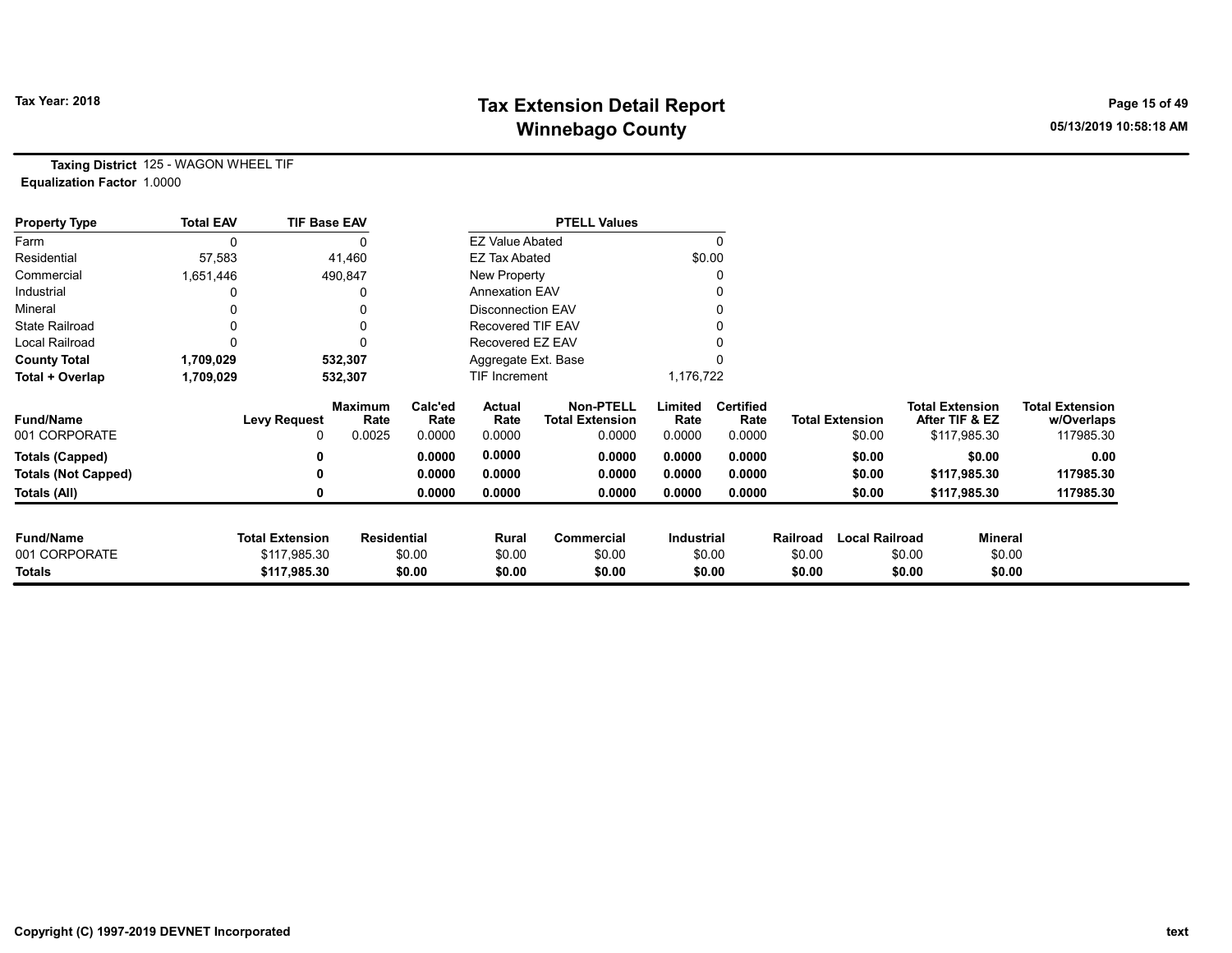# Tax Year: 2018 **Tax Extension Detail Report** Tax Year: 2018 **Page 16 of 49** Winnebago County and the County of the County of the County of the County of the County of the County of the County of the County of the County of the County of the County of the County of the County of the County of the C

Taxing District 126 - RIVER OAKS TIF Equalization Factor 1.0000

| <b>Property Type</b>       | <b>Total EAV</b> | <b>TIF Base EAV</b>    |                        |                 |                          | <b>PTELL Values</b>                        |                   |                          |          |                        |        |                                          |                                      |
|----------------------------|------------------|------------------------|------------------------|-----------------|--------------------------|--------------------------------------------|-------------------|--------------------------|----------|------------------------|--------|------------------------------------------|--------------------------------------|
| Farm                       | 0                |                        |                        |                 | <b>EZ Value Abated</b>   |                                            |                   |                          |          |                        |        |                                          |                                      |
| Residential                | 255,547          |                        | 69,567                 |                 | EZ Tax Abated            |                                            | \$0.00            |                          |          |                        |        |                                          |                                      |
| Commercial                 |                  |                        |                        |                 | New Property             |                                            |                   |                          |          |                        |        |                                          |                                      |
| Industrial                 | 0                |                        |                        |                 | <b>Annexation EAV</b>    |                                            |                   |                          |          |                        |        |                                          |                                      |
| Mineral                    |                  |                        |                        |                 | Disconnection EAV        |                                            |                   |                          |          |                        |        |                                          |                                      |
| <b>State Railroad</b>      | 0                |                        |                        |                 | <b>Recovered TIF EAV</b> |                                            |                   |                          |          |                        |        |                                          |                                      |
| Local Railroad             |                  |                        |                        |                 | Recovered EZ EAV         |                                            |                   |                          |          |                        |        |                                          |                                      |
| <b>County Total</b>        | 255,547          |                        | 69,567                 |                 | Aggregate Ext. Base      |                                            |                   |                          |          |                        |        |                                          |                                      |
| Total + Overlap            | 255,547          |                        | 69,567                 |                 | TIF Increment            |                                            | 185,980           |                          |          |                        |        |                                          |                                      |
| <b>Fund/Name</b>           |                  | <b>Levy Request</b>    | <b>Maximum</b><br>Rate | Calc'ed<br>Rate | Actual<br>Rate           | <b>Non-PTELL</b><br><b>Total Extension</b> | Limited<br>Rate   | <b>Certified</b><br>Rate |          | <b>Total Extension</b> |        | <b>Total Extension</b><br>After TIF & EZ | <b>Total Extension</b><br>w/Overlaps |
| 001 CORPORATE              |                  | 0                      | 0.0025                 | 0.0000          | 0.0000                   | 0.0000                                     | 0.0000            | 0.0000                   |          | \$0.00                 |        | \$26,539.48                              | 26539.48                             |
| <b>Totals (Capped)</b>     |                  | 0                      |                        | 0.0000          | 0.0000                   | 0.0000                                     | 0.0000            | 0.0000                   |          | \$0.00                 |        | \$0.00                                   | 0.00                                 |
| <b>Totals (Not Capped)</b> |                  | 0                      |                        | 0.0000          | 0.0000                   | 0.0000                                     | 0.0000            | 0.0000                   |          | \$0.00                 |        | \$26,539.48                              | 26539.48                             |
| Totals (All)               |                  | 0                      |                        | 0.0000          | 0.0000                   | 0.0000                                     | 0.0000            | 0.0000                   |          | \$0.00                 |        | \$26,539.48                              | 26539.48                             |
|                            |                  |                        |                        |                 |                          |                                            |                   |                          |          |                        |        |                                          |                                      |
| <b>Fund/Name</b>           |                  | <b>Total Extension</b> | <b>Residential</b>     |                 | Rural                    | Commercial                                 | <b>Industrial</b> |                          | Railroad | <b>Local Railroad</b>  |        | <b>Mineral</b>                           |                                      |
| 001 CORPORATE              |                  | \$26,539.48            |                        | \$0.00          | \$0.00                   | \$0.00                                     |                   | \$0.00                   | \$0.00   |                        | \$0.00 | \$0.00                                   |                                      |
| Totals                     |                  | \$26,539.48            |                        | \$0.00          | \$0.00                   | \$0.00                                     |                   | \$0.00                   | \$0.00   |                        | \$0.00 | \$0.00                                   |                                      |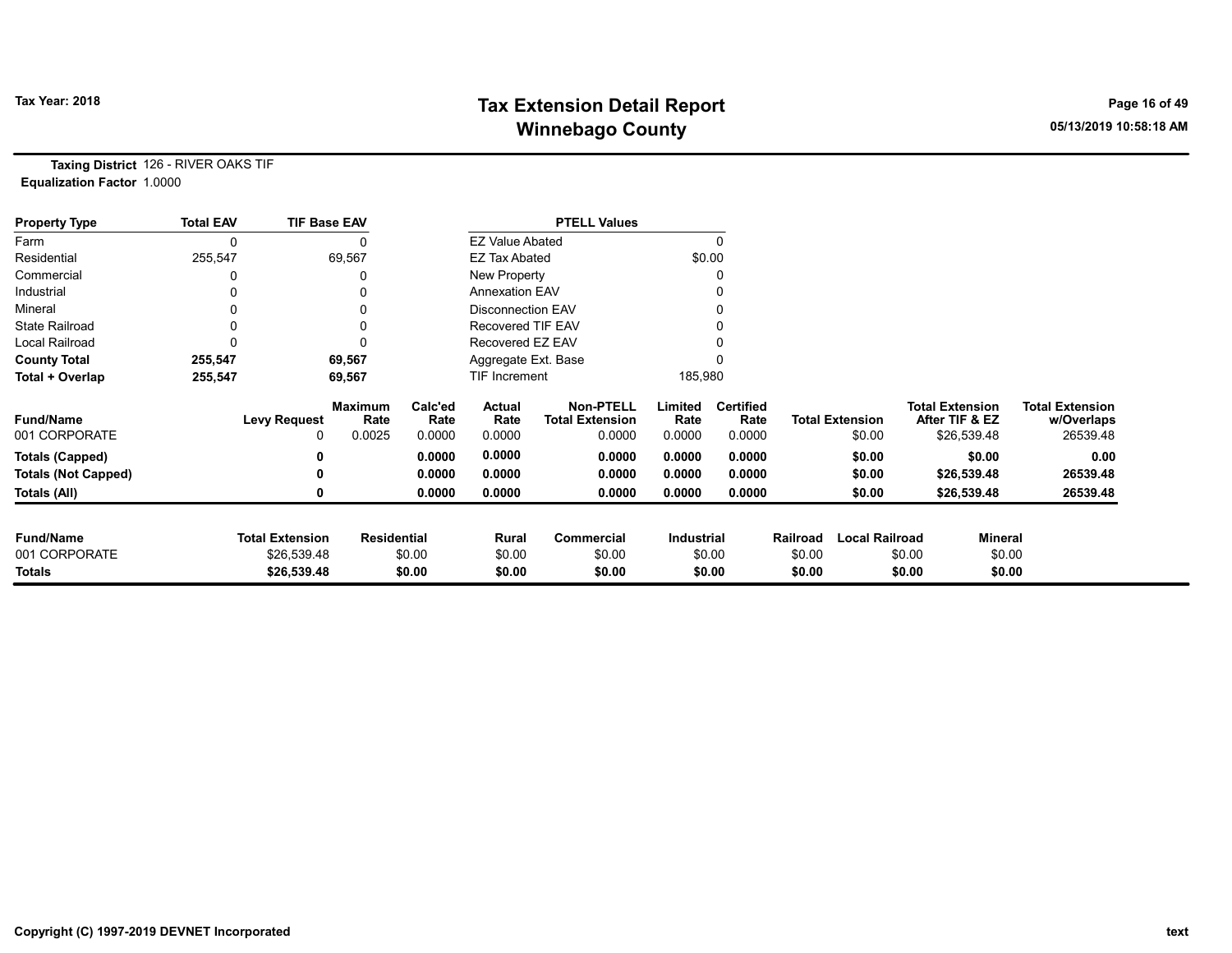# Tax Year: 2018 **Tax Extension Detail Report** Tax Year: 2018 **Page 17 of 49** Winnebago County and the County of the County of the County of the County of the County of the County of the County of the County of the County of the County of the County of the County of the County of the County of the C

Taxing District 127 - GARRISON SCHOOL TIF Equalization Factor 1.0000

| <b>Property Type</b>       | <b>Total EAV</b> | <b>TIF Base EAV</b>    |                        |                 |                          | <b>PTELL Values</b>                        |                 |                          |          |                        |                                          |                |                                      |
|----------------------------|------------------|------------------------|------------------------|-----------------|--------------------------|--------------------------------------------|-----------------|--------------------------|----------|------------------------|------------------------------------------|----------------|--------------------------------------|
| Farm                       | 0                |                        |                        |                 | <b>EZ Value Abated</b>   |                                            |                 | $\Omega$                 |          |                        |                                          |                |                                      |
| Residential                | 1,904,171        |                        | 1,008,820              |                 | <b>EZ Tax Abated</b>     |                                            |                 | \$0.00                   |          |                        |                                          |                |                                      |
| Commercial                 | 24,661           |                        | 24,661                 |                 | New Property             |                                            |                 |                          |          |                        |                                          |                |                                      |
| Industrial                 |                  |                        |                        |                 | <b>Annexation EAV</b>    |                                            |                 |                          |          |                        |                                          |                |                                      |
| Mineral                    |                  |                        |                        |                 | <b>Disconnection EAV</b> |                                            |                 |                          |          |                        |                                          |                |                                      |
| <b>State Railroad</b>      |                  |                        | 0                      |                 | Recovered TIF EAV        |                                            |                 |                          |          |                        |                                          |                |                                      |
| <b>Local Railroad</b>      |                  |                        | 0                      |                 | Recovered EZ EAV         |                                            |                 |                          |          |                        |                                          |                |                                      |
| <b>County Total</b>        | 1,928,832        |                        | 1,033,481              |                 | Aggregate Ext. Base      |                                            |                 |                          |          |                        |                                          |                |                                      |
| Total + Overlap            | 1,928,832        |                        | 1,033,481              |                 | <b>TIF Increment</b>     |                                            | 895,351         |                          |          |                        |                                          |                |                                      |
| <b>Fund/Name</b>           |                  | <b>Levy Request</b>    | <b>Maximum</b><br>Rate | Calc'ed<br>Rate | Actual<br>Rate           | <b>Non-PTELL</b><br><b>Total Extension</b> | Limited<br>Rate | <b>Certified</b><br>Rate |          | <b>Total Extension</b> | <b>Total Extension</b><br>After TIF & EZ |                | <b>Total Extension</b><br>w/Overlaps |
| 001 CORPORATE              |                  |                        | 0.0025                 | 0.0000          | 0.0000                   | 0.0000                                     | 0.0000          | 0.0000                   |          | \$0.00                 | \$127,766.84                             |                | 127766.84                            |
| <b>Totals (Capped)</b>     |                  |                        |                        | 0.0000          | 0.0000                   | 0.0000                                     | 0.0000          | 0.0000                   |          | \$0.00                 |                                          | \$0.00         | 0.00                                 |
| <b>Totals (Not Capped)</b> |                  |                        |                        | 0.0000          | 0.0000                   | 0.0000                                     | 0.0000          | 0.0000                   |          | \$0.00                 | \$127,766.84                             |                | 127766.84                            |
| Totals (All)               |                  |                        |                        | 0.0000          | 0.0000                   | 0.0000                                     | 0.0000          | 0.0000                   |          | \$0.00                 | \$127,766.84                             |                | 127766.84                            |
| <b>Fund/Name</b>           |                  | <b>Total Extension</b> | <b>Residential</b>     |                 | Rural                    | <b>Commercial</b>                          | Industrial      |                          | Railroad | <b>Local Railroad</b>  |                                          | <b>Mineral</b> |                                      |
| 001 CORPORATE              |                  | \$127,766.84           |                        | \$0.00          | \$0.00                   | \$0.00                                     |                 | \$0.00                   | \$0.00   |                        | \$0.00                                   | \$0.00         |                                      |
| Totals                     |                  | \$127,766.84           |                        | \$0.00          | \$0.00                   | \$0.00                                     |                 | \$0.00                   | \$0.00   |                        | \$0.00                                   | \$0.00         |                                      |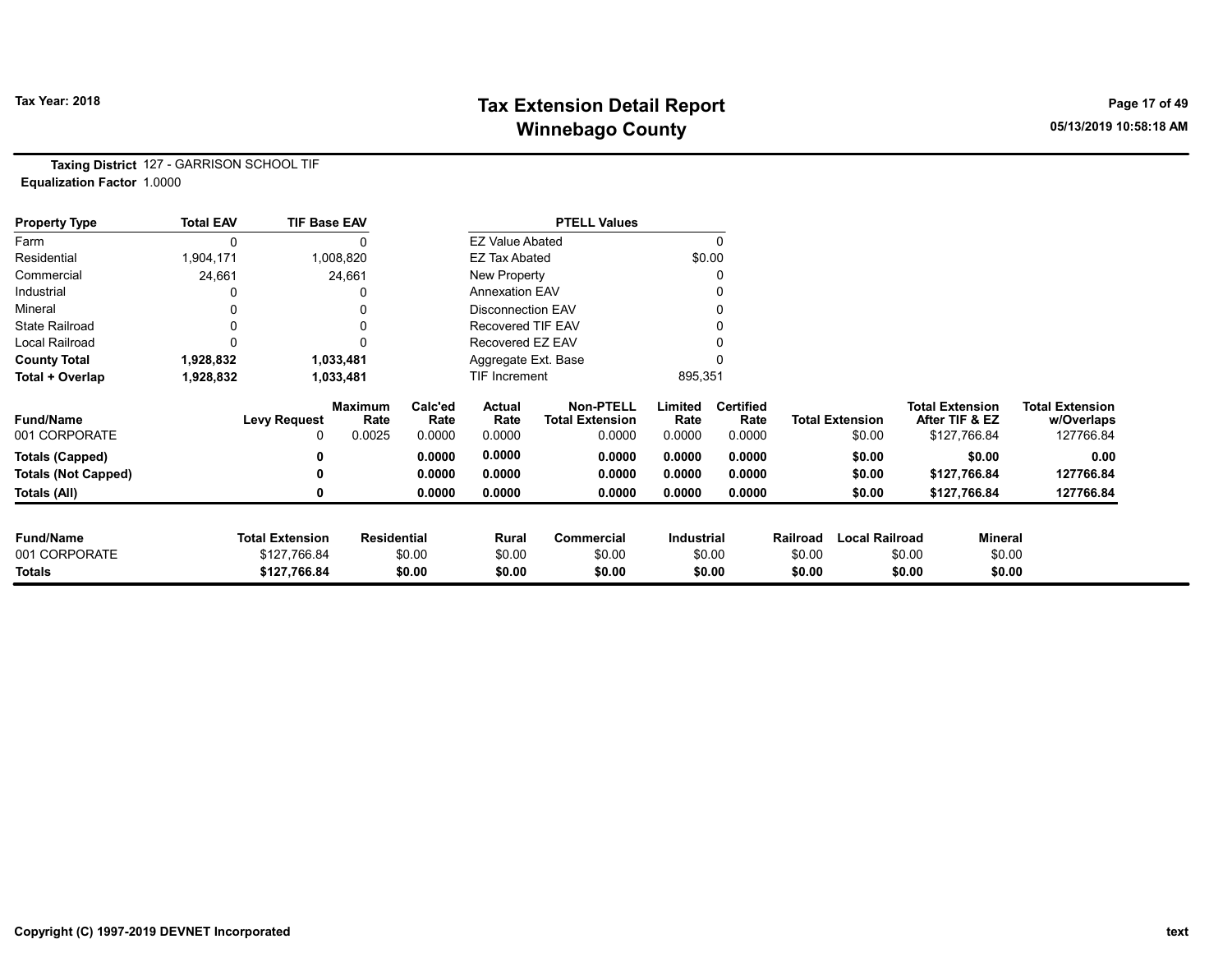# Tax Year: 2018 **Tax Extension Detail Report** Tax Year: 2018 **Page 18 of 49** Winnebago County and the County of the County of the County of the County of the County of the County of the County of the County of the County of the County of the County of the County of the County of the County of the C

Taxing District 128 - KISHWAUKEE & HARRISON TIF Equalization Factor 1.0000

| <b>Property Type</b>       | <b>Total EAV</b> | <b>TIF Base EAV</b>    |                        |                 |                          | <b>PTELL Values</b>                        |                 |                          |          |                        |                        |                |                                      |
|----------------------------|------------------|------------------------|------------------------|-----------------|--------------------------|--------------------------------------------|-----------------|--------------------------|----------|------------------------|------------------------|----------------|--------------------------------------|
| Farm                       |                  |                        |                        |                 | <b>EZ Value Abated</b>   |                                            |                 | 0                        |          |                        |                        |                |                                      |
| Residential                |                  |                        |                        |                 | <b>EZ Tax Abated</b>     |                                            | \$0.00          |                          |          |                        |                        |                |                                      |
| Commercial                 |                  |                        |                        |                 | New Property             |                                            |                 | 0                        |          |                        |                        |                |                                      |
| Industrial                 | 1,784,057        |                        | 1,489,159              |                 | <b>Annexation EAV</b>    |                                            |                 |                          |          |                        |                        |                |                                      |
| Mineral                    |                  |                        |                        |                 | <b>Disconnection EAV</b> |                                            |                 | 0                        |          |                        |                        |                |                                      |
| <b>State Railroad</b>      |                  |                        |                        |                 | <b>Recovered TIF EAV</b> |                                            |                 |                          |          |                        |                        |                |                                      |
| <b>Local Railroad</b>      |                  |                        |                        |                 | Recovered EZ EAV         |                                            |                 |                          |          |                        |                        |                |                                      |
| <b>County Total</b>        | 1,784,057        |                        | 1,489,159              |                 | Aggregate Ext. Base      |                                            |                 |                          |          |                        |                        |                |                                      |
| Total + Overlap            | 1,784,057        |                        | 1,489,159              |                 | TIF Increment            |                                            | 294,898         |                          |          |                        |                        |                |                                      |
| <b>Fund/Name</b>           |                  | <b>Levy Request</b>    | <b>Maximum</b><br>Rate | Calc'ed<br>Rate | Actual<br>Rate           | <b>Non-PTELL</b><br><b>Total Extension</b> | Limited<br>Rate | <b>Certified</b><br>Rate |          | <b>Total Extension</b> | <b>Total Extension</b> | After TIF & EZ | <b>Total Extension</b><br>w/Overlaps |
| 001 CORPORATE              |                  | 0                      | 0.0025                 | 0.0000          | 0.0000                   | 0.0000                                     | 0.0000          | 0.0000                   |          | \$0.00                 |                        | \$42,082.00    | 42082.00                             |
| <b>Totals (Capped)</b>     |                  |                        |                        | 0.0000          | 0.0000                   | 0.0000                                     | 0.0000          | 0.0000                   |          | \$0.00                 |                        | \$0.00         | 0.00                                 |
| <b>Totals (Not Capped)</b> |                  |                        |                        | 0.0000          | 0.0000                   | 0.0000                                     | 0.0000          | 0.0000                   |          | \$0.00                 |                        | \$42,082.00    | 42082.00                             |
| Totals (All)               |                  |                        |                        | 0.0000          | 0.0000                   | 0.0000                                     | 0.0000          | 0.0000                   |          | \$0.00                 |                        | \$42,082.00    | 42082.00                             |
| <b>Fund/Name</b>           |                  | <b>Total Extension</b> | <b>Residential</b>     |                 | Rural                    | Commercial                                 | Industrial      |                          | Railroad | <b>Local Railroad</b>  |                        | <b>Mineral</b> |                                      |
| 001 CORPORATE              |                  | \$42,082.00            |                        | \$0.00          | \$0.00                   | \$0.00                                     |                 | \$0.00                   | \$0.00   |                        | \$0.00                 | \$0.00         |                                      |
| Totals                     |                  | \$42,082.00            |                        | \$0.00          | \$0.00                   | \$0.00                                     |                 | \$0.00                   | \$0.00   |                        | \$0.00                 | \$0.00         |                                      |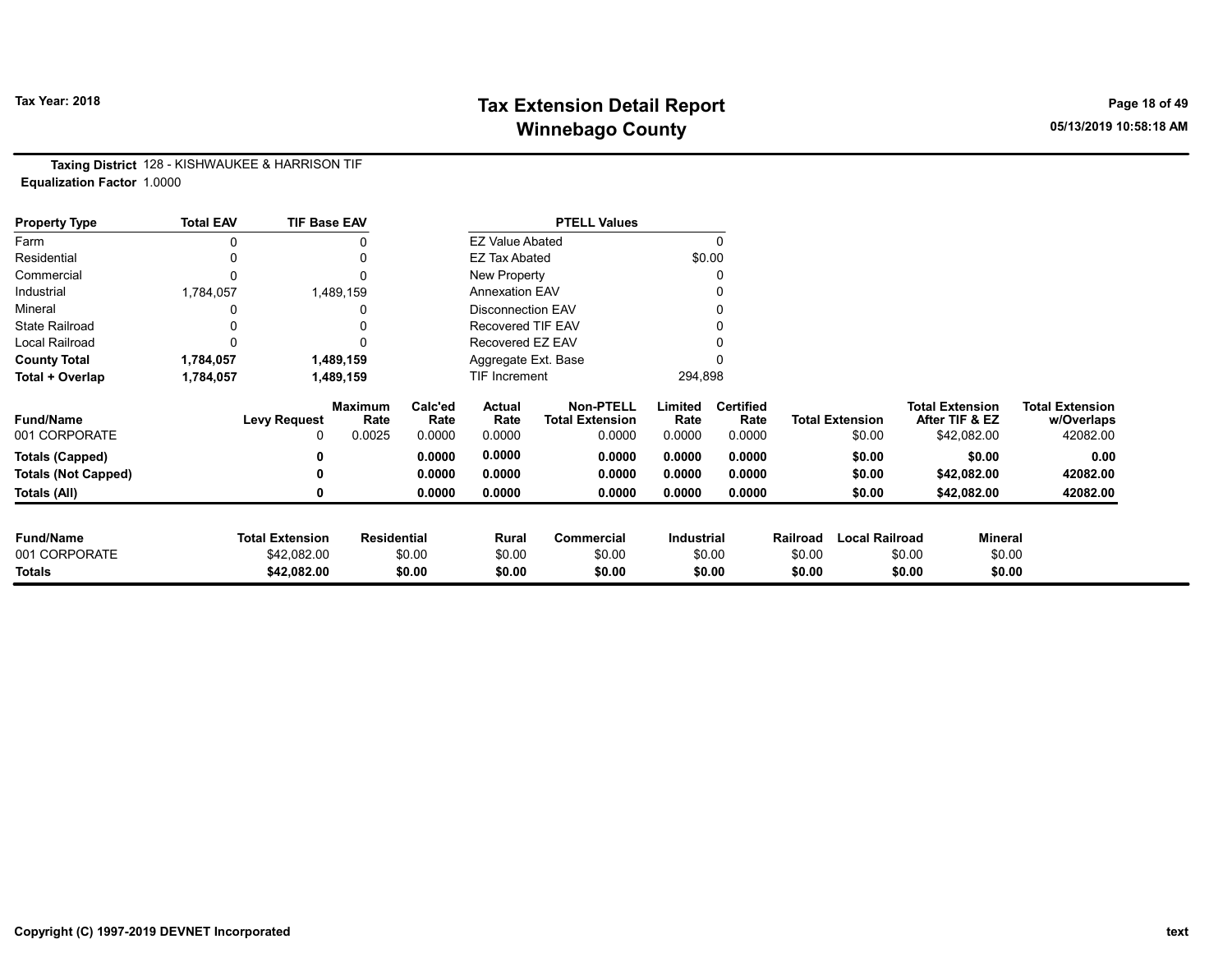# Tax Year: 2018 **Tax Extension Detail Report** Tax Year: 2018 **Page 19 of 49** Winnebago County and the County of the County of the County of the County of the County of the County of the County of the County of the County of the County of the County of the County of the County of the County of the C

Taxing District 129 - LINCOLNWOOD TIF #2 Equalization Factor 1.0000

| <b>Property Type</b>       | <b>Total EAV</b> | <b>TIF Base EAV</b>    |                        |                 |                          | <b>PTELL Values</b>                        |                 |                          |          |                        |        |                                          |                                      |
|----------------------------|------------------|------------------------|------------------------|-----------------|--------------------------|--------------------------------------------|-----------------|--------------------------|----------|------------------------|--------|------------------------------------------|--------------------------------------|
| Farm                       |                  |                        |                        |                 | <b>EZ Value Abated</b>   |                                            |                 | $\Omega$                 |          |                        |        |                                          |                                      |
| Residential                | 298,809          |                        | 10,548                 |                 | <b>EZ Tax Abated</b>     |                                            | \$0.00          |                          |          |                        |        |                                          |                                      |
| Commercial                 |                  |                        |                        |                 | New Property             |                                            |                 | 0                        |          |                        |        |                                          |                                      |
| Industrial                 |                  |                        |                        |                 | <b>Annexation EAV</b>    |                                            |                 |                          |          |                        |        |                                          |                                      |
| Mineral                    |                  |                        |                        |                 | <b>Disconnection EAV</b> |                                            |                 | 0                        |          |                        |        |                                          |                                      |
| <b>State Railroad</b>      |                  |                        |                        |                 | <b>Recovered TIF EAV</b> |                                            |                 |                          |          |                        |        |                                          |                                      |
| <b>Local Railroad</b>      |                  |                        |                        |                 | Recovered EZ EAV         |                                            |                 |                          |          |                        |        |                                          |                                      |
| <b>County Total</b>        | 298,809          |                        | 10,548                 |                 | Aggregate Ext. Base      |                                            |                 |                          |          |                        |        |                                          |                                      |
| Total + Overlap            | 298,809          |                        | 10,548                 |                 | <b>TIF Increment</b>     |                                            | 288,261         |                          |          |                        |        |                                          |                                      |
| <b>Fund/Name</b>           |                  | <b>Levy Request</b>    | <b>Maximum</b><br>Rate | Calc'ed<br>Rate | Actual<br>Rate           | <b>Non-PTELL</b><br><b>Total Extension</b> | Limited<br>Rate | <b>Certified</b><br>Rate |          | <b>Total Extension</b> |        | <b>Total Extension</b><br>After TIF & EZ | <b>Total Extension</b><br>w/Overlaps |
| 001 GENERAL FUND           |                  | 0                      | 0.0000                 | 0.0000          | 0.0000                   | 0.0000                                     | 0.0000          | 0.0000                   |          | \$0.00                 |        | \$41,134.96                              | 41134.96                             |
| <b>Totals (Capped)</b>     |                  |                        |                        | 0.0000          | 0.0000                   | 0.0000                                     | 0.0000          | 0.0000                   |          | \$0.00                 |        | \$0.00                                   | 0.00                                 |
| <b>Totals (Not Capped)</b> |                  |                        |                        | 0.0000          | 0.0000                   | 0.0000                                     | 0.0000          | 0.0000                   |          | \$0.00                 |        | \$41,134.96                              | 41134.96                             |
| Totals (All)               |                  |                        |                        | 0.0000          | 0.0000                   | 0.0000                                     | 0.0000          | 0.0000                   |          | \$0.00                 |        | \$41,134.96                              | 41134.96                             |
| <b>Fund/Name</b>           |                  | <b>Total Extension</b> | <b>Residential</b>     |                 | Rural                    | Commercial                                 | Industrial      |                          | Railroad | <b>Local Railroad</b>  |        | <b>Mineral</b>                           |                                      |
| 001 GENERAL FUND           |                  | \$41,134.96            |                        | \$0.00          | \$0.00                   | \$0.00                                     |                 | \$0.00                   | \$0.00   |                        | \$0.00 | \$0.00                                   |                                      |
| <b>Totals</b>              |                  | \$41,134.96            |                        | \$0.00          | \$0.00                   | \$0.00                                     |                 | \$0.00                   | \$0.00   |                        | \$0.00 | \$0.00                                   |                                      |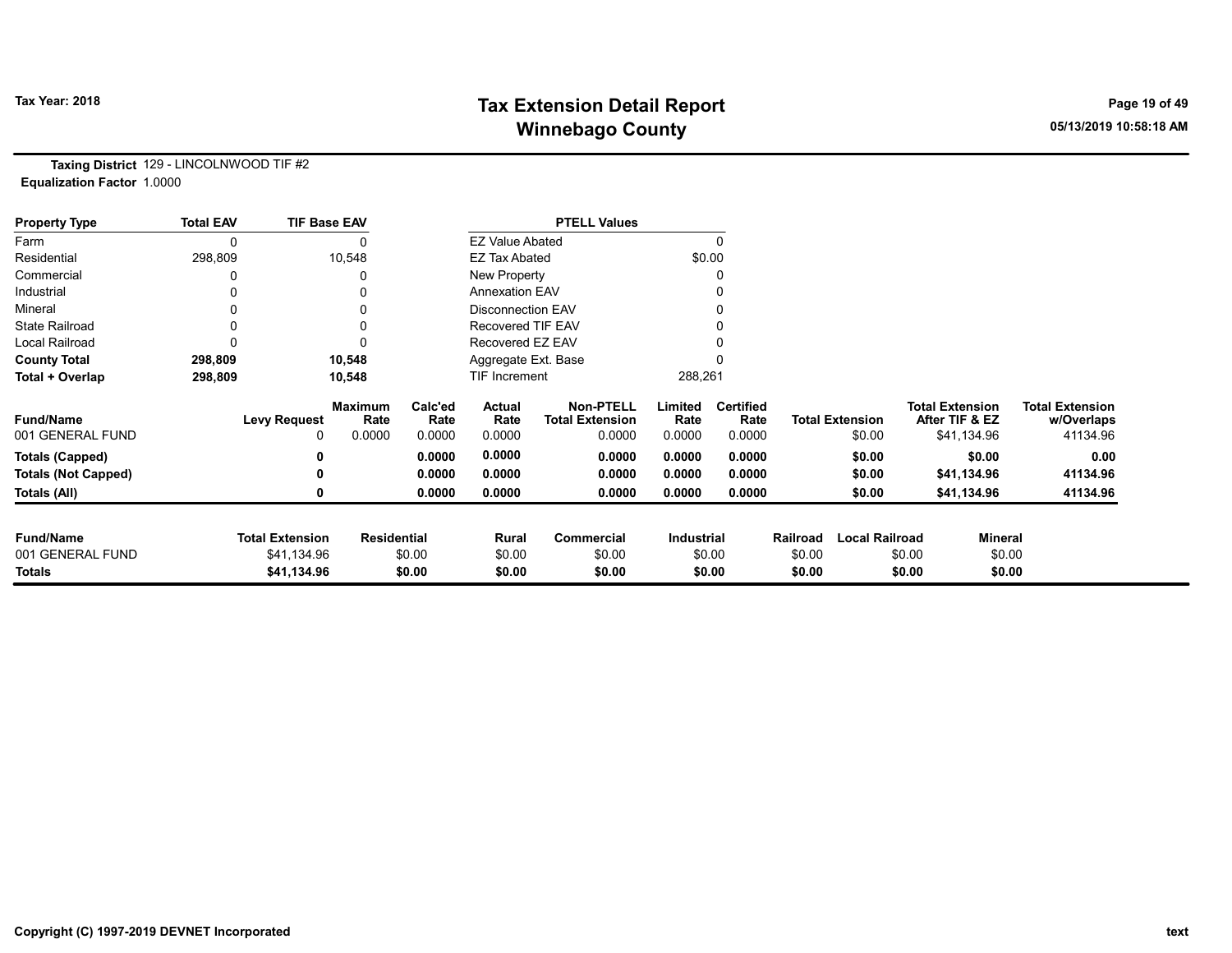# Tax Year: 2018 **Tax Extension Detail Report** Tax Year: 2018 **Page 20 of 49** Winnebago County and the County of the County of the County of the County of the County of the County of the County of the County of the County of the County of the County of the County of the County of the County of the C

Taxing District 130 - HOPE VI TIF Equalization Factor 1.0000

| <b>Property Type</b>       | <b>Total EAV</b> | <b>TIF Base EAV</b>    |                        |                 |                          | <b>PTELL Values</b>                        |                   |                          |          |                        |                                          |         |                                      |
|----------------------------|------------------|------------------------|------------------------|-----------------|--------------------------|--------------------------------------------|-------------------|--------------------------|----------|------------------------|------------------------------------------|---------|--------------------------------------|
| Farm                       | 0                |                        |                        |                 | <b>EZ Value Abated</b>   |                                            |                   |                          |          |                        |                                          |         |                                      |
| Residential                | 1,619,594        |                        | 668,042                |                 | <b>EZ Tax Abated</b>     |                                            | \$0.00            |                          |          |                        |                                          |         |                                      |
| Commercial                 | 6,389            |                        | 3,967                  |                 | New Property             |                                            |                   |                          |          |                        |                                          |         |                                      |
| Industrial                 |                  |                        |                        |                 | <b>Annexation EAV</b>    |                                            |                   |                          |          |                        |                                          |         |                                      |
| Mineral                    |                  |                        |                        |                 | <b>Disconnection EAV</b> |                                            |                   |                          |          |                        |                                          |         |                                      |
| <b>State Railroad</b>      |                  |                        | 0                      |                 | Recovered TIF EAV        |                                            |                   |                          |          |                        |                                          |         |                                      |
| <b>Local Railroad</b>      |                  |                        |                        |                 | Recovered EZ EAV         |                                            |                   |                          |          |                        |                                          |         |                                      |
| <b>County Total</b>        | 1,625,983        |                        | 672,009                |                 | Aggregate Ext. Base      |                                            |                   |                          |          |                        |                                          |         |                                      |
| Total + Overlap            | 1,625,983        |                        | 672,009                |                 | TIF Increment            |                                            | 953,974           |                          |          |                        |                                          |         |                                      |
| <b>Fund/Name</b>           |                  | <b>Levy Request</b>    | <b>Maximum</b><br>Rate | Calc'ed<br>Rate | Actual<br>Rate           | <b>Non-PTELL</b><br><b>Total Extension</b> | Limited<br>Rate   | <b>Certified</b><br>Rate |          | <b>Total Extension</b> | <b>Total Extension</b><br>After TIF & EZ |         | <b>Total Extension</b><br>w/Overlaps |
| 001 GENERAL FUND           |                  |                        | 0.0000                 | 0.0000          | 0.0000                   | 0.0000                                     | 0.0000            | 0.0000                   |          | \$0.00                 | \$136,132.74                             |         | 136132.74                            |
| <b>Totals (Capped)</b>     |                  |                        |                        | 0.0000          | 0.0000                   | 0.0000                                     | 0.0000            | 0.0000                   |          | \$0.00                 |                                          | \$0.00  | 0.00                                 |
| <b>Totals (Not Capped)</b> |                  |                        |                        | 0.0000          | 0.0000                   | 0.0000                                     | 0.0000            | 0.0000                   |          | \$0.00                 | \$136,132.74                             |         | 136132.74                            |
| Totals (All)               |                  | 0                      |                        | 0.0000          | 0.0000                   | 0.0000                                     | 0.0000            | 0.0000                   |          | \$0.00                 | \$136,132.74                             |         | 136132.74                            |
|                            |                  |                        |                        |                 |                          |                                            |                   |                          |          |                        |                                          |         |                                      |
| <b>Fund/Name</b>           |                  | <b>Total Extension</b> | <b>Residential</b>     |                 | Rural                    | Commercial                                 | <b>Industrial</b> |                          | Railroad | <b>Local Railroad</b>  |                                          | Mineral |                                      |
| 001 GENERAL FUND           |                  | \$136,132.74           |                        | \$0.00          | \$0.00                   | \$0.00                                     |                   | \$0.00                   | \$0.00   |                        | \$0.00                                   | \$0.00  |                                      |
| <b>Totals</b>              |                  | \$136,132.74           |                        | \$0.00          | \$0.00                   | \$0.00                                     |                   | \$0.00                   | \$0.00   |                        | \$0.00                                   | \$0.00  |                                      |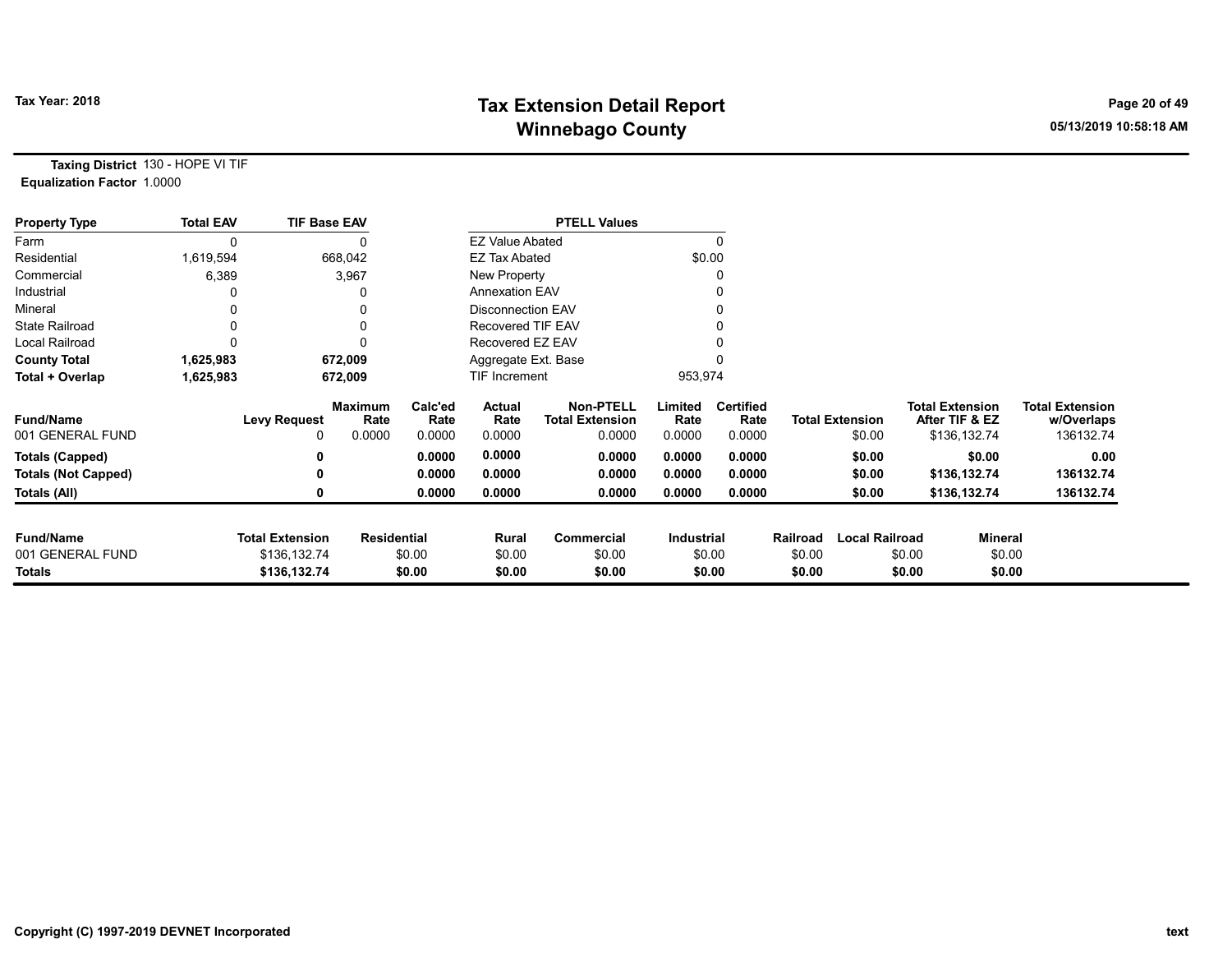# Tax Year: 2018 **Tax Extension Detail Report** Tax Year: 2018 **Page 21 of 49** Winnebago County and the County of the County of the County of the County of the County of the County of the County of the County of the County of the County of the County of the County of the County of the County of the C

Taxing District 132 - NORTH 2ND TIF LOVES PARK Equalization Factor 1.0000

| <b>Property Type</b>       | <b>Total EAV</b> | <b>TIF Base EAV</b>    |                        |                 |                          | <b>PTELL Values</b>                        |                 |                          |          |                        |                        |                |                                      |
|----------------------------|------------------|------------------------|------------------------|-----------------|--------------------------|--------------------------------------------|-----------------|--------------------------|----------|------------------------|------------------------|----------------|--------------------------------------|
| Farm                       | $\mathbf{0}$     |                        |                        |                 | <b>EZ Value Abated</b>   |                                            |                 | 0                        |          |                        |                        |                |                                      |
| Residential                | 441,215          |                        | 369,172                |                 | <b>EZ Tax Abated</b>     |                                            |                 | \$0.00                   |          |                        |                        |                |                                      |
| Commercial                 | 8,925,106        |                        | 8,402,600              |                 | New Property             |                                            |                 | 0                        |          |                        |                        |                |                                      |
| Industrial                 | 2,254,648        |                        | 1,791,370              |                 | <b>Annexation EAV</b>    |                                            |                 |                          |          |                        |                        |                |                                      |
| Mineral                    |                  |                        |                        |                 | <b>Disconnection EAV</b> |                                            |                 | 0                        |          |                        |                        |                |                                      |
| <b>State Railroad</b>      |                  |                        |                        |                 | <b>Recovered TIF EAV</b> |                                            |                 |                          |          |                        |                        |                |                                      |
| <b>Local Railroad</b>      |                  |                        |                        |                 | Recovered EZ EAV         |                                            |                 |                          |          |                        |                        |                |                                      |
| <b>County Total</b>        | 11,620,969       |                        | 10,563,142             |                 | Aggregate Ext. Base      |                                            |                 |                          |          |                        |                        |                |                                      |
| Total + Overlap            | 11,620,969       |                        | 10,563,142             |                 | TIF Increment            |                                            | 1,057,827       |                          |          |                        |                        |                |                                      |
| <b>Fund/Name</b>           |                  | <b>Levy Request</b>    | <b>Maximum</b><br>Rate | Calc'ed<br>Rate | Actual<br>Rate           | <b>Non-PTELL</b><br><b>Total Extension</b> | Limited<br>Rate | <b>Certified</b><br>Rate |          | <b>Total Extension</b> | <b>Total Extension</b> | After TIF & EZ | <b>Total Extension</b><br>w/Overlaps |
| 001 CORPORATE              |                  |                        | 0.0025                 | 0.0000          | 0.0000                   | 0.0000                                     | 0.0000          | 0.0000                   |          | \$0.00                 |                        | \$123,967.96   | 123967.96                            |
| <b>Totals (Capped)</b>     |                  |                        |                        | 0.0000          | 0.0000                   | 0.0000                                     | 0.0000          | 0.0000                   |          | \$0.00                 |                        | \$0.00         | 0.00                                 |
| <b>Totals (Not Capped)</b> |                  |                        |                        | 0.0000          | 0.0000                   | 0.0000                                     | 0.0000          | 0.0000                   |          | \$0.00                 |                        | \$123,967.96   | 123967.96                            |
| Totals (All)               |                  |                        |                        | 0.0000          | 0.0000                   | 0.0000                                     | 0.0000          | 0.0000                   |          | \$0.00                 |                        | \$123,967.96   | 123967.96                            |
| <b>Fund/Name</b>           |                  | <b>Total Extension</b> | <b>Residential</b>     |                 | Rural                    | Commercial                                 | Industrial      |                          | Railroad | <b>Local Railroad</b>  |                        | <b>Mineral</b> |                                      |
| 001 CORPORATE              |                  | \$123,967.96           |                        | \$0.00          | \$0.00                   | \$0.00                                     |                 | \$0.00                   | \$0.00   |                        | \$0.00                 | \$0.00         |                                      |
| Totals                     |                  | \$123,967.96           |                        | \$0.00          | \$0.00                   | \$0.00                                     |                 | \$0.00                   | \$0.00   |                        | \$0.00                 | \$0.00         |                                      |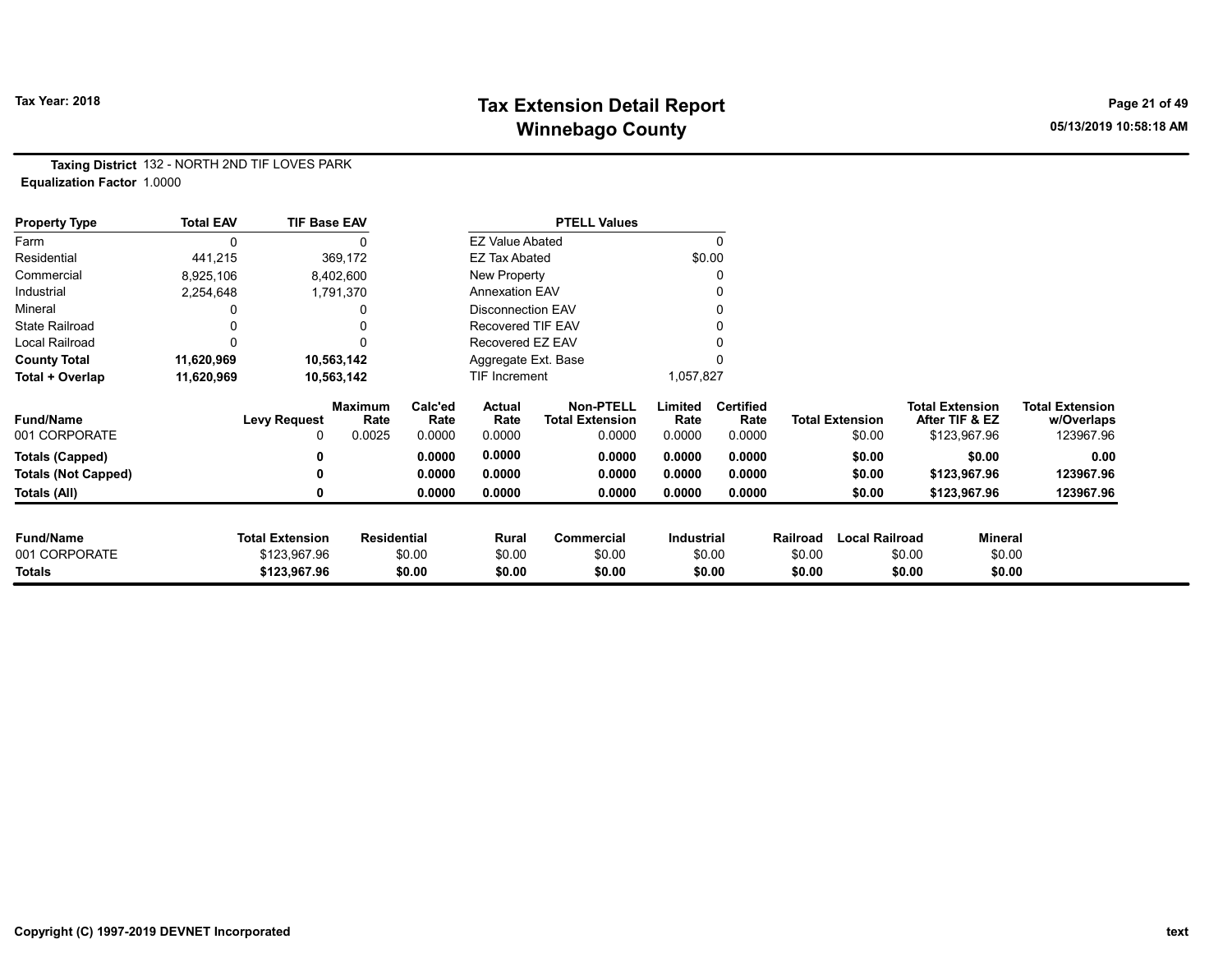# Tax Year: 2018 **Tax Extension Detail Report** Tax Year: 2018 **Page 22 of 49** Winnebago County and the County of the County of the County of the County of the County of the County of the County of the County of the County of the County of the County of the County of the County of the County of the C

Taxing District 133 - GLOBAL TRADE TIF #2 Equalization Factor 1.0000

| <b>Property Type</b>              | <b>Total EAV</b> | <b>TIF Base EAV</b>                    |                        |                 |                          | <b>PTELL Values</b>                        |                   |                          |                  |                        |                                          |                |                                      |
|-----------------------------------|------------------|----------------------------------------|------------------------|-----------------|--------------------------|--------------------------------------------|-------------------|--------------------------|------------------|------------------------|------------------------------------------|----------------|--------------------------------------|
| Farm                              | 71,142           |                                        | 30,485                 |                 | <b>EZ Value Abated</b>   |                                            |                   |                          |                  |                        |                                          |                |                                      |
| Residential                       | 71,776           |                                        | 55,904                 |                 | <b>EZ Tax Abated</b>     |                                            | \$0.00            |                          |                  |                        |                                          |                |                                      |
| Commercial                        | 1,802,975        |                                        | 329,530                |                 | New Property             |                                            |                   |                          |                  |                        |                                          |                |                                      |
| Industrial                        | 6,734,177        |                                        | 6,524,544              |                 | <b>Annexation EAV</b>    |                                            |                   |                          |                  |                        |                                          |                |                                      |
| Mineral                           |                  |                                        |                        |                 | <b>Disconnection EAV</b> |                                            |                   |                          |                  |                        |                                          |                |                                      |
| <b>State Railroad</b>             |                  |                                        |                        |                 | <b>Recovered TIF EAV</b> |                                            |                   |                          |                  |                        |                                          |                |                                      |
| Local Railroad                    |                  |                                        |                        |                 | Recovered EZ EAV         |                                            |                   |                          |                  |                        |                                          |                |                                      |
| <b>County Total</b>               | 8,680,070        |                                        | 6,940,463              |                 | Aggregate Ext. Base      |                                            |                   |                          |                  |                        |                                          |                |                                      |
| Total + Overlap                   | 8,680,070        |                                        | 6,940,463              |                 | TIF Increment            |                                            | 1,739,607         |                          |                  |                        |                                          |                |                                      |
| <b>Fund/Name</b>                  |                  | <b>Levy Request</b>                    | <b>Maximum</b><br>Rate | Calc'ed<br>Rate | Actual<br>Rate           | <b>Non-PTELL</b><br><b>Total Extension</b> | Limited<br>Rate   | <b>Certified</b><br>Rate |                  | <b>Total Extension</b> | <b>Total Extension</b><br>After TIF & EZ |                | <b>Total Extension</b><br>w/Overlaps |
| 001 CORPORATE                     |                  | 0                                      | 0.0000                 | 0.0000          | 0.0000                   | 0.0000                                     | 0.0000            | 0.0000                   |                  | \$0.00                 | \$248,242.04                             |                | 248242.04                            |
| <b>Totals (Capped)</b>            |                  | 0                                      |                        | 0.0000          | 0.0000                   | 0.0000                                     | 0.0000            | 0.0000                   |                  | \$0.00                 |                                          | \$0.00         | 0.00                                 |
| <b>Totals (Not Capped)</b>        |                  | 0                                      |                        | 0.0000          | 0.0000                   | 0.0000                                     | 0.0000            | 0.0000                   |                  | \$0.00                 | \$248,242.04                             |                | 248242.04                            |
| Totals (All)                      |                  | 0                                      |                        | 0.0000          | 0.0000                   | 0.0000                                     | 0.0000            | 0.0000                   |                  | \$0.00                 | \$248,242.04                             |                | 248242.04                            |
|                                   |                  |                                        |                        |                 |                          |                                            |                   |                          |                  |                        |                                          |                |                                      |
| <b>Fund/Name</b><br>001 CORPORATE |                  | <b>Total Extension</b><br>\$248,242.04 | <b>Residential</b>     |                 | Rural                    | Commercial                                 | <b>Industrial</b> |                          | Railroad         | <b>Local Railroad</b>  |                                          | <b>Mineral</b> |                                      |
| <b>Totals</b>                     |                  | \$248,242.04                           |                        | \$0.00          | \$0.00                   | \$0.00<br>\$0.00                           |                   | \$0.00<br>\$0.00         | \$0.00<br>\$0.00 |                        | \$0.00<br>\$0.00                         | \$0.00         |                                      |
|                                   |                  |                                        |                        | \$0.00          | \$0.00                   |                                            |                   |                          |                  |                        |                                          | \$0.00         |                                      |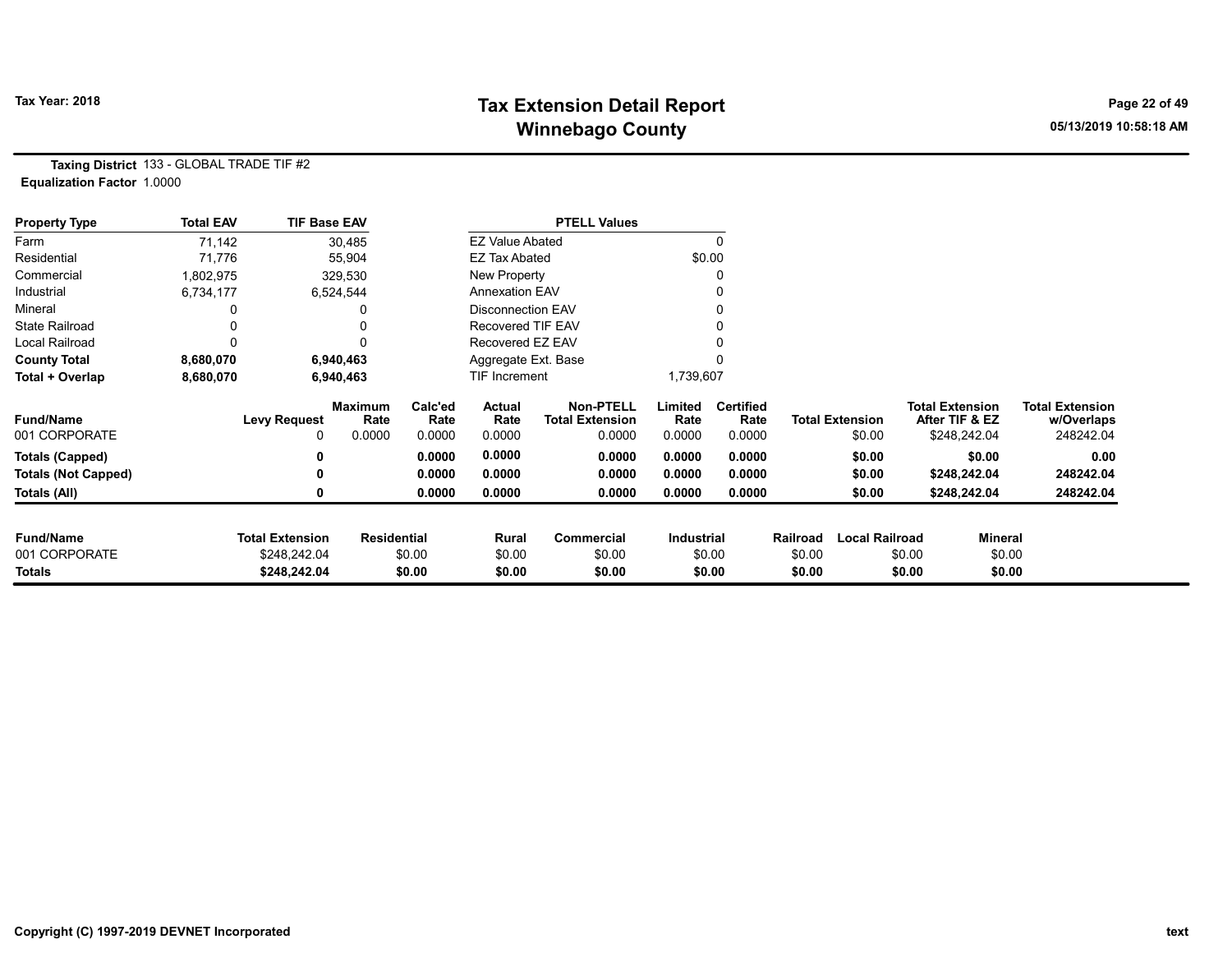# Tax Year: 2018 **Tax Extension Detail Report** Tax Year: 2018 **Page 23 of 49** Winnebago County and the County of the County of the County of the County of the County of the County of the County of the County of the County of the County of the County of the County of the County of the County of the C

Taxing District 134 - ASSISTED LIVING/ RIVER HOUSING TIF Equalization Factor 1.0000

| <b>Property Type</b>       | <b>Total EAV</b> | <b>TIF Base EAV</b>    |                        |                 |                          | <b>PTELL Values</b>                        |                   |                          |          |                        |                                          |                |                                      |
|----------------------------|------------------|------------------------|------------------------|-----------------|--------------------------|--------------------------------------------|-------------------|--------------------------|----------|------------------------|------------------------------------------|----------------|--------------------------------------|
| Farm                       |                  |                        |                        |                 | <b>EZ Value Abated</b>   |                                            |                   | $\Omega$                 |          |                        |                                          |                |                                      |
| Residential                | 0                |                        | $\mathbf{0}$           |                 | <b>EZ Tax Abated</b>     |                                            | \$0.00            |                          |          |                        |                                          |                |                                      |
| Commercial                 | 87,782           |                        | 87,782                 |                 | New Property             |                                            |                   |                          |          |                        |                                          |                |                                      |
| Industrial                 |                  |                        |                        |                 | <b>Annexation EAV</b>    |                                            |                   |                          |          |                        |                                          |                |                                      |
| Mineral                    |                  |                        |                        |                 | <b>Disconnection EAV</b> |                                            |                   |                          |          |                        |                                          |                |                                      |
| <b>State Railroad</b>      | $\mathbf{0}$     |                        |                        |                 | <b>Recovered TIF EAV</b> |                                            |                   |                          |          |                        |                                          |                |                                      |
| Local Railroad             |                  |                        |                        |                 | Recovered EZ EAV         |                                            |                   |                          |          |                        |                                          |                |                                      |
| <b>County Total</b>        | 87,782           |                        | 87,782                 |                 | Aggregate Ext. Base      |                                            |                   |                          |          |                        |                                          |                |                                      |
| Total + Overlap            | 87,782           |                        | 87,782                 |                 | <b>TIF Increment</b>     |                                            |                   |                          |          |                        |                                          |                |                                      |
| <b>Fund/Name</b>           |                  | <b>Levy Request</b>    | <b>Maximum</b><br>Rate | Calc'ed<br>Rate | Actual<br>Rate           | <b>Non-PTELL</b><br><b>Total Extension</b> | Limited<br>Rate   | <b>Certified</b><br>Rate |          | <b>Total Extension</b> | <b>Total Extension</b><br>After TIF & EZ |                | <b>Total Extension</b><br>w/Overlaps |
| 001 CORPORATE              |                  | 0                      | 0.0000                 | 0.0000          | 0.0000                   | 0.0000                                     | 0.0000            | 0.0000                   |          | \$0.00                 |                                          | \$0.00         | 0.00                                 |
| <b>Totals (Capped)</b>     |                  |                        |                        | 0.0000          | 0.0000                   | 0.0000                                     | 0.0000            | 0.0000                   |          | \$0.00                 |                                          | \$0.00         | 0.00                                 |
| <b>Totals (Not Capped)</b> |                  |                        |                        | 0.0000          | 0.0000                   | 0.0000                                     | 0.0000            | 0.0000                   |          | \$0.00                 |                                          | \$0.00         | 0.00                                 |
| Totals (All)               |                  |                        |                        | 0.0000          | 0.0000                   | 0.0000                                     | 0.0000            | 0.0000                   |          | \$0.00                 |                                          | \$0.00         | 0.00                                 |
|                            |                  |                        |                        |                 |                          |                                            |                   |                          |          |                        |                                          |                |                                      |
| <b>Fund/Name</b>           |                  | <b>Total Extension</b> | <b>Residential</b>     |                 | Rural                    | Commercial                                 | <b>Industrial</b> |                          | Railroad | <b>Local Railroad</b>  |                                          | <b>Mineral</b> |                                      |
| 001 CORPORATE              |                  | \$0.00                 |                        | \$0.00          | \$0.00                   | \$0.00                                     |                   | \$0.00                   | \$0.00   |                        | \$0.00                                   | \$0.00         |                                      |
| <b>Totals</b>              |                  | \$0.00                 |                        | \$0.00          | \$0.00                   | \$0.00                                     |                   | \$0.00                   | \$0.00   |                        | \$0.00                                   | \$0.00         |                                      |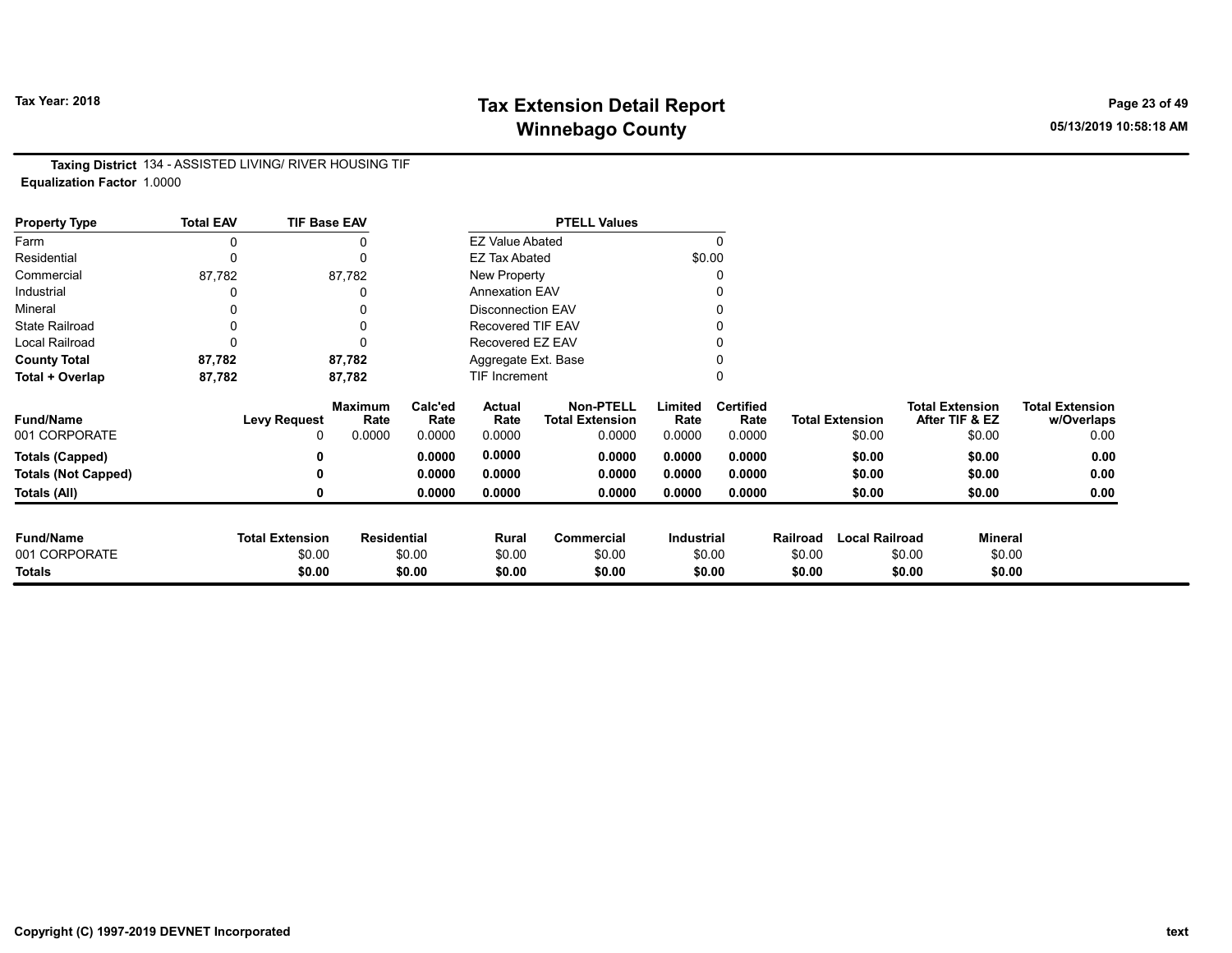# Tax Year: 2018 **Tax Extension Detail Report** Tax Year: 2018 **Page 24 of 49** Winnebago County and the County of the County of the County of the County of the County of the County of the County of the County of the County of the County of the County of the County of the County of the County of the C

Taxing District 135 - NORTH 2ND TIF MACHESNEY PARK Equalization Factor 1.0000

| <b>Property Type</b>       | <b>Total EAV</b> | <b>TIF Base EAV</b>    |                    |                 |                          | <b>PTELL Values</b>                        |                 |                          |          |                        |                                          |         |                                      |
|----------------------------|------------------|------------------------|--------------------|-----------------|--------------------------|--------------------------------------------|-----------------|--------------------------|----------|------------------------|------------------------------------------|---------|--------------------------------------|
| Farm                       | 0                |                        |                    |                 | <b>EZ Value Abated</b>   |                                            |                 | $\mathbf{0}$             |          |                        |                                          |         |                                      |
| Residential                | 3,025,687        |                        | 2,752,643          |                 | <b>EZ Tax Abated</b>     |                                            |                 | \$0.00                   |          |                        |                                          |         |                                      |
| Commercial                 | 7,654,365        |                        | 4,387,677          |                 | New Property             |                                            |                 | 0                        |          |                        |                                          |         |                                      |
| Industrial                 | 117,974          |                        | 117,974            |                 | <b>Annexation EAV</b>    |                                            |                 |                          |          |                        |                                          |         |                                      |
| Mineral                    |                  |                        |                    |                 | <b>Disconnection EAV</b> |                                            |                 | 0                        |          |                        |                                          |         |                                      |
| <b>State Railroad</b>      |                  |                        |                    |                 | <b>Recovered TIF EAV</b> |                                            |                 |                          |          |                        |                                          |         |                                      |
| Local Railroad             | 0                |                        |                    |                 | Recovered EZ EAV         |                                            |                 |                          |          |                        |                                          |         |                                      |
| <b>County Total</b>        | 10,798,026       |                        | 7,258,294          |                 | Aggregate Ext. Base      |                                            |                 |                          |          |                        |                                          |         |                                      |
| Total + Overlap            | 10,798,026       |                        | 7,258,294          |                 | TIF Increment            |                                            | 3,539,732       |                          |          |                        |                                          |         |                                      |
| <b>Fund/Name</b>           |                  | <b>Levy Request</b>    | Maximum<br>Rate    | Calc'ed<br>Rate | Actual<br>Rate           | <b>Non-PTELL</b><br><b>Total Extension</b> | Limited<br>Rate | <b>Certified</b><br>Rate |          | <b>Total Extension</b> | <b>Total Extension</b><br>After TIF & EZ |         | <b>Total Extension</b><br>w/Overlaps |
| 001 CORPORATE              |                  | 0                      | 0.0000             | 0.0000          | 0.0000                   | 0.0000                                     | 0.0000          | 0.0000                   |          | \$0.00                 | \$388,232.22                             |         | 388232.22                            |
| <b>Totals (Capped)</b>     |                  | 0                      |                    | 0.0000          | 0.0000                   | 0.0000                                     | 0.0000          | 0.0000                   |          | \$0.00                 |                                          | \$0.00  | 0.00                                 |
| <b>Totals (Not Capped)</b> |                  | 0                      |                    | 0.0000          | 0.0000                   | 0.0000                                     | 0.0000          | 0.0000                   |          | \$0.00                 | \$388,232.22                             |         | 388232.22                            |
| Totals (All)               |                  | 0                      |                    | 0.0000          | 0.0000                   | 0.0000                                     | 0.0000          | 0.0000                   |          | \$0.00                 | \$388,232.22                             |         | 388232.22                            |
| <b>Fund/Name</b>           |                  | <b>Total Extension</b> | <b>Residential</b> |                 | Rural                    | Commercial                                 | Industrial      |                          | Railroad | <b>Local Railroad</b>  |                                          | Mineral |                                      |
| 001 CORPORATE              |                  | \$388,232.22           |                    | \$0.00          | \$0.00                   | \$0.00                                     |                 | \$0.00                   | \$0.00   |                        | \$0.00                                   | \$0.00  |                                      |
| <b>Totals</b>              |                  | \$388,232.22           |                    | \$0.00          | \$0.00                   | \$0.00                                     |                 | \$0.00                   | \$0.00   |                        | \$0.00                                   | \$0.00  |                                      |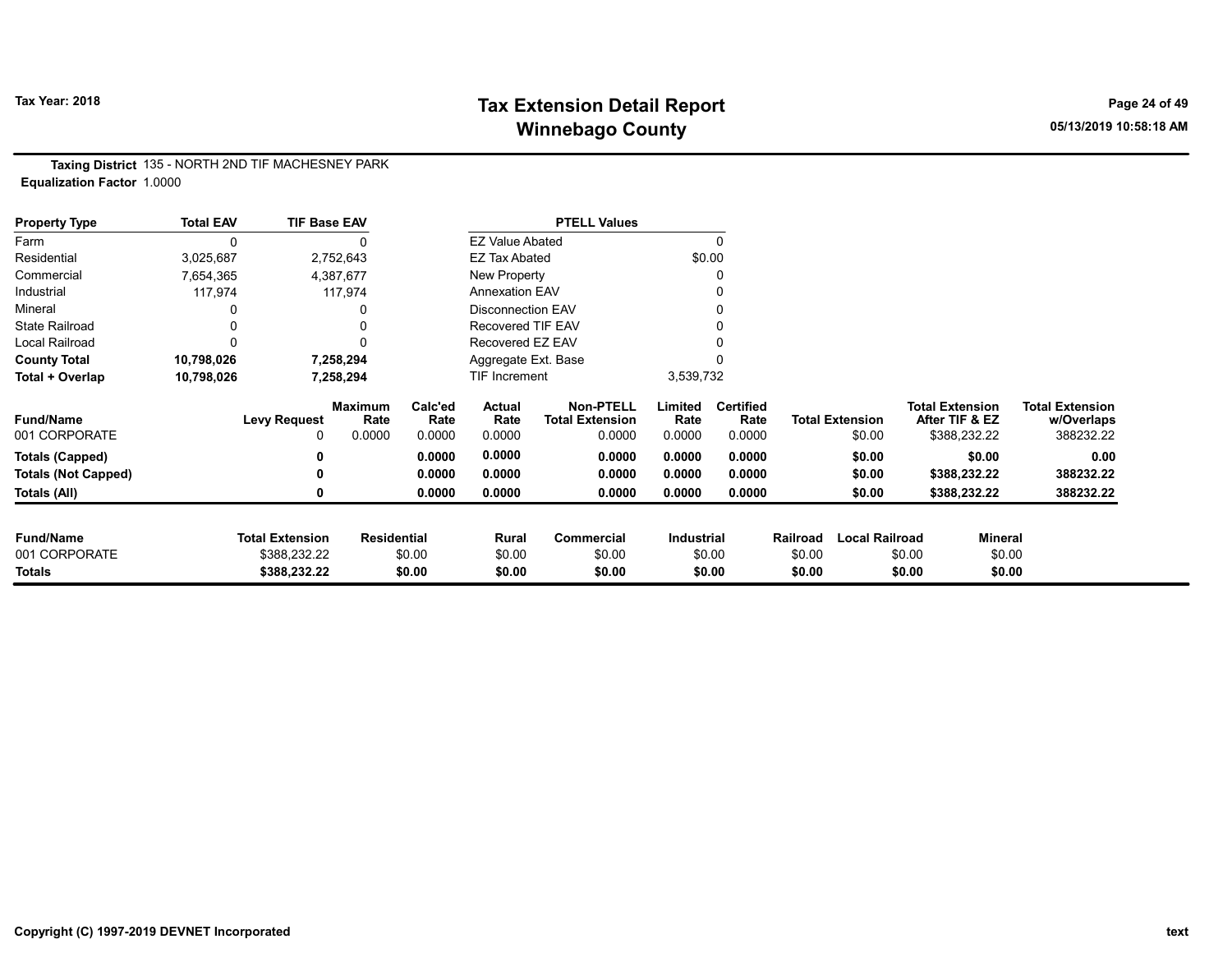# Tax Year: 2018 **Tax Extension Detail Report** Tax Year: 2018 **Page 25 of 49** Winnebago County and the County of the County of the County of the County of the County of the County of the County of the County of the County of the County of the County of the County of the County of the County of the C

Taxing District 137 - MAIN & WHITMAN TIF Equalization Factor 1.0000

| <b>Property Type</b>       | <b>Total EAV</b> | <b>TIF Base EAV</b>    |                        |                 |                          | <b>PTELL Values</b>                        |                 |                          |          |                        |                                          |                |                                      |
|----------------------------|------------------|------------------------|------------------------|-----------------|--------------------------|--------------------------------------------|-----------------|--------------------------|----------|------------------------|------------------------------------------|----------------|--------------------------------------|
| Farm                       |                  |                        |                        |                 | <b>EZ Value Abated</b>   |                                            |                 | $\Omega$                 |          |                        |                                          |                |                                      |
| Residential                | 13,219           |                        | 13,219                 |                 | <b>EZ Tax Abated</b>     |                                            |                 | \$0.00                   |          |                        |                                          |                |                                      |
| Commercial                 | 1,723,912        |                        | 845,661                |                 | New Property             |                                            |                 | 0                        |          |                        |                                          |                |                                      |
| Industrial                 |                  |                        |                        |                 | <b>Annexation EAV</b>    |                                            |                 | 0                        |          |                        |                                          |                |                                      |
| Mineral                    |                  |                        |                        |                 | <b>Disconnection EAV</b> |                                            |                 | 0                        |          |                        |                                          |                |                                      |
| <b>State Railroad</b>      |                  |                        |                        |                 | <b>Recovered TIF EAV</b> |                                            |                 |                          |          |                        |                                          |                |                                      |
| <b>Local Railroad</b>      |                  |                        |                        |                 | Recovered EZ EAV         |                                            |                 |                          |          |                        |                                          |                |                                      |
| <b>County Total</b>        | 1,737,131        |                        | 858,880                |                 | Aggregate Ext. Base      |                                            |                 |                          |          |                        |                                          |                |                                      |
| Total + Overlap            | 1,737,131        |                        | 858,880                |                 | TIF Increment            |                                            | 878,251         |                          |          |                        |                                          |                |                                      |
| <b>Fund/Name</b>           |                  | <b>Levy Request</b>    | <b>Maximum</b><br>Rate | Calc'ed<br>Rate | Actual<br>Rate           | <b>Non-PTELL</b><br><b>Total Extension</b> | Limited<br>Rate | <b>Certified</b><br>Rate |          | <b>Total Extension</b> | <b>Total Extension</b><br>After TIF & EZ |                | <b>Total Extension</b><br>w/Overlaps |
| 001 CORPORATE              |                  | 0                      | 0.0025                 | 0.0000          | 0.0000                   | 0.0000                                     | 0.0000          | 0.0000                   |          | \$0.00                 | \$125,326.42                             |                | 125326.42                            |
| <b>Totals (Capped)</b>     |                  |                        |                        | 0.0000          | 0.0000                   | 0.0000                                     | 0.0000          | 0.0000                   |          | \$0.00                 |                                          | \$0.00         | 0.00                                 |
| <b>Totals (Not Capped)</b> |                  |                        |                        | 0.0000          | 0.0000                   | 0.0000                                     | 0.0000          | 0.0000                   |          | \$0.00                 | \$125,326.42                             |                | 125326.42                            |
| Totals (All)               |                  |                        |                        | 0.0000          | 0.0000                   | 0.0000                                     | 0.0000          | 0.0000                   |          | \$0.00                 | \$125,326.42                             |                | 125326.42                            |
| <b>Fund/Name</b>           |                  | <b>Total Extension</b> | <b>Residential</b>     |                 | Rural                    | Commercial                                 | Industrial      |                          | Railroad | <b>Local Railroad</b>  |                                          | <b>Mineral</b> |                                      |
| 001 CORPORATE              |                  | \$125,326.42           |                        | \$0.00          | \$0.00                   | \$0.00                                     |                 | \$0.00                   | \$0.00   |                        | \$0.00                                   | \$0.00         |                                      |
| Totals                     |                  | \$125,326.42           |                        | \$0.00          | \$0.00                   | \$0.00                                     |                 | \$0.00                   | \$0.00   |                        | \$0.00                                   | \$0.00         |                                      |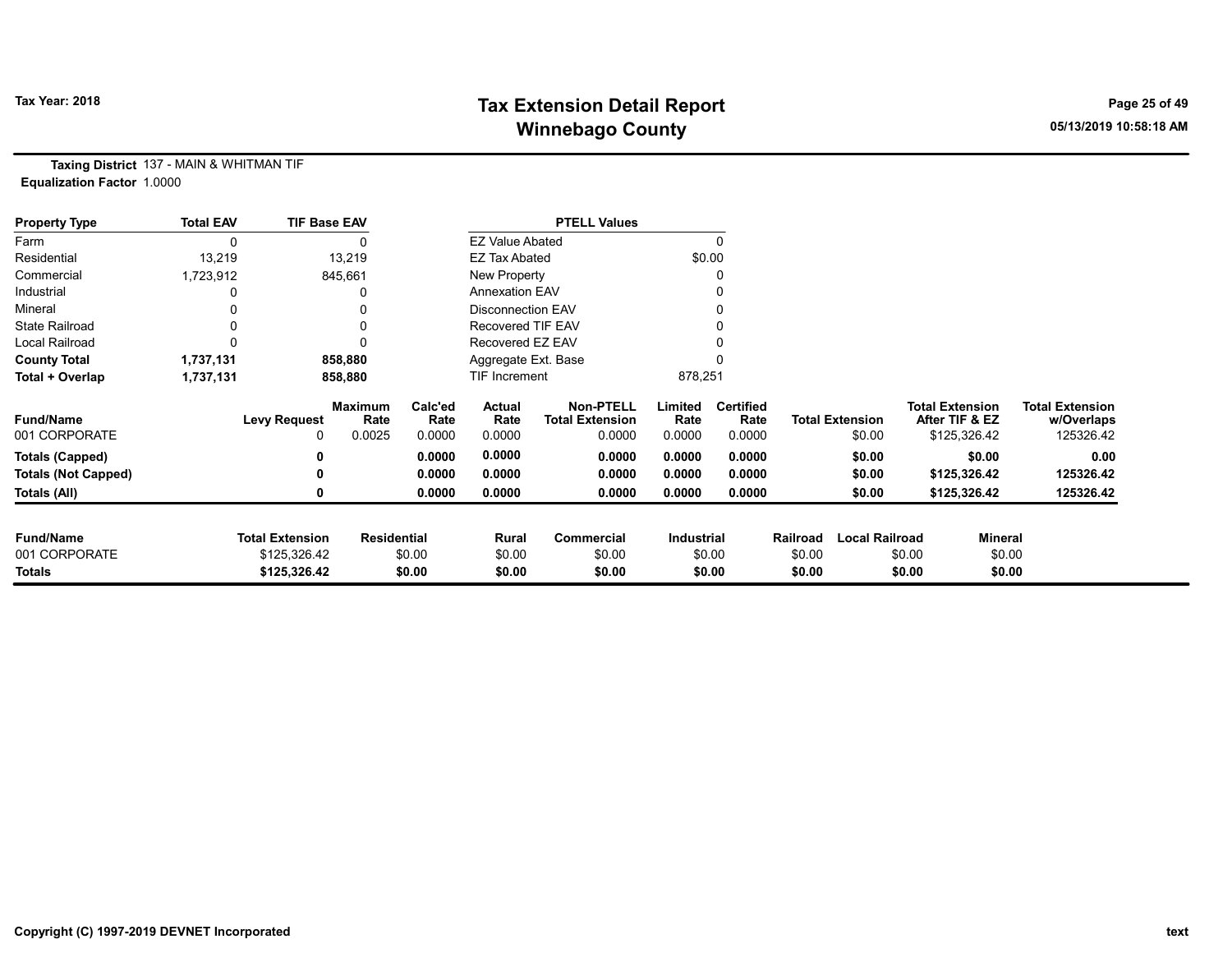# Tax Year: 2018 **Tax Extension Detail Report** Tax Year: 2018 **Page 26 of 49** Winnebago County and the County of the County of the County of the County of the County of the County of the County of the County of the County of the County of the County of the County of the County of the County of the C

Taxing District 138 - MIDTOWN TIF Equalization Factor 1.0000

| <b>Property Type</b>       | <b>Total EAV</b> | <b>TIF Base EAV</b>    |                        |                 |                          | <b>PTELL Values</b>                        |                 |                          |          |                        |        |                                          |                                      |
|----------------------------|------------------|------------------------|------------------------|-----------------|--------------------------|--------------------------------------------|-----------------|--------------------------|----------|------------------------|--------|------------------------------------------|--------------------------------------|
| Farm                       | 0                |                        |                        |                 | <b>EZ Value Abated</b>   |                                            |                 |                          |          |                        |        |                                          |                                      |
| Residential                | 2,642,491        |                        | 2,570,453              |                 | <b>EZ Tax Abated</b>     |                                            | \$0.00          |                          |          |                        |        |                                          |                                      |
| Commercial                 | 2,286,301        |                        | 2,020,832              |                 | New Property             |                                            |                 |                          |          |                        |        |                                          |                                      |
| Industrial                 | 906,498          |                        | 903,893                |                 | <b>Annexation EAV</b>    |                                            |                 |                          |          |                        |        |                                          |                                      |
| Mineral                    |                  |                        |                        |                 | <b>Disconnection EAV</b> |                                            |                 |                          |          |                        |        |                                          |                                      |
| <b>State Railroad</b>      |                  |                        | O                      |                 | Recovered TIF EAV        |                                            |                 |                          |          |                        |        |                                          |                                      |
| Local Railroad             | 4,498            |                        | 4,498                  |                 | Recovered EZ EAV         |                                            |                 |                          |          |                        |        |                                          |                                      |
| <b>County Total</b>        | 5,839,788        |                        | 5,499,676              |                 | Aggregate Ext. Base      |                                            |                 |                          |          |                        |        |                                          |                                      |
| Total + Overlap            | 5,839,788        |                        | 5,499,676              |                 | <b>TIF Increment</b>     |                                            | 340,112         |                          |          |                        |        |                                          |                                      |
| <b>Fund/Name</b>           |                  | <b>Levy Request</b>    | <b>Maximum</b><br>Rate | Calc'ed<br>Rate | Actual<br>Rate           | <b>Non-PTELL</b><br><b>Total Extension</b> | Limited<br>Rate | <b>Certified</b><br>Rate |          | <b>Total Extension</b> |        | <b>Total Extension</b><br>After TIF & EZ | <b>Total Extension</b><br>w/Overlaps |
| 001 CORPORATE              |                  | 0                      | 0.0025                 | 0.0000          | 0.0000                   | 0.0000                                     | 0.0000          | 0.0000                   |          | \$0.00                 |        | \$48,534.20                              | 48534.20                             |
| <b>Totals (Capped)</b>     |                  | 0                      |                        | 0.0000          | 0.0000                   | 0.0000                                     | 0.0000          | 0.0000                   |          | \$0.00                 |        | \$0.00                                   | 0.00                                 |
| <b>Totals (Not Capped)</b> |                  | 0                      |                        | 0.0000          | 0.0000                   | 0.0000                                     | 0.0000          | 0.0000                   |          | \$0.00                 |        | \$48,534.20                              | 48534.20                             |
| Totals (All)               |                  |                        |                        | 0.0000          | 0.0000                   | 0.0000                                     | 0.0000          | 0.0000                   |          | \$0.00                 |        | \$48,534.20                              | 48534.20                             |
| <b>Fund/Name</b>           |                  | <b>Total Extension</b> | <b>Residential</b>     |                 | Rural                    | <b>Commercial</b>                          | Industrial      |                          | Railroad | <b>Local Railroad</b>  |        | Mineral                                  |                                      |
| 001 CORPORATE              |                  | \$48,534.20            |                        | \$0.00          | \$0.00                   | \$0.00                                     |                 | \$0.00                   | \$0.00   |                        | \$0.00 | \$0.00                                   |                                      |
| Totals                     |                  | \$48,534.20            |                        | \$0.00          | \$0.00                   | \$0.00                                     |                 | \$0.00                   | \$0.00   |                        | \$0.00 | \$0.00                                   |                                      |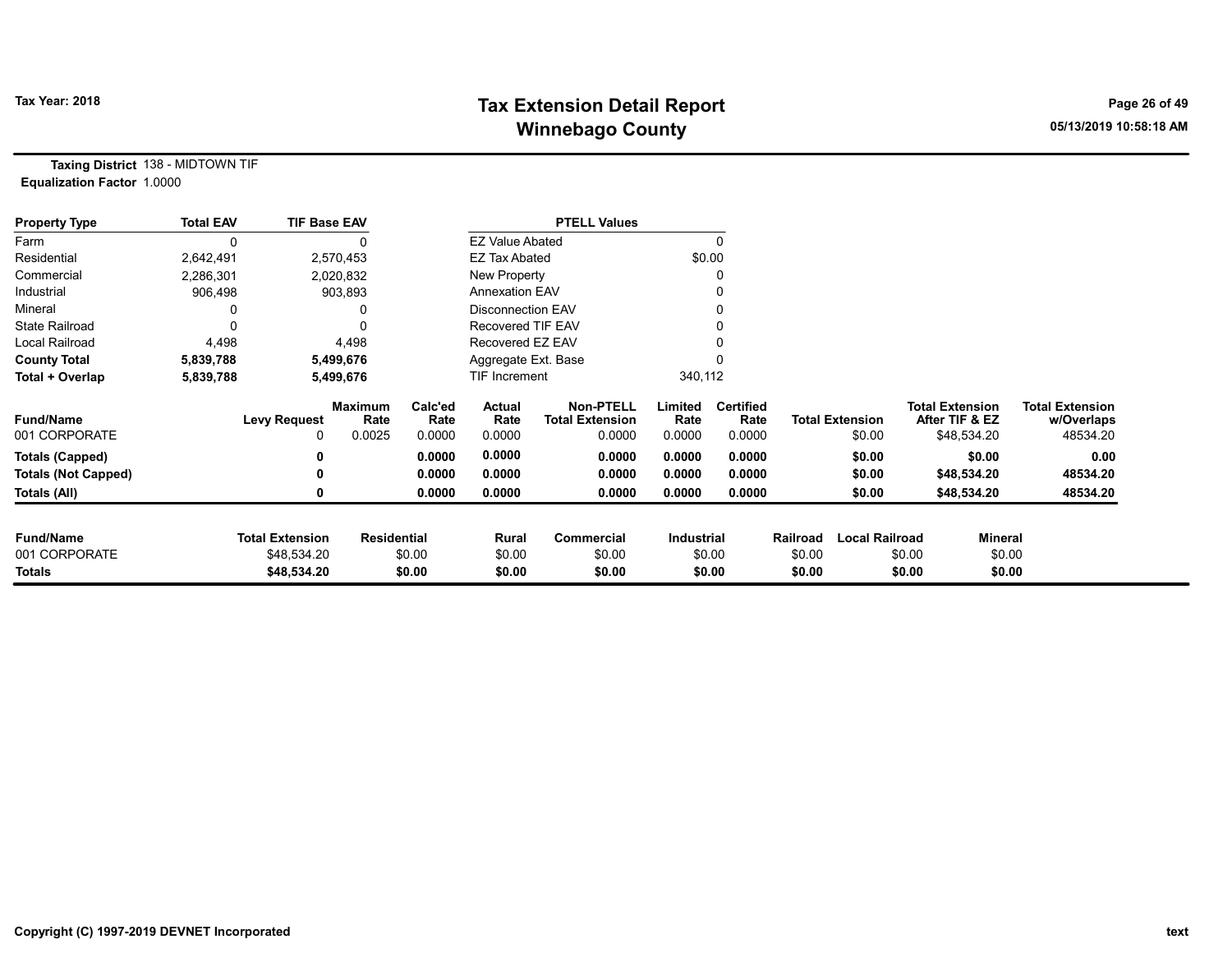# Tax Year: 2018 **Tax Extension Detail Report** Tax Year: 2018 **Page 27 of 49** Winnebago County and the County of the County of the County of the County of the County of the County of the County of the County of the County of the County of the County of the County of the County of the County of the C

Taxing District 139 - KISHWAUKEE & HARRISON TIF #2 Equalization Factor 1.0000

| <b>Property Type</b>       | <b>Total EAV</b> | <b>TIF Base EAV</b>    |                        |                 |                          | <b>PTELL Values</b>                        |                 |                          |          |                        |                                          |                                      |
|----------------------------|------------------|------------------------|------------------------|-----------------|--------------------------|--------------------------------------------|-----------------|--------------------------|----------|------------------------|------------------------------------------|--------------------------------------|
| Farm                       |                  |                        |                        |                 | <b>EZ Value Abated</b>   |                                            |                 | $\Omega$                 |          |                        |                                          |                                      |
| Residential                |                  |                        |                        |                 | <b>EZ Tax Abated</b>     |                                            | \$0.00          |                          |          |                        |                                          |                                      |
| Commercial                 |                  |                        |                        |                 | New Property             |                                            |                 | C                        |          |                        |                                          |                                      |
| Industrial                 | 411,267          |                        | 411,267                |                 | <b>Annexation EAV</b>    |                                            |                 |                          |          |                        |                                          |                                      |
| Mineral                    |                  |                        |                        |                 | <b>Disconnection EAV</b> |                                            |                 |                          |          |                        |                                          |                                      |
| <b>State Railroad</b>      |                  |                        |                        |                 | Recovered TIF EAV        |                                            |                 |                          |          |                        |                                          |                                      |
| Local Railroad             |                  |                        |                        |                 | Recovered EZ EAV         |                                            |                 |                          |          |                        |                                          |                                      |
| <b>County Total</b>        | 411,267          |                        | 411,267                |                 | Aggregate Ext. Base      |                                            |                 |                          |          |                        |                                          |                                      |
| Total + Overlap            | 411,267          |                        | 411,267                |                 | TIF Increment            |                                            |                 |                          |          |                        |                                          |                                      |
| <b>Fund/Name</b>           |                  | <b>Levy Request</b>    | <b>Maximum</b><br>Rate | Calc'ed<br>Rate | Actual<br>Rate           | <b>Non-PTELL</b><br><b>Total Extension</b> | Limited<br>Rate | <b>Certified</b><br>Rate |          | <b>Total Extension</b> | <b>Total Extension</b><br>After TIF & EZ | <b>Total Extension</b><br>w/Overlaps |
| 001 CORPORATE              |                  | 0                      | 0.0025                 | 0.0000          | 0.0000                   | 0.0000                                     | 0.0000          | 0.0000                   |          | \$0.00                 | \$0.00                                   | 0.00                                 |
| <b>Totals (Capped)</b>     |                  |                        |                        | 0.0000          | 0.0000                   | 0.0000                                     | 0.0000          | 0.0000                   |          | \$0.00                 | \$0.00                                   | 0.00                                 |
| <b>Totals (Not Capped)</b> |                  |                        |                        | 0.0000          | 0.0000                   | 0.0000                                     | 0.0000          | 0.0000                   |          | \$0.00                 | \$0.00                                   | 0.00                                 |
| Totals (All)               |                  |                        |                        | 0.0000          | 0.0000                   | 0.0000                                     | 0.0000          | 0.0000                   |          | \$0.00                 | \$0.00                                   | 0.00                                 |
| <b>Fund/Name</b>           |                  | <b>Total Extension</b> | <b>Residential</b>     |                 | Rural                    | Commercial                                 | Industrial      |                          | Railroad | <b>Local Railroad</b>  | Mineral                                  |                                      |
| 001 CORPORATE              |                  | \$0.00                 |                        | \$0.00          | \$0.00                   | \$0.00                                     |                 | \$0.00                   | \$0.00   |                        | \$0.00                                   | \$0.00                               |
| <b>Totals</b>              |                  | \$0.00                 |                        | \$0.00          | \$0.00                   | \$0.00                                     |                 | \$0.00                   | \$0.00   |                        | \$0.00                                   | \$0.00                               |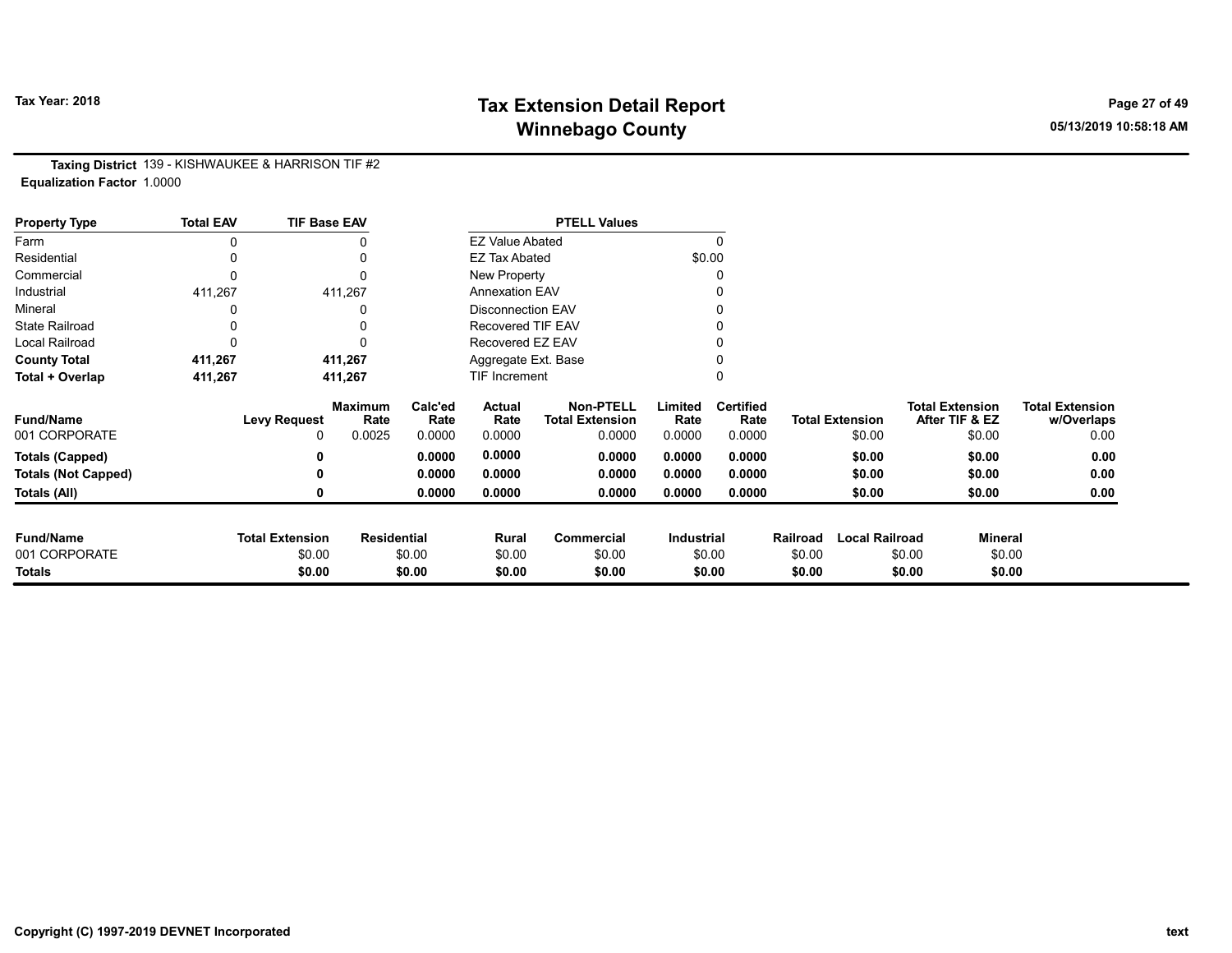# Tax Year: 2018 **Tax Extension Detail Report** Tax Year: 2018 **Page 28 of 49** Winnebago County and the County of the County of the County of the County of the County of the County of the County of the County of the County of the County of the County of the County of the County of the County of the C

Taxing District 140 - FORMER BELOIT CORP TIF Equalization Factor 1.0000

| <b>Property Type</b>       | <b>Total EAV</b> | <b>TIF Base EAV</b>    |                        |                 |                          | <b>PTELL Values</b>                        |                   |                          |          |                        |                                          |                                      |
|----------------------------|------------------|------------------------|------------------------|-----------------|--------------------------|--------------------------------------------|-------------------|--------------------------|----------|------------------------|------------------------------------------|--------------------------------------|
| Farm                       | 0                |                        |                        |                 | <b>EZ Value Abated</b>   |                                            |                   |                          |          |                        |                                          |                                      |
| Residential                | 0                |                        | $\Omega$               |                 | <b>EZ Tax Abated</b>     |                                            | \$0.00            |                          |          |                        |                                          |                                      |
| Commercial                 | 24,361           |                        | 23,271                 |                 | New Property             |                                            |                   |                          |          |                        |                                          |                                      |
| Industrial                 | 4,750,309        |                        | 1,675,913              |                 | <b>Annexation EAV</b>    |                                            |                   |                          |          |                        |                                          |                                      |
| Mineral                    |                  |                        |                        |                 | <b>Disconnection EAV</b> |                                            |                   |                          |          |                        |                                          |                                      |
| <b>State Railroad</b>      |                  |                        |                        |                 | Recovered TIF EAV        |                                            |                   |                          |          |                        |                                          |                                      |
| <b>Local Railroad</b>      |                  |                        |                        |                 | Recovered EZ EAV         |                                            |                   |                          |          |                        |                                          |                                      |
| <b>County Total</b>        | 4,774,670        |                        | 1,699,184              |                 | Aggregate Ext. Base      |                                            |                   |                          |          |                        |                                          |                                      |
| Total + Overlap            | 4,774,670        |                        | 1,699,184              |                 | TIF Increment            |                                            | 3,075,486         |                          |          |                        |                                          |                                      |
| <b>Fund/Name</b>           |                  | <b>Levy Request</b>    | <b>Maximum</b><br>Rate | Calc'ed<br>Rate | Actual<br>Rate           | <b>Non-PTELL</b><br><b>Total Extension</b> | Limited<br>Rate   | <b>Certified</b><br>Rate |          | <b>Total Extension</b> | <b>Total Extension</b><br>After TIF & EZ | <b>Total Extension</b><br>w/Overlaps |
| 001 CORPORATE              |                  | 0                      | 0.0025                 | 0.0000          | 0.0000                   | 0.0000                                     | 0.0000            | 0.0000                   |          | \$0.00                 | \$308,366.72                             | 308366.72                            |
| <b>Totals (Capped)</b>     |                  |                        |                        | 0.0000          | 0.0000                   | 0.0000                                     | 0.0000            | 0.0000                   |          | \$0.00                 | \$0.00                                   | 0.00                                 |
| <b>Totals (Not Capped)</b> |                  | 0                      |                        | 0.0000          | 0.0000                   | 0.0000                                     | 0.0000            | 0.0000                   |          | \$0.00                 | \$308,366.72                             | 308366.72                            |
| Totals (All)               |                  | 0                      |                        | 0.0000          | 0.0000                   | 0.0000                                     | 0.0000            | 0.0000                   |          | \$0.00                 | \$308,366.72                             | 308366.72                            |
| <b>Fund/Name</b>           |                  | <b>Total Extension</b> | <b>Residential</b>     |                 | Rural                    | Commercial                                 | <b>Industrial</b> |                          | Railroad | <b>Local Railroad</b>  |                                          | Mineral                              |
| 001 CORPORATE              |                  | \$308,366.72           |                        | \$0.00          | \$0.00                   | \$0.00                                     |                   | \$0.00                   | \$0.00   |                        | \$0.00                                   | \$0.00                               |
| Totals                     |                  | \$308,366.72           |                        | \$0.00          | \$0.00                   | \$0.00                                     |                   | \$0.00                   | \$0.00   |                        | \$0.00                                   | \$0.00                               |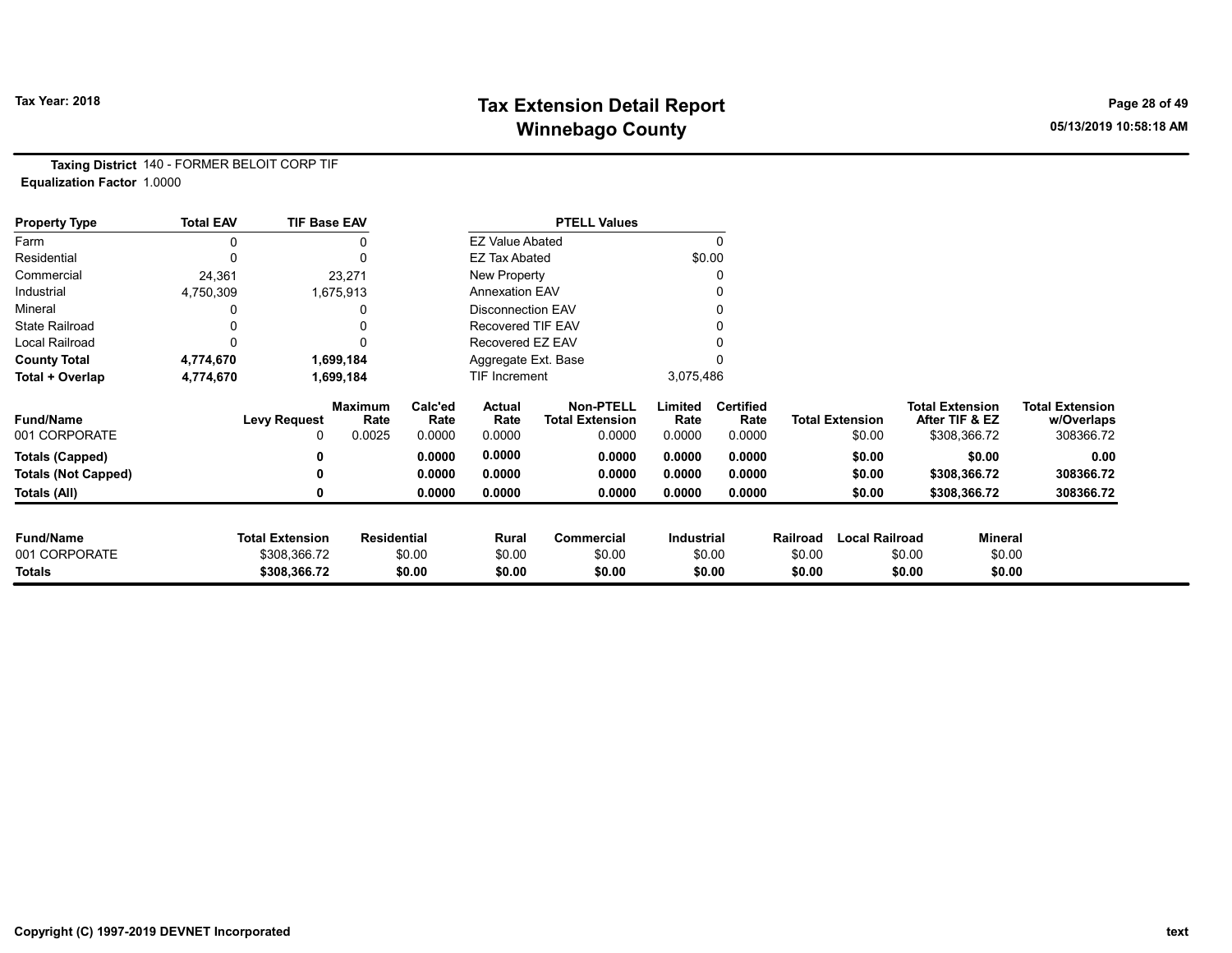# Tax Year: 2018 **Tax Extension Detail Report** Tax Year: 2018 **Page 29 of 49** Winnebago County and the County of the County of the County of the County of the County of the County of the County of the County of the County of the County of the County of the County of the County of the County of the C

Taxing District 141 - GLOBAL TRADE TIF #3 Equalization Factor 1.0000

| <b>Property Type</b>       | <b>Total EAV</b> | <b>TIF Base EAV</b>    |                        |                 |                        | <b>PTELL Values</b>                        |                 |                          |          |                        |                        |                |                                      |
|----------------------------|------------------|------------------------|------------------------|-----------------|------------------------|--------------------------------------------|-----------------|--------------------------|----------|------------------------|------------------------|----------------|--------------------------------------|
| Farm                       |                  |                        |                        |                 | <b>EZ Value Abated</b> |                                            |                 | 0                        |          |                        |                        |                |                                      |
| Residential                | 508,373          |                        | 479,777                |                 | <b>EZ Tax Abated</b>   |                                            | \$0.00          |                          |          |                        |                        |                |                                      |
| Commercial                 | 3,655,802        |                        | 3,551,646              |                 | New Property           |                                            |                 | 0                        |          |                        |                        |                |                                      |
| Industrial                 | 10,101,781       |                        | 9,878,105              |                 | <b>Annexation EAV</b>  |                                            | 30,395          |                          |          |                        |                        |                |                                      |
| Mineral                    |                  |                        |                        |                 | Disconnection EAV      |                                            |                 | 0                        |          |                        |                        |                |                                      |
| <b>State Railroad</b>      |                  |                        |                        |                 | Recovered TIF EAV      |                                            |                 |                          |          |                        |                        |                |                                      |
| <b>Local Railroad</b>      |                  |                        |                        |                 | Recovered EZ EAV       |                                            |                 |                          |          |                        |                        |                |                                      |
| <b>County Total</b>        | 14,265,956       |                        | 13,909,528             |                 | Aggregate Ext. Base    |                                            |                 |                          |          |                        |                        |                |                                      |
| Total + Overlap            | 14,265,956       |                        | 13,909,528             |                 | <b>TIF Increment</b>   |                                            | 356,428         |                          |          |                        |                        |                |                                      |
| <b>Fund/Name</b>           |                  | <b>Levy Request</b>    | <b>Maximum</b><br>Rate | Calc'ed<br>Rate | Actual<br>Rate         | <b>Non-PTELL</b><br><b>Total Extension</b> | Limited<br>Rate | <b>Certified</b><br>Rate |          | <b>Total Extension</b> | <b>Total Extension</b> | After TIF & EZ | <b>Total Extension</b><br>w/Overlaps |
| 001 CORPORATE              |                  | 0                      | 0.0025                 | 0.0000          | 0.0000                 | 0.0000                                     | 0.0000          | 0.0000                   |          | \$0.00                 |                        | \$50,862.38    | 50862.38                             |
| <b>Totals (Capped)</b>     |                  |                        |                        | 0.0000          | 0.0000                 | 0.0000                                     | 0.0000          | 0.0000                   |          | \$0.00                 |                        | \$0.00         | 0.00                                 |
| <b>Totals (Not Capped)</b> |                  |                        |                        | 0.0000          | 0.0000                 | 0.0000                                     | 0.0000          | 0.0000                   |          | \$0.00                 |                        | \$50,862.38    | 50862.38                             |
| Totals (All)               |                  |                        |                        | 0.0000          | 0.0000                 | 0.0000                                     | 0.0000          | 0.0000                   |          | \$0.00                 |                        | \$50,862.38    | 50862.38                             |
| <b>Fund/Name</b>           |                  | <b>Total Extension</b> | <b>Residential</b>     |                 | Rural                  | Commercial                                 | Industrial      |                          | Railroad | <b>Local Railroad</b>  |                        | <b>Mineral</b> |                                      |
| 001 CORPORATE              |                  | \$50,862.38            |                        | \$0.00          | \$0.00                 | \$0.00                                     |                 | \$0.00                   | \$0.00   |                        | \$0.00                 | \$0.00         |                                      |
| Totals                     |                  | \$50,862.38            |                        | \$0.00          | \$0.00                 | \$0.00                                     |                 | \$0.00                   | \$0.00   |                        | \$0.00                 | \$0.00         |                                      |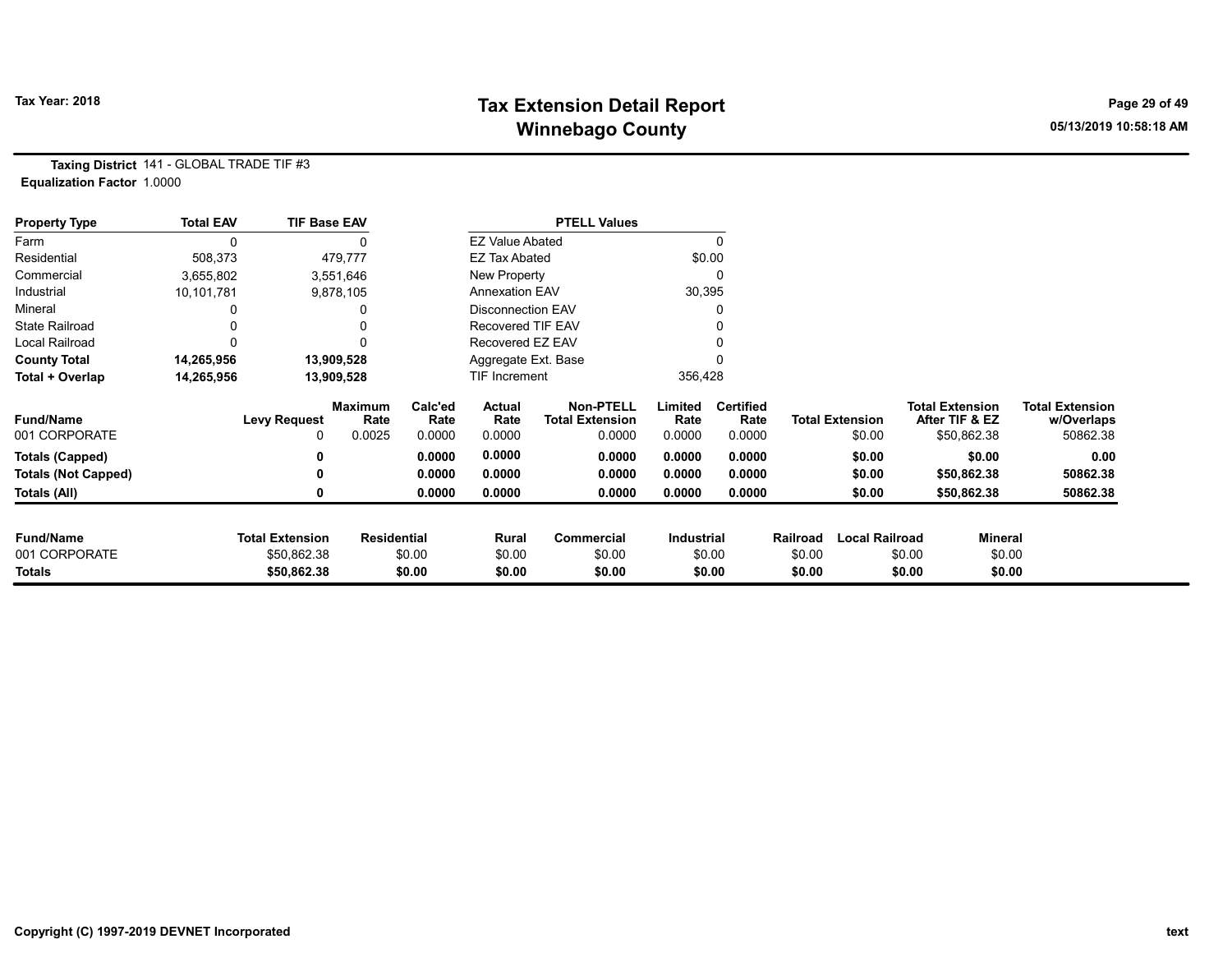# Tax Year: 2018 **Tax Extension Detail Report** Tax Year: 2018 **Page 30 of 49** Winnebago County and the County of the County of the County of the County of the County of the County of the County of the County of the County of the County of the County of the County of the County of the County of the C

Taxing District 142 - RIVER DISTRICT NORTH TIF Equalization Factor 1.0000

| <b>Property Type</b>       | <b>Total EAV</b> | <b>TIF Base EAV</b>    |                        |                 |                          | <b>PTELL Values</b>                        |                 |                          |          |                        |                                          |                                      |
|----------------------------|------------------|------------------------|------------------------|-----------------|--------------------------|--------------------------------------------|-----------------|--------------------------|----------|------------------------|------------------------------------------|--------------------------------------|
| Farm                       | 0                |                        |                        |                 | <b>EZ Value Abated</b>   |                                            |                 | $\mathbf{0}$             |          |                        |                                          |                                      |
| Residential                | 1,511,881        |                        | 1,457,498              |                 | <b>EZ Tax Abated</b>     |                                            |                 | \$0.00                   |          |                        |                                          |                                      |
| Commercial                 | 9,304,811        |                        | 7,202,261              |                 | New Property             |                                            |                 | 0                        |          |                        |                                          |                                      |
| Industrial                 | 63,477           |                        | 63,477                 |                 | <b>Annexation EAV</b>    |                                            |                 | 0                        |          |                        |                                          |                                      |
| Mineral                    |                  |                        | 0                      |                 | <b>Disconnection EAV</b> |                                            |                 | 0                        |          |                        |                                          |                                      |
| <b>State Railroad</b>      |                  |                        | 0                      |                 | <b>Recovered TIF EAV</b> |                                            |                 |                          |          |                        |                                          |                                      |
| Local Railroad             |                  |                        | 0                      |                 | Recovered EZ EAV         |                                            |                 |                          |          |                        |                                          |                                      |
| <b>County Total</b>        | 10,880,169       |                        | 8,723,236              |                 | Aggregate Ext. Base      |                                            |                 |                          |          |                        |                                          |                                      |
| Total + Overlap            | 10,880,169       |                        | 8,723,236              |                 | <b>TIF Increment</b>     |                                            | 2,156,933       |                          |          |                        |                                          |                                      |
| <b>Fund/Name</b>           |                  | <b>Levy Request</b>    | <b>Maximum</b><br>Rate | Calc'ed<br>Rate | Actual<br>Rate           | <b>Non-PTELL</b><br><b>Total Extension</b> | Limited<br>Rate | <b>Certified</b><br>Rate |          | <b>Total Extension</b> | <b>Total Extension</b><br>After TIF & EZ | <b>Total Extension</b><br>w/Overlaps |
| 001 CORPORATE              |                  | 0                      | 0.0000                 | 0.0000          | 0.0000                   | 0.0000                                     | 0.0000          | 0.0000                   |          | \$0.00                 | \$307,794.62                             | 307794.62                            |
| <b>Totals (Capped)</b>     |                  |                        |                        | 0.0000          | 0.0000                   | 0.0000                                     | 0.0000          | 0.0000                   |          | \$0.00                 | \$0.00                                   | 0.00                                 |
| <b>Totals (Not Capped)</b> |                  |                        |                        | 0.0000          | 0.0000                   | 0.0000                                     | 0.0000          | 0.0000                   |          | \$0.00                 | \$307,794.62                             | 307794.62                            |
| Totals (All)               |                  |                        |                        | 0.0000          | 0.0000                   | 0.0000                                     | 0.0000          | 0.0000                   |          | \$0.00                 | \$307,794.62                             | 307794.62                            |
| <b>Fund/Name</b>           |                  | <b>Total Extension</b> | <b>Residential</b>     |                 | Rural                    | <b>Commercial</b>                          | Industrial      |                          | Railroad | <b>Local Railroad</b>  |                                          | <b>Mineral</b>                       |
| 001 CORPORATE              |                  | \$307,794.62           |                        | \$0.00          | \$0.00                   | \$0.00                                     |                 | \$0.00                   | \$0.00   |                        | \$0.00                                   | \$0.00                               |
| Totals                     |                  | \$307,794.62           |                        | \$0.00          | \$0.00                   | \$0.00                                     |                 | \$0.00                   | \$0.00   |                        | \$0.00                                   | \$0.00                               |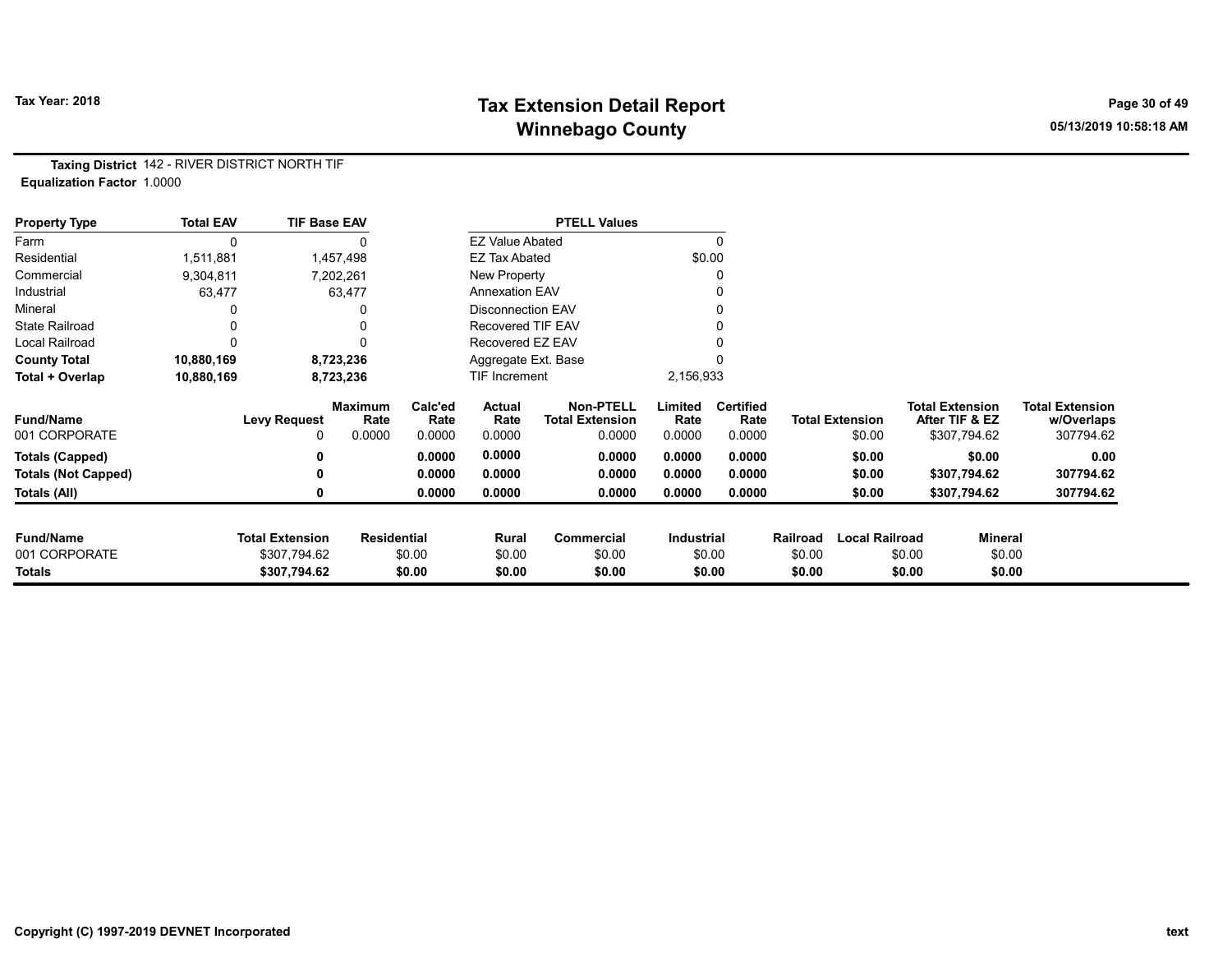# Tax Year: 2018 **Tax Extension Detail Report** Tax Year: 2018 **Page 31 of 49** Winnebago County and the County of the County of the County of the County of the County of the County of the County of the County of the County of the County of the County of the County of the County of the County of the C

Taxing District 143 - BROADWAY TIF Equalization Factor 1.0000

| <b>Property Type</b>       | <b>Total EAV</b> | <b>TIF Base EAV</b>    |                        |                 |                          | <b>PTELL Values</b>                        |                 |                          |          |                       |        |                                          |                                      |
|----------------------------|------------------|------------------------|------------------------|-----------------|--------------------------|--------------------------------------------|-----------------|--------------------------|----------|-----------------------|--------|------------------------------------------|--------------------------------------|
| Farm                       | 0                |                        |                        |                 | <b>EZ Value Abated</b>   |                                            |                 | 0                        |          |                       |        |                                          |                                      |
| Residential                | 5,294,894        |                        | 5,261,930              |                 | <b>EZ Tax Abated</b>     |                                            | \$0.00          |                          |          |                       |        |                                          |                                      |
| Commercial                 | 4,555,251        |                        | 4,208,460              |                 | New Property             |                                            |                 | 0                        |          |                       |        |                                          |                                      |
| Industrial                 | 2,047,800        |                        | 1,959,037              |                 | <b>Annexation EAV</b>    |                                            |                 |                          |          |                       |        |                                          |                                      |
| Mineral                    |                  |                        |                        |                 | <b>Disconnection EAV</b> |                                            |                 | 0                        |          |                       |        |                                          |                                      |
| <b>State Railroad</b>      |                  |                        |                        |                 | Recovered TIF EAV        |                                            |                 |                          |          |                       |        |                                          |                                      |
| <b>Local Railroad</b>      | 666              |                        | 666                    |                 | Recovered EZ EAV         |                                            |                 |                          |          |                       |        |                                          |                                      |
| <b>County Total</b>        | 11,898,611       |                        | 11,430,093             |                 | Aggregate Ext. Base      |                                            |                 |                          |          |                       |        |                                          |                                      |
| Total + Overlap            | 11,898,611       |                        | 11,430,093             |                 | TIF Increment            |                                            | 468,518         |                          |          |                       |        |                                          |                                      |
| <b>Fund/Name</b>           |                  | <b>Levy Request</b>    | <b>Maximum</b><br>Rate | Calc'ed<br>Rate | Actual<br>Rate           | <b>Non-PTELL</b><br><b>Total Extension</b> | Limited<br>Rate | <b>Certified</b><br>Rate |          | Total Extension       |        | <b>Total Extension</b><br>After TIF & EZ | <b>Total Extension</b><br>w/Overlaps |
| 001 CORPORATE              |                  | 0                      | 0.0000                 | 0.0000          | 0.0000                   | 0.0000                                     | 0.0000          | 0.0000                   |          | \$0.00                |        | \$66,857.74                              | 66857.74                             |
| <b>Totals (Capped)</b>     |                  |                        |                        | 0.0000          | 0.0000                   | 0.0000                                     | 0.0000          | 0.0000                   |          | \$0.00                |        | \$0.00                                   | 0.00                                 |
| <b>Totals (Not Capped)</b> |                  |                        |                        | 0.0000          | 0.0000                   | 0.0000                                     | 0.0000          | 0.0000                   |          | \$0.00                |        | \$66,857.74                              | 66857.74                             |
| Totals (All)               |                  |                        |                        | 0.0000          | 0.0000                   | 0.0000                                     | 0.0000          | 0.0000                   |          | \$0.00                |        | \$66,857.74                              | 66857.74                             |
| <b>Fund/Name</b>           |                  | <b>Total Extension</b> | <b>Residential</b>     |                 | Rural                    | Commercial                                 | Industrial      |                          | Railroad | <b>Local Railroad</b> |        | <b>Mineral</b>                           |                                      |
| 001 CORPORATE              |                  | \$66,857.74            |                        | \$0.00          | \$0.00                   | \$0.00                                     | \$0.00          |                          | \$0.00   |                       | \$0.00 | \$0.00                                   |                                      |
| Totals                     |                  | \$66,857.74            |                        | \$0.00          | \$0.00                   | \$0.00                                     |                 | \$0.00                   | \$0.00   |                       | \$0.00 | \$0.00                                   |                                      |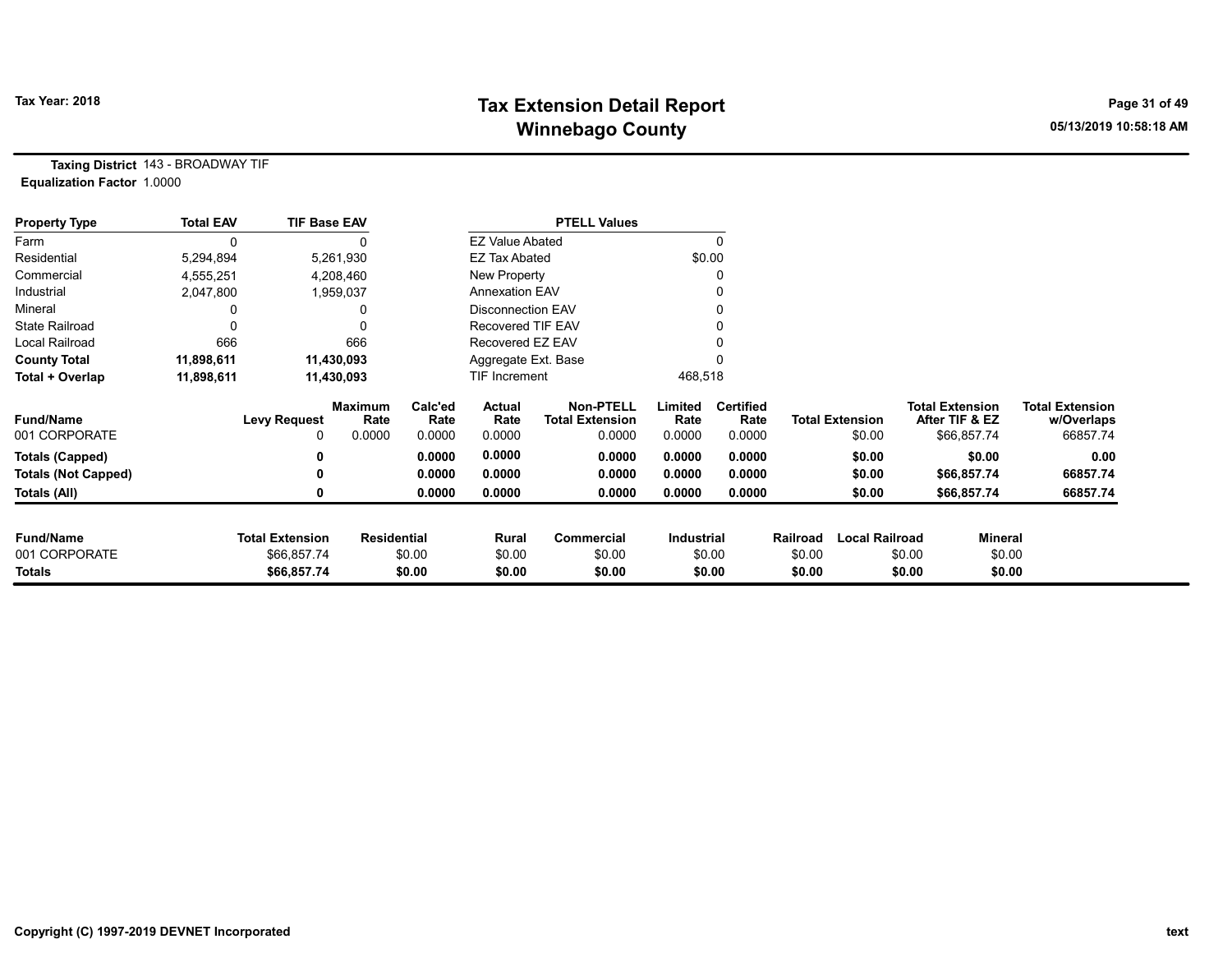# Tax Year: 2018 **Tax Extension Detail Report** Tax Year: 2018 **Page 32 of 49** Winnebago County and the County of the County of the County of the County of the County of the County of the County of the County of the County of the County of the County of the County of the County of the County of the C

Taxing District 144 - EAST RIVER TIF Equalization Factor 1.0000

| <b>Property Type</b>       | <b>Total EAV</b> | <b>TIF Base EAV</b>    |                        |                 |                          | <b>PTELL Values</b>                        |                   |                          |          |                        |                                          |                |                                      |
|----------------------------|------------------|------------------------|------------------------|-----------------|--------------------------|--------------------------------------------|-------------------|--------------------------|----------|------------------------|------------------------------------------|----------------|--------------------------------------|
| Farm                       | 0                |                        |                        |                 | <b>EZ Value Abated</b>   |                                            |                   | $\Omega$                 |          |                        |                                          |                |                                      |
| Residential                | 3,169,256        |                        | 2,906,693              |                 | <b>EZ Tax Abated</b>     |                                            |                   | \$0.00                   |          |                        |                                          |                |                                      |
| Commercial                 | 5,974,785        |                        | 3,402,391              |                 | New Property             |                                            |                   |                          |          |                        |                                          |                |                                      |
| Industrial                 | 1,738,503        |                        | 1,720,009              |                 | <b>Annexation EAV</b>    |                                            |                   |                          |          |                        |                                          |                |                                      |
| Mineral                    |                  |                        | 0                      |                 | <b>Disconnection EAV</b> |                                            |                   |                          |          |                        |                                          |                |                                      |
| <b>State Railroad</b>      |                  |                        | 0                      |                 | Recovered TIF EAV        |                                            |                   |                          |          |                        |                                          |                |                                      |
| Local Railroad             | 1,869            |                        | 1,869                  |                 | Recovered EZ EAV         |                                            |                   |                          |          |                        |                                          |                |                                      |
| <b>County Total</b>        | 10,884,413       |                        | 8,030,962              |                 | Aggregate Ext. Base      |                                            |                   |                          |          |                        |                                          |                |                                      |
| Total + Overlap            | 10,884,413       |                        | 8,030,962              |                 | <b>TIF Increment</b>     |                                            | 2,853,451         |                          |          |                        |                                          |                |                                      |
| <b>Fund/Name</b>           |                  | <b>Levy Request</b>    | <b>Maximum</b><br>Rate | Calc'ed<br>Rate | Actual<br>Rate           | <b>Non-PTELL</b><br><b>Total Extension</b> | Limited<br>Rate   | <b>Certified</b><br>Rate |          | <b>Total Extension</b> | <b>Total Extension</b><br>After TIF & EZ |                | <b>Total Extension</b><br>w/Overlaps |
| 001 CORPORATE              |                  | 0                      | 0.0025                 | 0.0000          | 0.0000                   | 0.0000                                     | 0.0000            | 0.0000                   |          | \$0.00                 | \$407,187.78                             |                | 407187.78                            |
| Totals (Capped)            |                  |                        |                        | 0.0000          | 0.0000                   | 0.0000                                     | 0.0000            | 0.0000                   |          | \$0.00                 |                                          | \$0.00         | 0.00                                 |
| <b>Totals (Not Capped)</b> |                  |                        |                        | 0.0000          | 0.0000                   | 0.0000                                     | 0.0000            | 0.0000                   |          | \$0.00                 | \$407,187.78                             |                | 407187.78                            |
| Totals (All)               |                  |                        |                        | 0.0000          | 0.0000                   | 0.0000                                     | 0.0000            | 0.0000                   |          | \$0.00                 | \$407,187.78                             |                | 407187.78                            |
| <b>Fund/Name</b>           |                  | <b>Total Extension</b> | <b>Residential</b>     |                 | Rural                    | Commercial                                 | <b>Industrial</b> |                          | Railroad | <b>Local Railroad</b>  |                                          | <b>Mineral</b> |                                      |
| 001 CORPORATE              |                  | \$407,187.78           |                        | \$0.00          | \$0.00                   | \$0.00                                     |                   | \$0.00                   | \$0.00   |                        | \$0.00                                   | \$0.00         |                                      |
| <b>Totals</b>              |                  | \$407,187.78           |                        | \$0.00          | \$0.00                   | \$0.00                                     |                   | \$0.00                   | \$0.00   |                        | \$0.00                                   | \$0.00         |                                      |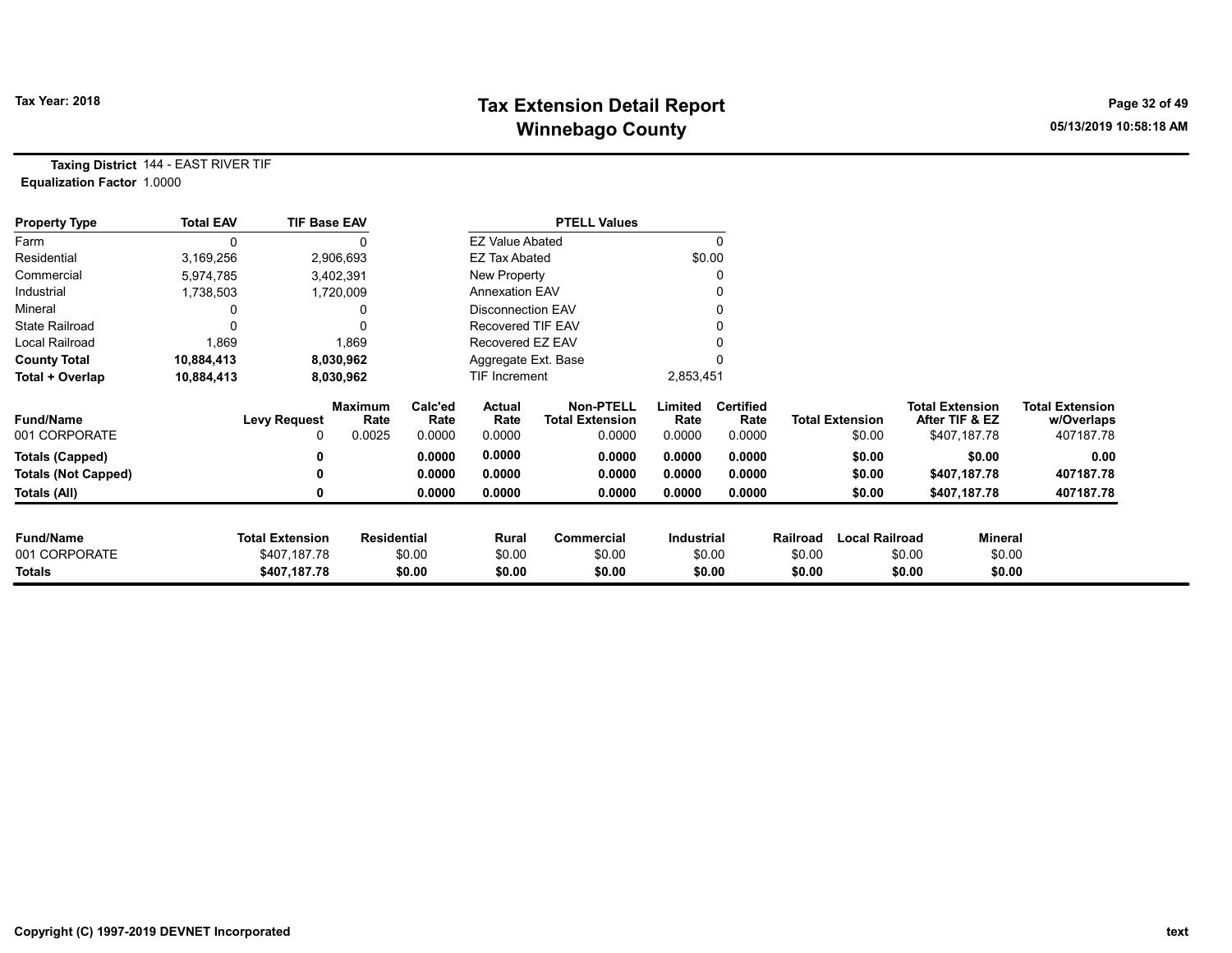# Tax Year: 2018 **Tax Extension Detail Report** Tax Year: 2018 **Page 33 of 49** Winnebago County and the County of the County of the County of the County of the County of the County of the County of the County of the County of the County of the County of the County of the County of the County of the C

Taxing District 145 - SUMNER ROAD / GROVE ST TIF Equalization Factor 1.0000

| <b>Property Type</b>       | <b>Total EAV</b> | <b>TIF Base EAV</b>    |                        |                 |                          | <b>PTELL Values</b>                        |                   |                          |          |                        |                                          |                |                                      |
|----------------------------|------------------|------------------------|------------------------|-----------------|--------------------------|--------------------------------------------|-------------------|--------------------------|----------|------------------------|------------------------------------------|----------------|--------------------------------------|
| Farm                       | 0                |                        |                        |                 | <b>EZ Value Abated</b>   |                                            |                   | $\Omega$                 |          |                        |                                          |                |                                      |
| Residential                | 59,622           |                        | 59,622                 |                 | <b>EZ Tax Abated</b>     |                                            | \$0.00            |                          |          |                        |                                          |                |                                      |
| Commercial                 |                  |                        |                        |                 | New Property             |                                            |                   |                          |          |                        |                                          |                |                                      |
| Industrial                 |                  |                        |                        |                 | <b>Annexation EAV</b>    |                                            |                   |                          |          |                        |                                          |                |                                      |
| Mineral                    |                  |                        |                        |                 | <b>Disconnection EAV</b> |                                            |                   |                          |          |                        |                                          |                |                                      |
| <b>State Railroad</b>      | 0                |                        |                        |                 | <b>Recovered TIF EAV</b> |                                            |                   |                          |          |                        |                                          |                |                                      |
| Local Railroad             |                  |                        |                        |                 | Recovered EZ EAV         |                                            |                   |                          |          |                        |                                          |                |                                      |
| <b>County Total</b>        | 59,622           |                        | 59,622                 |                 | Aggregate Ext. Base      |                                            |                   |                          |          |                        |                                          |                |                                      |
| Total + Overlap            | 59,622           |                        | 59,622                 |                 | <b>TIF Increment</b>     |                                            |                   |                          |          |                        |                                          |                |                                      |
| <b>Fund/Name</b>           |                  | <b>Levy Request</b>    | <b>Maximum</b><br>Rate | Calc'ed<br>Rate | Actual<br>Rate           | <b>Non-PTELL</b><br><b>Total Extension</b> | Limited<br>Rate   | <b>Certified</b><br>Rate |          | <b>Total Extension</b> | <b>Total Extension</b><br>After TIF & EZ |                | <b>Total Extension</b><br>w/Overlaps |
| 001 CORPORATE              |                  | 0                      | 0.0000                 | 0.0000          | 0.0000                   | 0.0000                                     | 0.0000            | 0.0000                   |          | \$0.00                 |                                          | \$0.00         | 0.00                                 |
| <b>Totals (Capped)</b>     |                  |                        |                        | 0.0000          | 0.0000                   | 0.0000                                     | 0.0000            | 0.0000                   |          | \$0.00                 |                                          | \$0.00         | 0.00                                 |
| <b>Totals (Not Capped)</b> |                  |                        |                        | 0.0000          | 0.0000                   | 0.0000                                     | 0.0000            | 0.0000                   |          | \$0.00                 |                                          | \$0.00         | 0.00                                 |
| Totals (All)               |                  |                        |                        | 0.0000          | 0.0000                   | 0.0000                                     | 0.0000            | 0.0000                   |          | \$0.00                 |                                          | \$0.00         | 0.00                                 |
|                            |                  |                        |                        |                 |                          |                                            |                   |                          |          |                        |                                          |                |                                      |
| <b>Fund/Name</b>           |                  | <b>Total Extension</b> | <b>Residential</b>     |                 | Rural                    | Commercial                                 | <b>Industrial</b> |                          | Railroad | <b>Local Railroad</b>  |                                          | <b>Mineral</b> |                                      |
| 001 CORPORATE              |                  | \$0.00                 |                        | \$0.00          | \$0.00                   | \$0.00                                     |                   | \$0.00                   | \$0.00   |                        | \$0.00                                   | \$0.00         |                                      |
| <b>Totals</b>              |                  | \$0.00                 |                        | \$0.00          | \$0.00                   | \$0.00                                     |                   | \$0.00                   | \$0.00   |                        | \$0.00                                   | \$0.00         |                                      |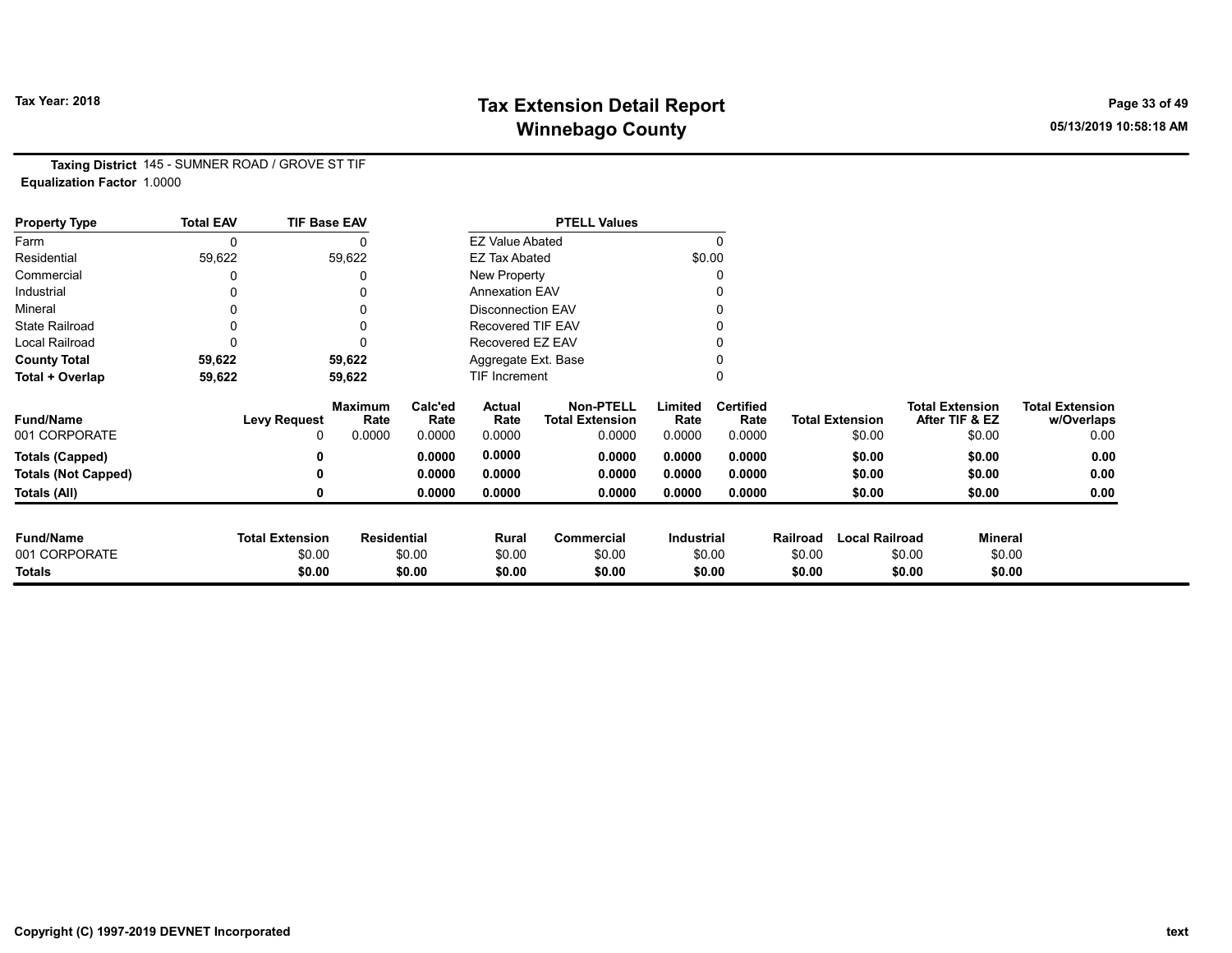# Tax Year: 2018 **Tax Extension Detail Report** Tax Year: 2018 **Page 34 of 49** Winnebago County and the County of the County of the County of the County of the County of the County of the County of the County of the County of the County of the County of the County of the County of the County of the C

Taxing District 146 - LOVES PARK CORP CENTER TIF Equalization Factor 1.0000

| <b>Property Type</b>       | <b>Total EAV</b> | <b>TIF Base EAV</b>    |                        |                 |                          | <b>PTELL Values</b>                        |                   |                          |          |                        |        |                                          |                                      |
|----------------------------|------------------|------------------------|------------------------|-----------------|--------------------------|--------------------------------------------|-------------------|--------------------------|----------|------------------------|--------|------------------------------------------|--------------------------------------|
| Farm                       | 18,702           |                        | 7,291                  |                 | <b>EZ Value Abated</b>   |                                            |                   | $\Omega$                 |          |                        |        |                                          |                                      |
| Residential                | 9,312            |                        | 8,917                  |                 | <b>EZ Tax Abated</b>     |                                            |                   | \$0.00                   |          |                        |        |                                          |                                      |
| Commercial                 | 414,425          |                        | 414,425                |                 | New Property             |                                            |                   | 0                        |          |                        |        |                                          |                                      |
| Industrial                 | 5,740,661        |                        | 3,642,242              |                 | <b>Annexation EAV</b>    |                                            |                   | 0                        |          |                        |        |                                          |                                      |
| Mineral                    |                  |                        |                        |                 | <b>Disconnection EAV</b> |                                            |                   | 0                        |          |                        |        |                                          |                                      |
| <b>State Railroad</b>      |                  |                        |                        |                 | Recovered TIF EAV        |                                            |                   |                          |          |                        |        |                                          |                                      |
| Local Railroad             | 0                |                        | $\Omega$               |                 | Recovered EZ EAV         |                                            |                   |                          |          |                        |        |                                          |                                      |
| <b>County Total</b>        | 6,183,100        |                        | 4,072,875              |                 | Aggregate Ext. Base      |                                            |                   |                          |          |                        |        |                                          |                                      |
| Total + Overlap            | 6,183,100        |                        | 4,072,875              |                 | TIF Increment            |                                            | 2,110,225         |                          |          |                        |        |                                          |                                      |
| <b>Fund/Name</b>           |                  | <b>Levy Request</b>    | <b>Maximum</b><br>Rate | Calc'ed<br>Rate | Actual<br>Rate           | <b>Non-PTELL</b><br><b>Total Extension</b> | Limited<br>Rate   | <b>Certified</b><br>Rate |          | <b>Total Extension</b> |        | <b>Total Extension</b><br>After TIF & EZ | <b>Total Extension</b><br>w/Overlaps |
| 001 CORPORATE              |                  | 0                      | 0.0025                 | 0.0000          | 0.0000                   | 0.0000                                     | 0.0000            | 0.0000                   |          | \$0.00                 |        | \$229,275.96                             | 229275.96                            |
| <b>Totals (Capped)</b>     |                  | 0                      |                        | 0.0000          | 0.0000                   | 0.0000                                     | 0.0000            | 0.0000                   |          | \$0.00                 |        | \$0.00                                   | 0.00                                 |
| <b>Totals (Not Capped)</b> |                  | 0                      |                        | 0.0000          | 0.0000                   | 0.0000                                     | 0.0000            | 0.0000                   |          | \$0.00                 |        | \$229,275.96                             | 229275.96                            |
| Totals (All)               |                  | 0                      |                        | 0.0000          | 0.0000                   | 0.0000                                     | 0.0000            | 0.0000                   |          | \$0.00                 |        | \$229,275.96                             | 229275.96                            |
| <b>Fund/Name</b>           |                  | <b>Total Extension</b> |                        |                 |                          |                                            |                   |                          |          | <b>Local Railroad</b>  |        |                                          |                                      |
| 001 CORPORATE              |                  |                        | <b>Residential</b>     |                 | Rural                    | Commercial                                 | <b>Industrial</b> |                          | Railroad |                        |        | Mineral                                  |                                      |
|                            |                  | \$229,275.96           |                        | \$0.00          | \$0.00                   | \$0.00                                     |                   | \$0.00                   | \$0.00   |                        | \$0.00 | \$0.00                                   |                                      |
| <b>Totals</b>              |                  | \$229,275.96           |                        | \$0.00          | \$0.00                   | \$0.00                                     |                   | \$0.00                   | \$0.00   |                        | \$0.00 | \$0.00                                   |                                      |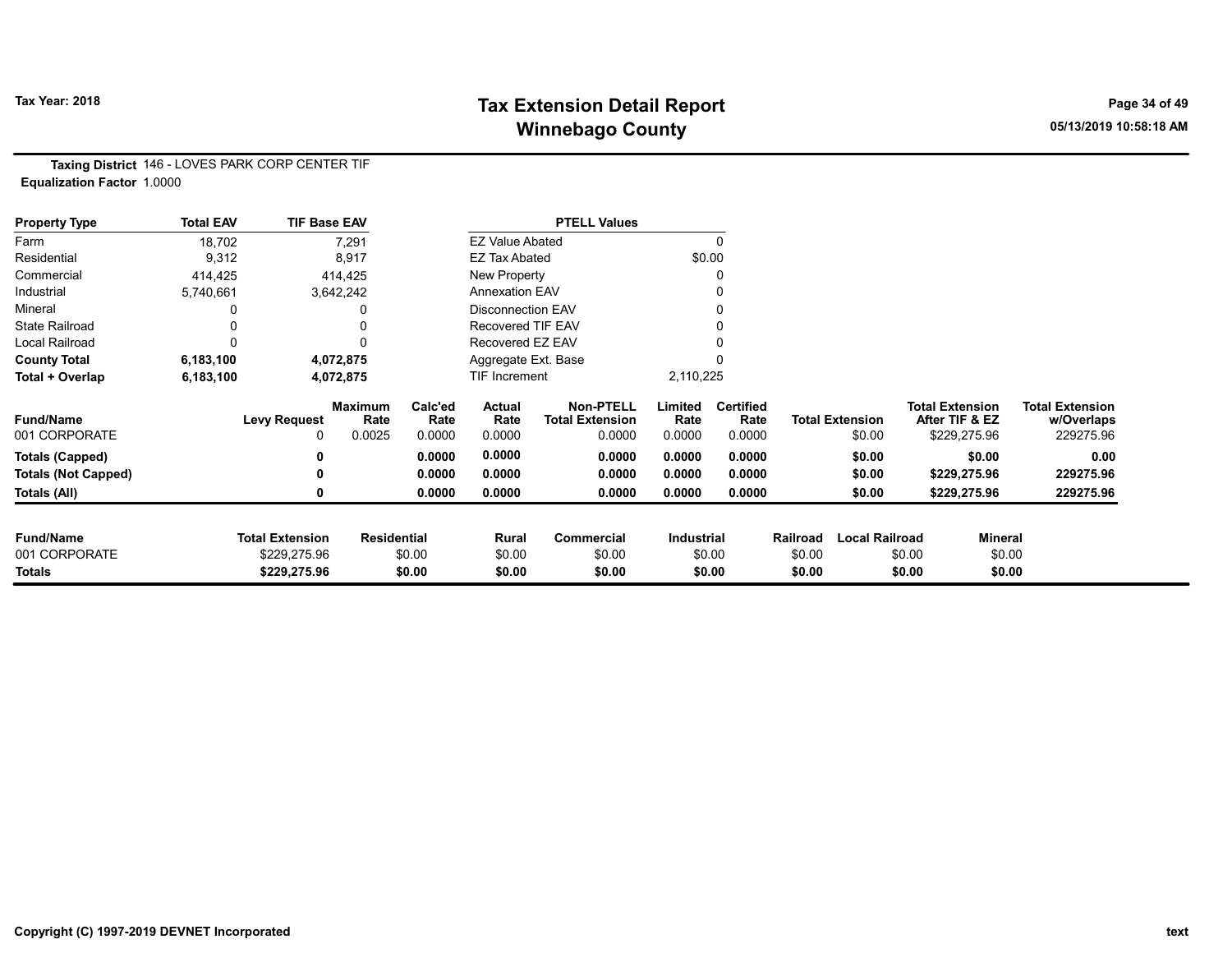# Tax Year: 2018 **Tax Extension Detail Report** Tax Year: 2018 **Page 35 of 49** Winnebago County and the County of the County of the County of the County of the County of the County of the County of the County of the County of the County of the County of the County of the County of the County of the C

Taxing District 147 - WESTSTONE TIF Equalization Factor 1.0000

| <b>Property Type</b>       | <b>Total EAV</b> | <b>TIF Base EAV</b>    |                        |                 |                          | <b>PTELL Values</b>                        |                   |                          |                    |                       |                                          |                |                                      |
|----------------------------|------------------|------------------------|------------------------|-----------------|--------------------------|--------------------------------------------|-------------------|--------------------------|--------------------|-----------------------|------------------------------------------|----------------|--------------------------------------|
| Farm                       | 73,208           |                        | 56,157                 |                 | <b>EZ Value Abated</b>   |                                            |                   |                          |                    |                       |                                          |                |                                      |
| Residential                | 16,407           |                        | 3,049                  |                 | EZ Tax Abated            |                                            | \$0.00            |                          |                    |                       |                                          |                |                                      |
| Commercial                 | 13,963           |                        | 13,963                 |                 | New Property             |                                            |                   |                          |                    |                       |                                          |                |                                      |
| Industrial                 | 4,245,959        |                        | 75,510                 |                 | <b>Annexation EAV</b>    |                                            |                   |                          |                    |                       |                                          |                |                                      |
| Mineral                    |                  |                        | 0                      |                 | <b>Disconnection EAV</b> |                                            |                   |                          |                    |                       |                                          |                |                                      |
| <b>State Railroad</b>      |                  |                        | 0                      |                 | Recovered TIF EAV        |                                            |                   |                          |                    |                       |                                          |                |                                      |
| Local Railroad             |                  |                        | 0                      |                 | Recovered EZ EAV         |                                            |                   |                          |                    |                       |                                          |                |                                      |
| <b>County Total</b>        | 4,349,537        |                        | 148,679                |                 | Aggregate Ext. Base      |                                            |                   |                          |                    |                       |                                          |                |                                      |
| Total + Overlap            | 4,349,537        |                        | 148,679                |                 | TIF Increment            |                                            | 4,200,858         |                          |                    |                       |                                          |                |                                      |
| <b>Fund/Name</b>           |                  | <b>Levy Request</b>    | <b>Maximum</b><br>Rate | Calc'ed<br>Rate | Actual<br>Rate           | <b>Non-PTELL</b><br><b>Total Extension</b> | Limited<br>Rate   | <b>Certified</b><br>Rate |                    | Total Extension       | <b>Total Extension</b><br>After TIF & EZ |                | <b>Total Extension</b><br>w/Overlaps |
| 001 CORPORATE              |                  | 0                      | 0.0000                 | 0.0000          | 0.0000                   | 0.0000                                     | 0.0000            | 0.0000                   |                    | \$0.00                | \$441,140.76                             |                | 441140.76                            |
| <b>Totals (Capped)</b>     |                  |                        |                        | 0.0000          | 0.0000                   | 0.0000                                     | 0.0000            | 0.0000                   |                    | \$0.00                |                                          | \$0.00         | 0.00                                 |
| <b>Totals (Not Capped)</b> |                  |                        |                        | 0.0000          | 0.0000                   | 0.0000                                     | 0.0000            | 0.0000                   |                    | \$0.00                | \$441,140.76                             |                | 441140.76                            |
| Totals (All)               |                  |                        |                        | 0.0000          | 0.0000                   | 0.0000                                     | 0.0000            | 0.0000                   |                    | \$0.00                | \$441,140.76                             |                | 441140.76                            |
| <b>Fund/Name</b>           |                  | <b>Total Extension</b> |                        |                 |                          |                                            |                   |                          |                    | <b>Local Railroad</b> |                                          | <b>Mineral</b> |                                      |
| 001 CORPORATE              |                  | \$441,140.76           | <b>Residential</b>     | \$0.00          | Rural<br>\$0.00          | Commercial<br>\$0.00                       | <b>Industrial</b> | \$0.00                   | Railroad<br>\$0.00 |                       | \$0.00                                   | \$0.00         |                                      |
| Totals                     |                  | \$441,140.76           |                        | \$0.00          | \$0.00                   | \$0.00                                     |                   | \$0.00                   | \$0.00             |                       | \$0.00                                   | \$0.00         |                                      |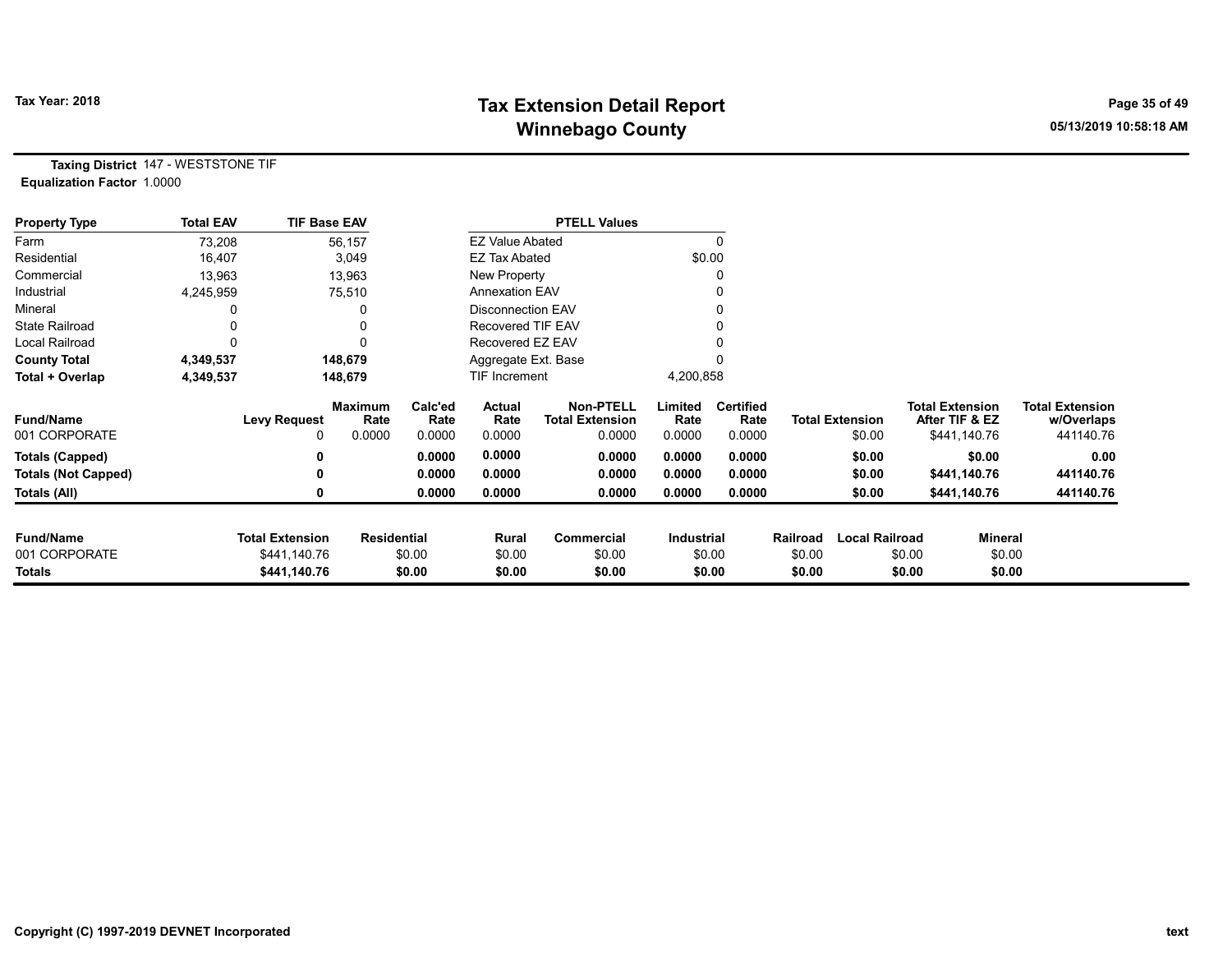# Tax Year: 2018 **Tax Extension Detail Report** Tax Year: 2018 **Page 36 of 49** Winnebago County and the County of the County of the County of the County of the County of the County of the County of the County of the County of the County of the County of the County of the County of the County of the C

Taxing District 148 - NORTH WILLOW CREEK TIF Equalization Factor 1.0000

| <b>Property Type</b>       | <b>Total EAV</b> | <b>TIF Base EAV</b>    |                        |                 |                          | <b>PTELL Values</b>                        |                   |                          |          |                        |                                          |                |                                      |
|----------------------------|------------------|------------------------|------------------------|-----------------|--------------------------|--------------------------------------------|-------------------|--------------------------|----------|------------------------|------------------------------------------|----------------|--------------------------------------|
| Farm                       | 1,968            |                        | 627                    |                 | <b>EZ Value Abated</b>   |                                            |                   |                          |          |                        |                                          |                |                                      |
| Residential                |                  |                        |                        |                 | <b>EZ Tax Abated</b>     |                                            |                   | \$0.00                   |          |                        |                                          |                |                                      |
| Commercial                 |                  |                        |                        |                 | New Property             |                                            |                   |                          |          |                        |                                          |                |                                      |
| Industrial                 | 1,521,819        |                        | 1,367,153              |                 | <b>Annexation EAV</b>    |                                            |                   |                          |          |                        |                                          |                |                                      |
| Mineral                    |                  |                        |                        |                 | Disconnection EAV        |                                            |                   |                          |          |                        |                                          |                |                                      |
| <b>State Railroad</b>      |                  |                        |                        |                 | <b>Recovered TIF EAV</b> |                                            |                   |                          |          |                        |                                          |                |                                      |
| Local Railroad             |                  |                        |                        |                 | Recovered EZ EAV         |                                            |                   |                          |          |                        |                                          |                |                                      |
| <b>County Total</b>        | 1,523,787        |                        | 1,367,780              |                 | Aggregate Ext. Base      |                                            |                   |                          |          |                        |                                          |                |                                      |
| Total + Overlap            | 1,523,787        |                        | 1,367,780              |                 | <b>TIF Increment</b>     |                                            | 156,007           |                          |          |                        |                                          |                |                                      |
| <b>Fund/Name</b>           |                  | <b>Levy Request</b>    | <b>Maximum</b><br>Rate | Calc'ed<br>Rate | Actual<br>Rate           | <b>Non-PTELL</b><br><b>Total Extension</b> | Limited<br>Rate   | <b>Certified</b><br>Rate |          | <b>Total Extension</b> | <b>Total Extension</b><br>After TIF & EZ |                | <b>Total Extension</b><br>w/Overlaps |
| 001 CORPORATE              |                  | 0                      | 0.0000                 | 0.0000          | 0.0000                   | 0.0000                                     | 0.0000            | 0.0000                   |          | \$0.00                 |                                          | \$17,565.78    | 17565.78                             |
| Totals (Capped)            |                  |                        |                        | 0.0000          | 0.0000                   | 0.0000                                     | 0.0000            | 0.0000                   |          | \$0.00                 |                                          | \$0.00         | 0.00                                 |
| <b>Totals (Not Capped)</b> |                  |                        |                        | 0.0000          | 0.0000                   | 0.0000                                     | 0.0000            | 0.0000                   |          | \$0.00                 |                                          | \$17,565.78    | 17565.78                             |
| Totals (All)               |                  | 0                      |                        | 0.0000          | 0.0000                   | 0.0000                                     | 0.0000            | 0.0000                   |          | \$0.00                 |                                          | \$17,565.78    | 17565.78                             |
| <b>Fund/Name</b>           |                  | <b>Total Extension</b> | <b>Residential</b>     |                 | Rural                    | Commercial                                 | <b>Industrial</b> |                          | Railroad | <b>Local Railroad</b>  |                                          | <b>Mineral</b> |                                      |
| 001 CORPORATE              |                  | \$17,565.78            |                        | \$0.00          | \$0.00                   | \$0.00                                     |                   | \$0.00                   | \$0.00   |                        | \$0.00                                   | \$0.00         |                                      |
| <b>Totals</b>              |                  | \$17,565.78            |                        | \$0.00          | \$0.00                   | \$0.00                                     |                   | \$0.00                   | \$0.00   |                        | \$0.00                                   | \$0.00         |                                      |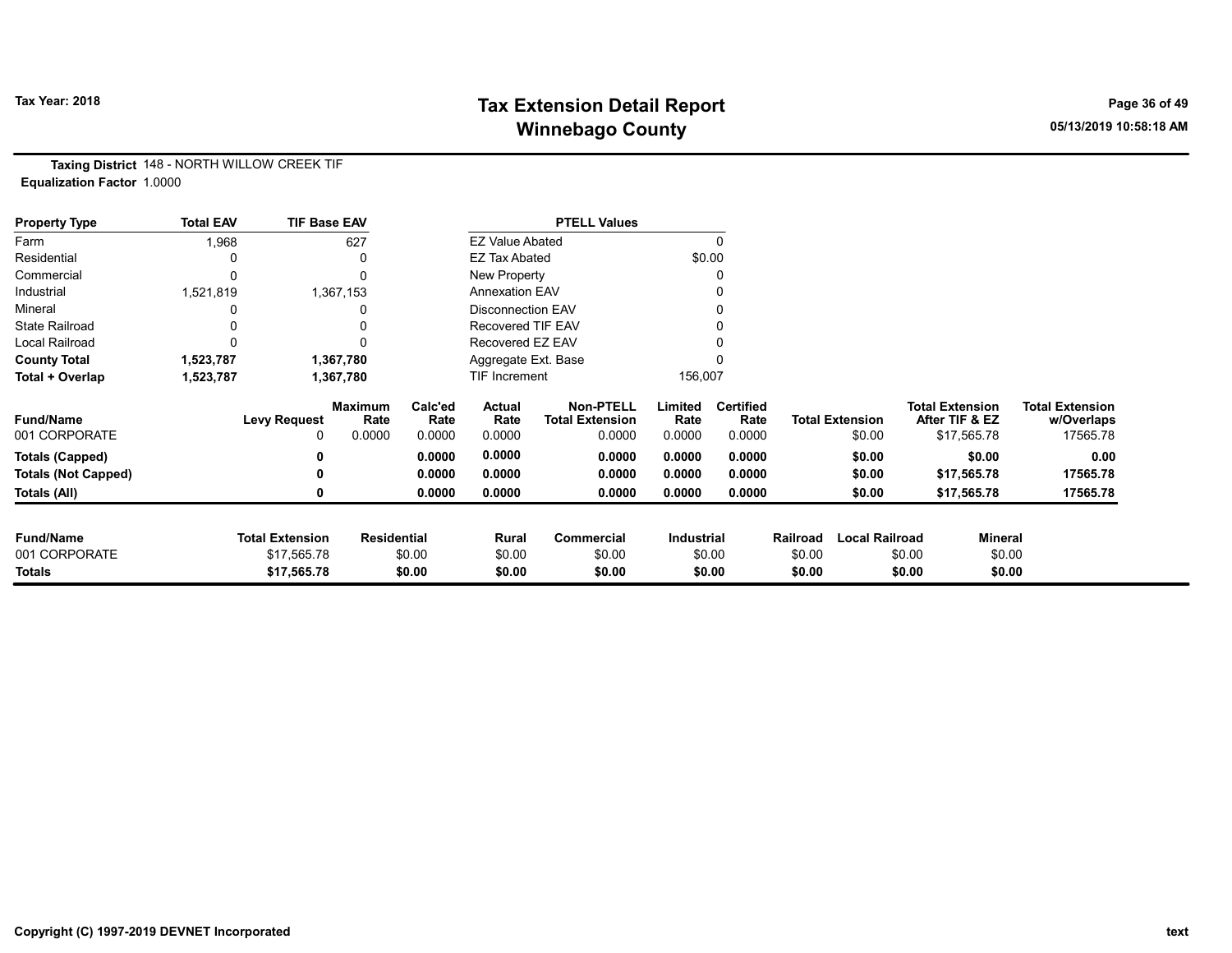# Tax Year: 2018 **Tax Extension Detail Report** Tax Year: 2018 **Page 37 of 49** Winnebago County and the County of the County of the County of the County of the County of the County of the County of the County of the County of the County of the County of the County of the County of the County of the C

Taxing District 149 - SOUTH WILLOW CREEK TIF Equalization Factor 1.0000

| <b>Property Type</b>       | <b>Total EAV</b> | <b>TIF Base EAV</b>    |                        |                 |                          | <b>PTELL Values</b>                        |                 |                          |          |                        |                                          |                |                                      |
|----------------------------|------------------|------------------------|------------------------|-----------------|--------------------------|--------------------------------------------|-----------------|--------------------------|----------|------------------------|------------------------------------------|----------------|--------------------------------------|
| Farm                       | 697              |                        | 697                    |                 | <b>EZ Value Abated</b>   |                                            |                 | $\mathbf{0}$             |          |                        |                                          |                |                                      |
| Residential                |                  |                        | $\mathbf{0}$           |                 | <b>EZ Tax Abated</b>     |                                            |                 | \$0.00                   |          |                        |                                          |                |                                      |
| Commercial                 | 1,469,619        |                        | 1,064,472              |                 | New Property             |                                            |                 | 0                        |          |                        |                                          |                |                                      |
| Industrial                 | 7,960,401        |                        | 5,236,834              |                 | <b>Annexation EAV</b>    |                                            |                 |                          |          |                        |                                          |                |                                      |
| Mineral                    |                  |                        | 0                      |                 | <b>Disconnection EAV</b> |                                            |                 | 0                        |          |                        |                                          |                |                                      |
| <b>State Railroad</b>      |                  |                        |                        |                 | <b>Recovered TIF EAV</b> |                                            |                 |                          |          |                        |                                          |                |                                      |
| Local Railroad             |                  |                        | 0                      |                 | Recovered EZ EAV         |                                            |                 |                          |          |                        |                                          |                |                                      |
| <b>County Total</b>        | 9,430,717        |                        | 6,302,003              |                 | Aggregate Ext. Base      |                                            |                 |                          |          |                        |                                          |                |                                      |
| Total + Overlap            | 9,430,717        |                        | 6,302,003              |                 | <b>TIF Increment</b>     |                                            | 3,128,714       |                          |          |                        |                                          |                |                                      |
| <b>Fund/Name</b>           |                  | <b>Levy Request</b>    | <b>Maximum</b><br>Rate | Calc'ed<br>Rate | Actual<br>Rate           | <b>Non-PTELL</b><br><b>Total Extension</b> | Limited<br>Rate | <b>Certified</b><br>Rate |          | <b>Total Extension</b> | <b>Total Extension</b><br>After TIF & EZ |                | <b>Total Extension</b><br>w/Overlaps |
| 001 CORPORATE              |                  | 0                      | 0.0000                 | 0.0000          | 0.0000                   | 0.0000                                     | 0.0000          | 0.0000                   |          | \$0.00                 | \$352,280.74                             |                | 352280.74                            |
| <b>Totals (Capped)</b>     |                  |                        |                        | 0.0000          | 0.0000                   | 0.0000                                     | 0.0000          | 0.0000                   |          | \$0.00                 |                                          | \$0.00         | 0.00                                 |
| <b>Totals (Not Capped)</b> |                  |                        |                        | 0.0000          | 0.0000                   | 0.0000                                     | 0.0000          | 0.0000                   |          | \$0.00                 | \$352,280.74                             |                | 352280.74                            |
| Totals (All)               |                  |                        |                        | 0.0000          | 0.0000                   | 0.0000                                     | 0.0000          | 0.0000                   |          | \$0.00                 | \$352,280.74                             |                | 352280.74                            |
| <b>Fund/Name</b>           |                  | <b>Total Extension</b> | <b>Residential</b>     |                 | Rural                    | <b>Commercial</b>                          | Industrial      |                          | Railroad | <b>Local Railroad</b>  |                                          | <b>Mineral</b> |                                      |
| 001 CORPORATE              |                  | \$352,280.74           |                        | \$0.00          | \$0.00                   | \$0.00                                     |                 | \$0.00                   | \$0.00   |                        | \$0.00                                   | \$0.00         |                                      |
| Totals                     |                  | \$352,280.74           |                        | \$0.00          | \$0.00                   | \$0.00                                     |                 | \$0.00                   | \$0.00   |                        | \$0.00                                   | \$0.00         |                                      |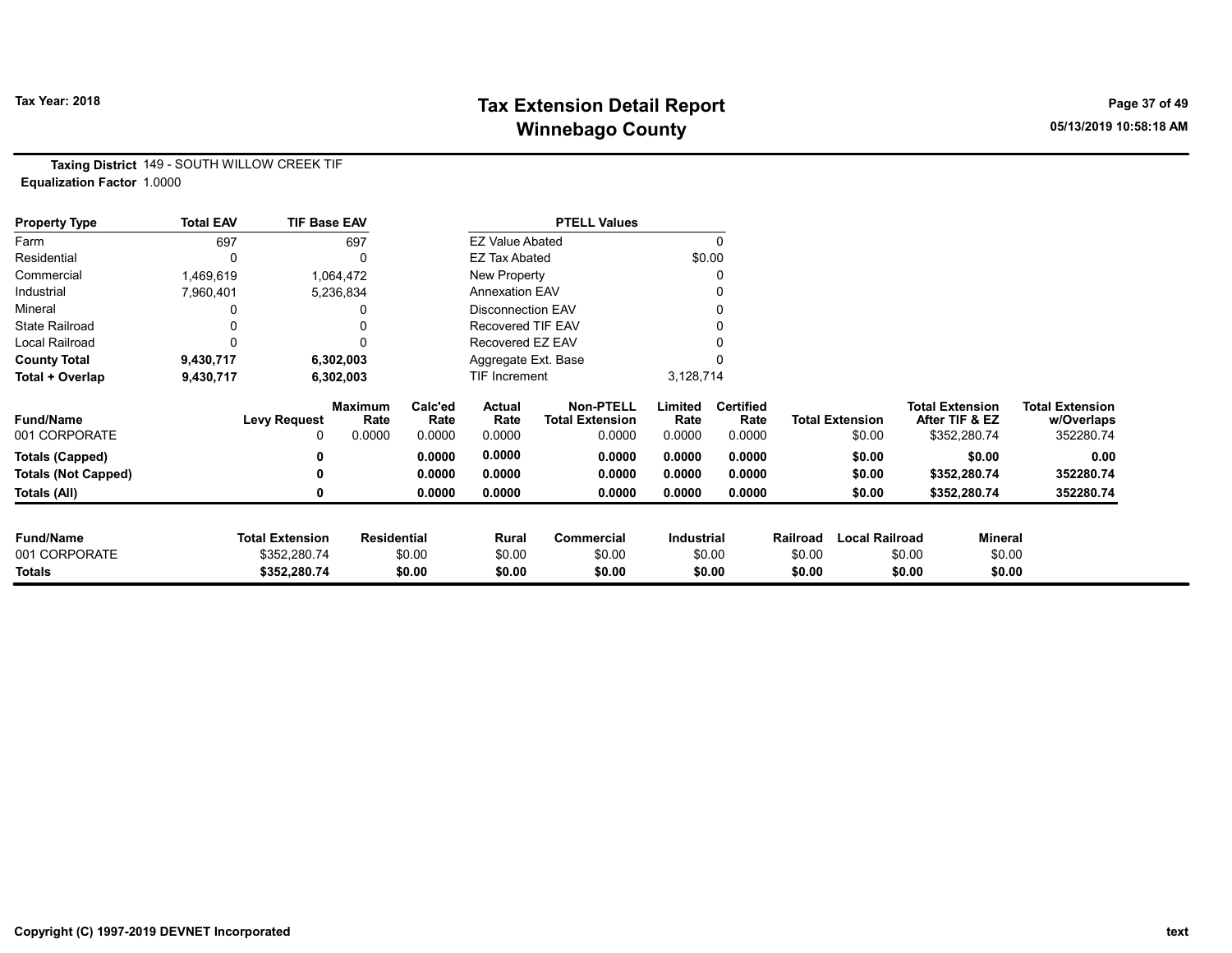# Tax Year: 2018 **Tax Extension Detail Report** Tax Year: 2018 **Page 38 of 49** Winnebago County and the County of the County of the County of the County of the County of the County of the County of the County of the County of the County of the County of the County of the County of the County of the C

Taxing District 150 - GLOBAL TRADEPARK SOUTH TIF Equalization Factor 1.0000

| <b>Property Type</b>       | <b>Total EAV</b> | <b>TIF Base EAV</b>    |                        |                 |                          | <b>PTELL Values</b>                        |                 |                          |          |                        |                                          |                |                                      |
|----------------------------|------------------|------------------------|------------------------|-----------------|--------------------------|--------------------------------------------|-----------------|--------------------------|----------|------------------------|------------------------------------------|----------------|--------------------------------------|
| Farm                       | 363,466          |                        | 183,185                |                 | <b>EZ Value Abated</b>   |                                            |                 | $\Omega$                 |          |                        |                                          |                |                                      |
| Residential                |                  |                        | 0                      |                 | <b>EZ Tax Abated</b>     |                                            |                 | \$0.00                   |          |                        |                                          |                |                                      |
| Commercial                 | 0                |                        |                        |                 | New Property             |                                            |                 | 0                        |          |                        |                                          |                |                                      |
| Industrial                 |                  |                        |                        |                 | <b>Annexation EAV</b>    |                                            |                 | 0                        |          |                        |                                          |                |                                      |
| Mineral                    |                  |                        | 0                      |                 | <b>Disconnection EAV</b> |                                            |                 | 0                        |          |                        |                                          |                |                                      |
| <b>State Railroad</b>      | 0                |                        | 0                      |                 | Recovered TIF EAV        |                                            |                 |                          |          |                        |                                          |                |                                      |
| Local Railroad             | 0                |                        | 0                      |                 | Recovered EZ EAV         |                                            |                 |                          |          |                        |                                          |                |                                      |
| <b>County Total</b>        | 363,466          |                        | 183,185                |                 | Aggregate Ext. Base      |                                            |                 | 0                        |          |                        |                                          |                |                                      |
| Total + Overlap            | 363,466          |                        | 183,185                |                 | TIF Increment            |                                            | 180,281         |                          |          |                        |                                          |                |                                      |
| <b>Fund/Name</b>           |                  | <b>Levy Request</b>    | <b>Maximum</b><br>Rate | Calc'ed<br>Rate | Actual<br>Rate           | <b>Non-PTELL</b><br><b>Total Extension</b> | Limited<br>Rate | <b>Certified</b><br>Rate |          | <b>Total Extension</b> | <b>Total Extension</b><br>After TIF & EZ |                | <b>Total Extension</b><br>w/Overlaps |
| 001 CORPORATE              |                  | 0                      | 0.0000                 | 0.0000          | 0.0000                   | 0.0000                                     | 0.0000          | 0.0000                   |          | \$0.00                 |                                          | \$22,763.44    | 22763.44                             |
| <b>Totals (Capped)</b>     |                  | 0                      |                        | 0.0000          | 0.0000                   | 0.0000                                     | 0.0000          | 0.0000                   |          | \$0.00                 |                                          | \$0.00         | 0.00                                 |
| <b>Totals (Not Capped)</b> |                  | 0                      |                        | 0.0000          | 0.0000                   | 0.0000                                     | 0.0000          | 0.0000                   |          | \$0.00                 |                                          | \$22,763.44    | 22763.44                             |
| Totals (All)               |                  | 0                      |                        | 0.0000          | 0.0000                   | 0.0000                                     | 0.0000          | 0.0000                   |          | \$0.00                 |                                          | \$22,763.44    | 22763.44                             |
| <b>Fund/Name</b>           |                  | <b>Total Extension</b> | <b>Residential</b>     |                 | Rural                    | <b>Commercial</b>                          | Industrial      |                          | Railroad | <b>Local Railroad</b>  |                                          | <b>Mineral</b> |                                      |
| 001 CORPORATE              |                  | \$22,763.44            |                        | \$0.00          | \$0.00                   | \$0.00                                     |                 | \$0.00                   | \$0.00   |                        | \$0.00                                   | \$0.00         |                                      |
| <b>Totals</b>              |                  | \$22,763.44            |                        | \$0.00          | \$0.00                   | \$0.00                                     |                 | \$0.00                   | \$0.00   |                        | \$0.00                                   | \$0.00         |                                      |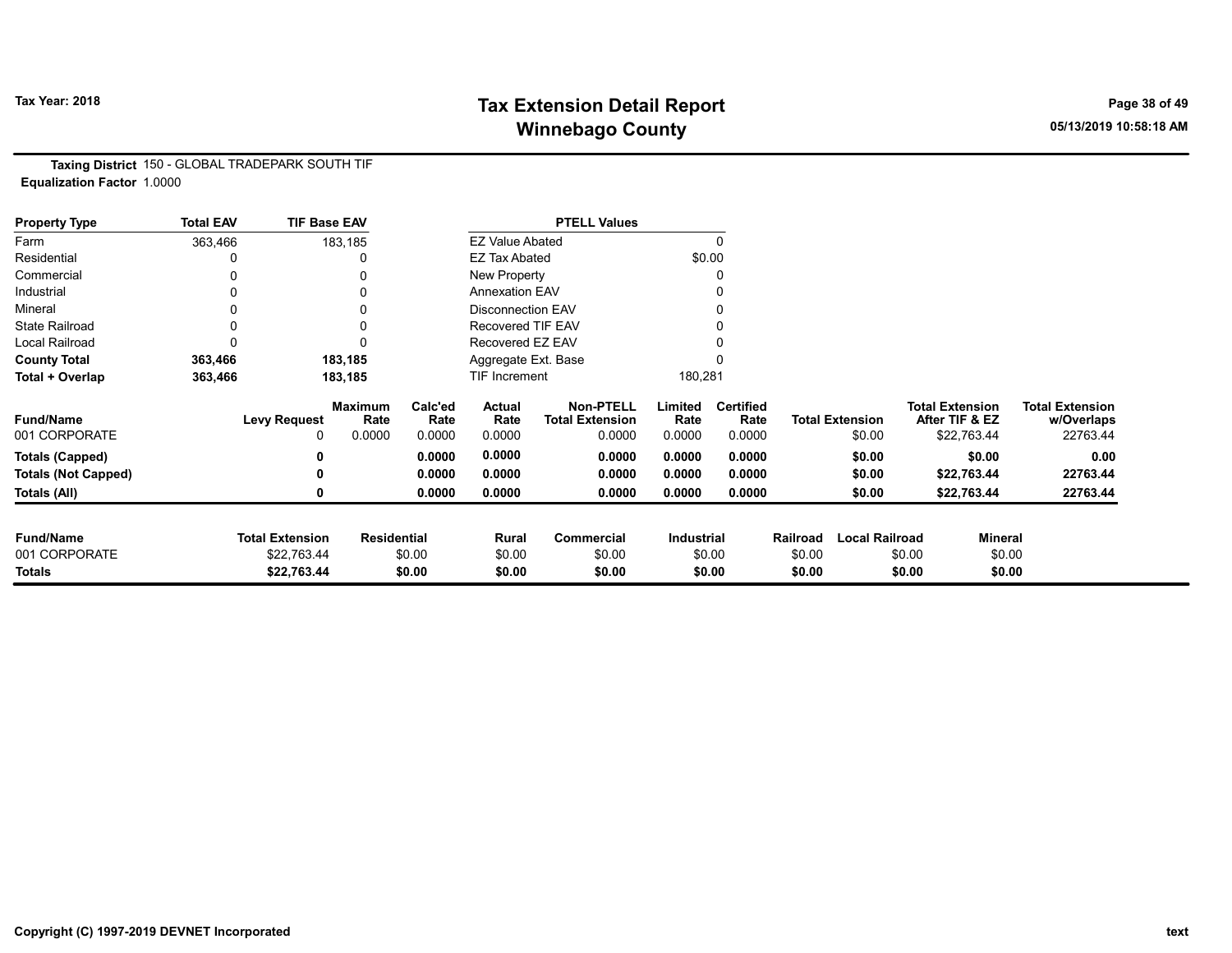# Tax Year: 2018 **Tax Extension Detail Report** Tax Year: 2018 **Page 39 of 49** Winnebago County and the County of the County of the County of the County of the County of the County of the County of the County of the County of the County of the County of the County of the County of the County of the C

Taxing District 151 - I-39 / BAXTER ROAD TIF Equalization Factor 1.0000

| <b>Property Type</b>       | <b>Total EAV</b> | <b>TIF Base EAV</b>    |                    |                 |                          | <b>PTELL Values</b>                        |                   |                          |          |                        |                        |                |                                      |
|----------------------------|------------------|------------------------|--------------------|-----------------|--------------------------|--------------------------------------------|-------------------|--------------------------|----------|------------------------|------------------------|----------------|--------------------------------------|
| Farm                       | 301,540          |                        | 179,814            |                 | <b>EZ Value Abated</b>   |                                            |                   | 0                        |          |                        |                        |                |                                      |
| Residential                | 180,527          |                        | 173,301            |                 | <b>EZ Tax Abated</b>     |                                            | \$0.00            |                          |          |                        |                        |                |                                      |
| Commercial                 | 500,710          |                        | 493,597            |                 | <b>New Property</b>      |                                            |                   | 0                        |          |                        |                        |                |                                      |
| Industrial                 | 3,204,949        |                        | 575,223            |                 | <b>Annexation EAV</b>    |                                            |                   |                          |          |                        |                        |                |                                      |
| Mineral                    |                  |                        |                    |                 | <b>Disconnection EAV</b> |                                            |                   |                          |          |                        |                        |                |                                      |
| <b>State Railroad</b>      |                  |                        | 0                  |                 | Recovered TIF EAV        |                                            |                   |                          |          |                        |                        |                |                                      |
| Local Railroad             |                  |                        | $\Omega$           |                 | Recovered EZ EAV         |                                            |                   |                          |          |                        |                        |                |                                      |
| <b>County Total</b>        | 4,187,726        |                        | 1,421,935          |                 | Aggregate Ext. Base      |                                            |                   |                          |          |                        |                        |                |                                      |
| Total + Overlap            | 4,187,726        |                        | 1,421,935          |                 | TIF Increment            |                                            | 2,765,791         |                          |          |                        |                        |                |                                      |
| <b>Fund/Name</b>           |                  | <b>Levy Request</b>    | Maximum<br>Rate    | Calc'ed<br>Rate | Actual<br>Rate           | <b>Non-PTELL</b><br><b>Total Extension</b> | Limited<br>Rate   | <b>Certified</b><br>Rate |          | <b>Total Extension</b> | <b>Total Extension</b> | After TIF & EZ | <b>Total Extension</b><br>w/Overlaps |
| 001 CORPORATE              |                  |                        | 0.0000             | 0.0000          | 0.0000                   | 0.0000                                     | 0.0000            | 0.0000                   |          | \$0.00                 |                        | \$301,186.88   | 301186.88                            |
| <b>Totals (Capped)</b>     |                  |                        |                    | 0.0000          | 0.0000                   | 0.0000                                     | 0.0000            | 0.0000                   |          | \$0.00                 |                        | \$0.00         | 0.00                                 |
| <b>Totals (Not Capped)</b> |                  |                        |                    | 0.0000          | 0.0000                   | 0.0000                                     | 0.0000            | 0.0000                   |          | \$0.00                 |                        | \$301,186.88   | 301186.88                            |
| Totals (All)               |                  | 0                      |                    | 0.0000          | 0.0000                   | 0.0000                                     | 0.0000            | 0.0000                   |          | \$0.00                 |                        | \$301,186.88   | 301186.88                            |
| <b>Fund/Name</b>           |                  | <b>Total Extension</b> | <b>Residential</b> |                 | Rural                    | Commercial                                 | <b>Industrial</b> |                          | Railroad | <b>Local Railroad</b>  |                        | Mineral        |                                      |
| 001 CORPORATE              |                  | \$301,186.88           |                    | \$0.00          | \$0.00                   | \$0.00                                     |                   | \$0.00                   | \$0.00   |                        | \$0.00                 | \$0.00         |                                      |
| Totals                     |                  | \$301,186.88           |                    | \$0.00          | \$0.00                   | \$0.00                                     |                   | \$0.00                   | \$0.00   |                        | \$0.00                 | \$0.00         |                                      |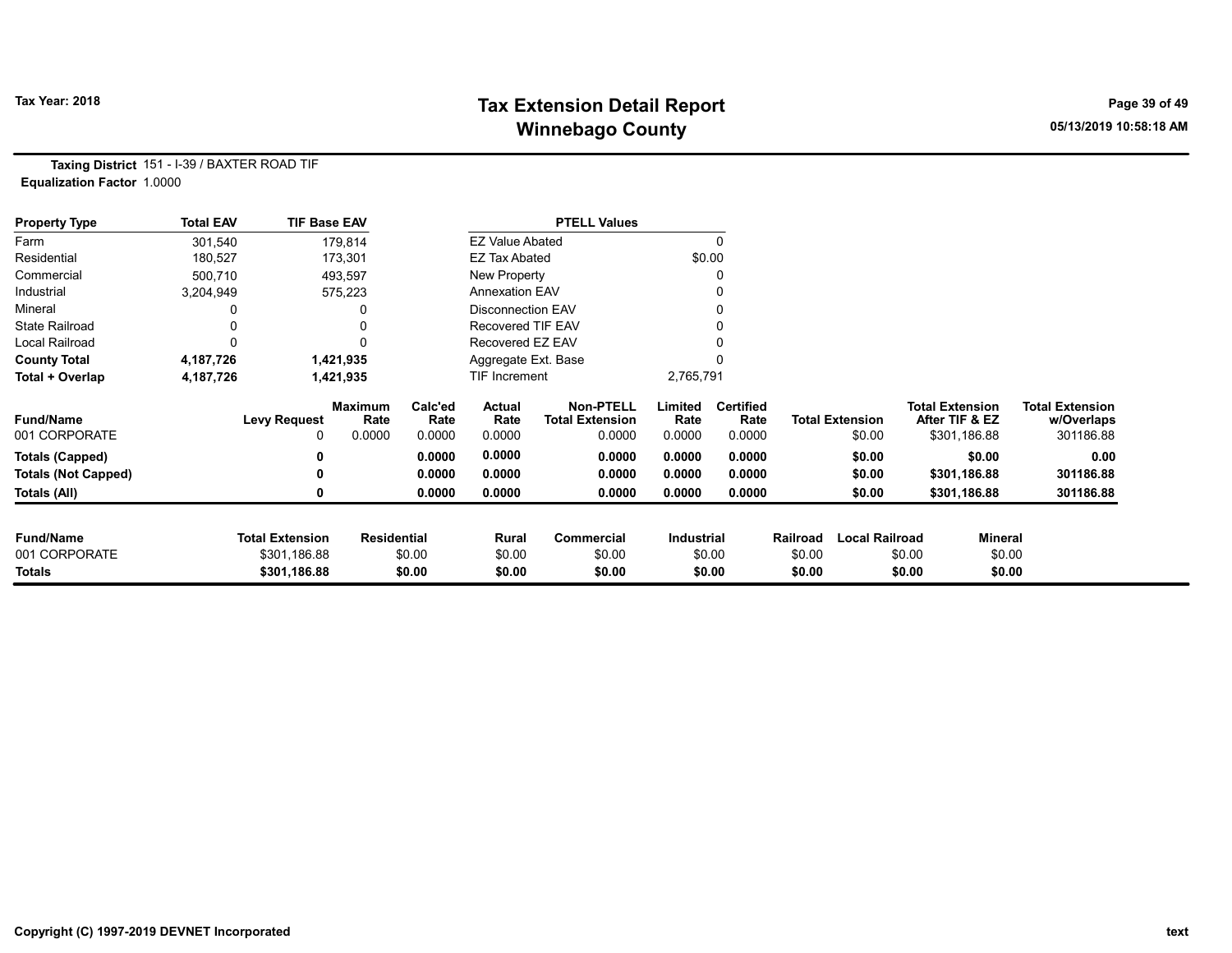# Tax Year: 2018 **Tax Extension Detail Report** Tax Year: 2018 **Page 40 of 49** Winnebago County and the County of the County of the County of the County of the County of the County of the County of the County of the County of the County of the County of the County of the County of the County of the C

Taxing District 152 - ZENITH CUTTER TIF Equalization Factor 1.0000

| <b>Property Type</b>       | <b>Total EAV</b> | <b>TIF Base EAV</b>    |                        |                 |                          | <b>PTELL Values</b>                        |                   |                          |          |                        |                                          |                                      |
|----------------------------|------------------|------------------------|------------------------|-----------------|--------------------------|--------------------------------------------|-------------------|--------------------------|----------|------------------------|------------------------------------------|--------------------------------------|
| Farm                       |                  |                        |                        |                 | <b>EZ Value Abated</b>   |                                            |                   |                          |          |                        |                                          |                                      |
| Residential                |                  |                        | 0                      |                 | <b>EZ Tax Abated</b>     |                                            |                   | \$0.00                   |          |                        |                                          |                                      |
| Commercial                 |                  |                        | 0                      |                 | New Property             |                                            |                   |                          |          |                        |                                          |                                      |
| Industrial                 | 11,123,566       |                        | 987,657                |                 | <b>Annexation EAV</b>    |                                            |                   |                          |          |                        |                                          |                                      |
| Mineral                    |                  |                        | 0                      |                 | <b>Disconnection EAV</b> |                                            |                   |                          |          |                        |                                          |                                      |
| <b>State Railroad</b>      |                  |                        |                        |                 | Recovered TIF EAV        |                                            |                   |                          |          |                        |                                          |                                      |
| <b>Local Railroad</b>      |                  |                        |                        |                 | Recovered EZ EAV         |                                            |                   |                          |          |                        |                                          |                                      |
| <b>County Total</b>        | 11,123,566       |                        | 987,657                |                 | Aggregate Ext. Base      |                                            |                   |                          |          |                        |                                          |                                      |
| Total + Overlap            | 11,123,566       |                        | 987,657                |                 | TIF Increment            |                                            | 10,135,909        |                          |          |                        |                                          |                                      |
| <b>Fund/Name</b>           |                  | <b>Levy Request</b>    | <b>Maximum</b><br>Rate | Calc'ed<br>Rate | Actual<br>Rate           | <b>Non-PTELL</b><br><b>Total Extension</b> | Limited<br>Rate   | <b>Certified</b><br>Rate |          | <b>Total Extension</b> | <b>Total Extension</b><br>After TIF & EZ | <b>Total Extension</b><br>w/Overlaps |
| 001 CORPORATE              |                  | 0                      | 0.0000                 | 0.0000          | 0.0000                   | 0.0000                                     | 0.0000            | 0.0000                   |          | \$0.00                 | \$1,175,512.06                           | 1175512.06                           |
| <b>Totals (Capped)</b>     |                  |                        |                        | 0.0000          | 0.0000                   | 0.0000                                     | 0.0000            | 0.0000                   |          | \$0.00                 | \$0.00                                   | 0.00                                 |
| <b>Totals (Not Capped)</b> |                  |                        |                        | 0.0000          | 0.0000                   | 0.0000                                     | 0.0000            | 0.0000                   |          | \$0.00                 | \$1,175,512.06                           | 1175512.06                           |
| Totals (All)               |                  |                        |                        | 0.0000          | 0.0000                   | 0.0000                                     | 0.0000            | 0.0000                   |          | \$0.00                 | \$1,175,512.06                           | 1175512.06                           |
|                            |                  |                        |                        |                 |                          |                                            |                   |                          |          |                        |                                          |                                      |
| <b>Fund/Name</b>           |                  | <b>Total Extension</b> | <b>Residential</b>     |                 | Rural                    | <b>Commercial</b>                          | <b>Industrial</b> |                          | Railroad | <b>Local Railroad</b>  | Mineral                                  |                                      |
| 001 CORPORATE              |                  | \$1,175,512.06         |                        | \$0.00          | \$0.00                   | \$0.00                                     |                   | \$0.00                   | \$0.00   |                        | \$0.00                                   | \$0.00                               |
| <b>Totals</b>              |                  | \$1,175,512.06         |                        | \$0.00          | \$0.00                   | \$0.00                                     |                   | \$0.00                   | \$0.00   |                        | \$0.00                                   | \$0.00                               |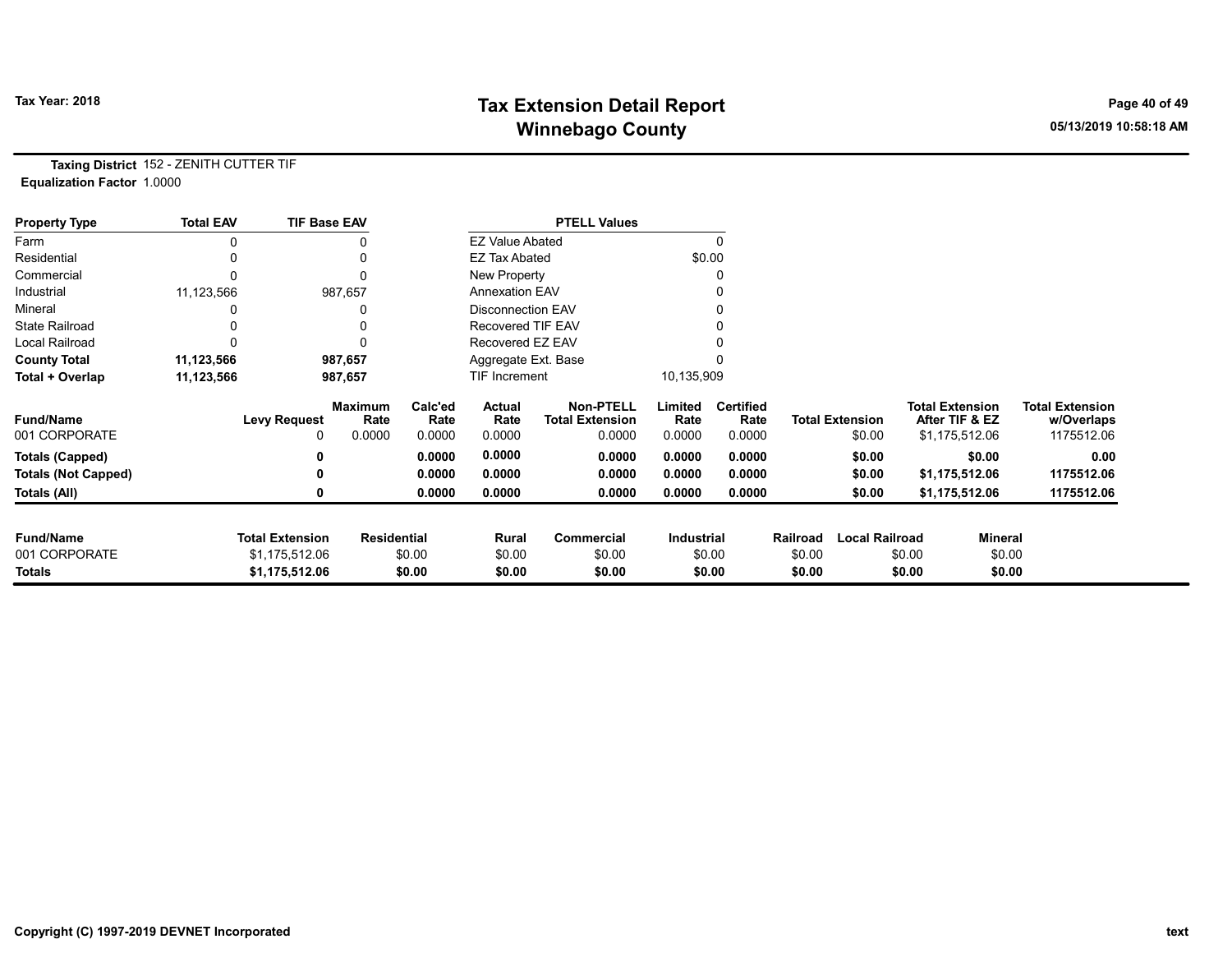# Tax Year: 2018 **Tax Extension Detail Report** Tax Year: 2018 **Page 41 of 49** Winnebago County and the County of the County of the County of the County of the County of the County of the County of the County of the County of the County of the County of the County of the County of the County of the C

Taxing District 153 - SPRING CREEK LAKES TIF Equalization Factor 1.0000

| <b>Property Type</b>       | <b>Total EAV</b> | <b>TIF Base EAV</b>    |                        |                 |                          | <b>PTELL Values</b>                        |                 |                          |          |                        |                                          |                |                                      |
|----------------------------|------------------|------------------------|------------------------|-----------------|--------------------------|--------------------------------------------|-----------------|--------------------------|----------|------------------------|------------------------------------------|----------------|--------------------------------------|
| Farm                       | 164,234          |                        | 92,810                 |                 | <b>EZ Value Abated</b>   |                                            |                 |                          |          |                        |                                          |                |                                      |
| Residential                | 4,652            |                        | 4,652                  |                 | <b>EZ Tax Abated</b>     |                                            | \$0.00          |                          |          |                        |                                          |                |                                      |
| Commercial                 | 0                |                        | 0                      |                 | New Property             |                                            |                 |                          |          |                        |                                          |                |                                      |
| Industrial                 | 2,948,233        |                        | 10,915                 |                 | <b>Annexation EAV</b>    |                                            |                 |                          |          |                        |                                          |                |                                      |
| Mineral                    |                  |                        |                        |                 | <b>Disconnection EAV</b> |                                            |                 |                          |          |                        |                                          |                |                                      |
| <b>State Railroad</b>      |                  |                        |                        |                 | Recovered TIF EAV        |                                            |                 |                          |          |                        |                                          |                |                                      |
| <b>Local Railroad</b>      |                  |                        | $\Omega$               |                 | Recovered EZ EAV         |                                            |                 |                          |          |                        |                                          |                |                                      |
| <b>County Total</b>        | 3,117,119        |                        | 108,377                |                 | Aggregate Ext. Base      |                                            |                 |                          |          |                        |                                          |                |                                      |
| Total + Overlap            | 3,117,119        |                        | 108,377                |                 | TIF Increment            |                                            | 3,008,742       |                          |          |                        |                                          |                |                                      |
| <b>Fund/Name</b>           |                  | <b>Levy Request</b>    | <b>Maximum</b><br>Rate | Calc'ed<br>Rate | Actual<br>Rate           | <b>Non-PTELL</b><br><b>Total Extension</b> | Limited<br>Rate | <b>Certified</b><br>Rate |          | <b>Total Extension</b> | <b>Total Extension</b><br>After TIF & EZ |                | <b>Total Extension</b><br>w/Overlaps |
| 001 CORPORATE              |                  | 0                      | 0.0000                 | 0.0000          | 0.0000                   | 0.0000                                     | 0.0000          | 0.0000                   |          | \$0.00                 | \$321,235.98                             |                | 321235.98                            |
| <b>Totals (Capped)</b>     |                  | 0                      |                        | 0.0000          | 0.0000                   | 0.0000                                     | 0.0000          | 0.0000                   |          | \$0.00                 |                                          | \$0.00         | 0.00                                 |
| <b>Totals (Not Capped)</b> |                  | 0                      |                        | 0.0000          | 0.0000                   | 0.0000                                     | 0.0000          | 0.0000                   |          | \$0.00                 | \$321,235.98                             |                | 321235.98                            |
| Totals (All)               |                  | 0                      |                        | 0.0000          | 0.0000                   | 0.0000                                     | 0.0000          | 0.0000                   |          | \$0.00                 | \$321,235.98                             |                | 321235.98                            |
| <b>Fund/Name</b>           |                  | <b>Total Extension</b> | <b>Residential</b>     |                 | Rural                    | Commercial                                 | Industrial      |                          | Railroad | <b>Local Railroad</b>  |                                          | <b>Mineral</b> |                                      |
| 001 CORPORATE              |                  | \$321,235.98           |                        | \$0.00          | \$0.00                   | \$0.00                                     |                 | \$0.00                   | \$0.00   |                        | \$0.00                                   | \$0.00         |                                      |
| Totals                     |                  | \$321,235.98           |                        | \$0.00          | \$0.00                   | \$0.00                                     |                 | \$0.00                   | \$0.00   |                        | \$0.00                                   | \$0.00         |                                      |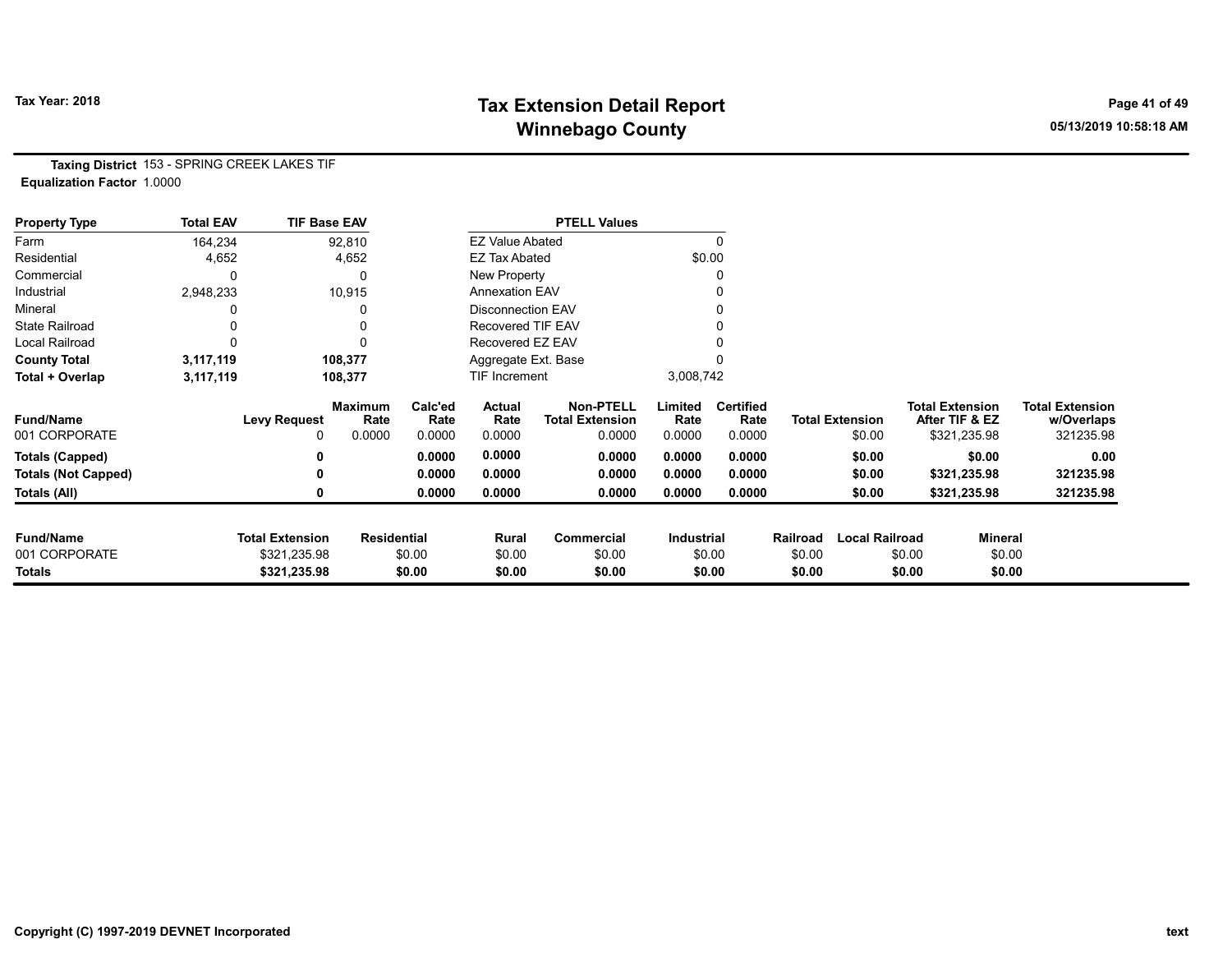# Tax Year: 2018 **Tax Extension Detail Report** Tax Year: 2018 **Page 42 of 49** Winnebago County and the County of the County of the County of the County of the County of the County of the County of the County of the County of the County of the County of the County of the County of the County of the C

Taxing District 154 - FORMER WARNER ELECTRIC TIF Equalization Factor 1.0000

| <b>Property Type</b>       | <b>Total EAV</b> | <b>TIF Base EAV</b>    |                        |                 |                          | <b>PTELL Values</b>                        |                   |                          |          |                        |                                          |                |                                      |
|----------------------------|------------------|------------------------|------------------------|-----------------|--------------------------|--------------------------------------------|-------------------|--------------------------|----------|------------------------|------------------------------------------|----------------|--------------------------------------|
| Farm                       |                  |                        |                        |                 | <b>EZ Value Abated</b>   |                                            |                   | 0                        |          |                        |                                          |                |                                      |
| Residential                |                  |                        |                        |                 | <b>EZ Tax Abated</b>     |                                            |                   | \$0.00                   |          |                        |                                          |                |                                      |
| Commercial                 |                  |                        |                        |                 | New Property             |                                            |                   |                          |          |                        |                                          |                |                                      |
| Industrial                 | 485,062          |                        | 390,181                |                 | <b>Annexation EAV</b>    |                                            |                   |                          |          |                        |                                          |                |                                      |
| Mineral                    |                  |                        |                        |                 | <b>Disconnection EAV</b> |                                            |                   |                          |          |                        |                                          |                |                                      |
| <b>State Railroad</b>      |                  |                        |                        |                 | Recovered TIF EAV        |                                            |                   |                          |          |                        |                                          |                |                                      |
| Local Railroad             |                  |                        |                        |                 | Recovered EZ EAV         |                                            |                   |                          |          |                        |                                          |                |                                      |
| <b>County Total</b>        | 485,062          |                        | 390,181                |                 | Aggregate Ext. Base      |                                            |                   |                          |          |                        |                                          |                |                                      |
| Total + Overlap            | 485,062          |                        | 390,181                |                 | TIF Increment            |                                            | 94,881            |                          |          |                        |                                          |                |                                      |
| <b>Fund/Name</b>           |                  | <b>Levy Request</b>    | <b>Maximum</b><br>Rate | Calc'ed<br>Rate | Actual<br>Rate           | <b>Non-PTELL</b><br><b>Total Extension</b> | Limited<br>Rate   | <b>Certified</b><br>Rate |          | <b>Total Extension</b> | <b>Total Extension</b><br>After TIF & EZ |                | <b>Total Extension</b><br>w/Overlaps |
| 001 CORPORATE              |                  | 0                      | 0.0000                 | 0.0000          | 0.0000                   | 0.0000                                     | 0.0000            | 0.0000                   |          | \$0.00                 |                                          | \$10,109.30    | 10109.30                             |
| <b>Totals (Capped)</b>     |                  |                        |                        | 0.0000          | 0.0000                   | 0.0000                                     | 0.0000            | 0.0000                   |          | \$0.00                 |                                          | \$0.00         | 0.00                                 |
| <b>Totals (Not Capped)</b> |                  |                        |                        | 0.0000          | 0.0000                   | 0.0000                                     | 0.0000            | 0.0000                   |          | \$0.00                 |                                          | \$10,109.30    | 10109.30                             |
| Totals (All)               |                  |                        |                        | 0.0000          | 0.0000                   | 0.0000                                     | 0.0000            | 0.0000                   |          | \$0.00                 |                                          | \$10,109.30    | 10109.30                             |
|                            |                  |                        |                        |                 |                          |                                            |                   |                          |          |                        |                                          |                |                                      |
| <b>Fund/Name</b>           |                  | <b>Total Extension</b> | <b>Residential</b>     |                 | Rural                    | Commercial                                 | <b>Industrial</b> |                          | Railroad | <b>Local Railroad</b>  |                                          | <b>Mineral</b> |                                      |
| 001 CORPORATE              |                  | \$10,109.30            |                        | \$0.00          | \$0.00                   | \$0.00                                     |                   | \$0.00                   | \$0.00   |                        | \$0.00                                   | \$0.00         |                                      |
| Totals                     |                  | \$10,109.30            |                        | \$0.00          | \$0.00                   | \$0.00                                     |                   | \$0.00                   | \$0.00   |                        | \$0.00                                   | \$0.00         |                                      |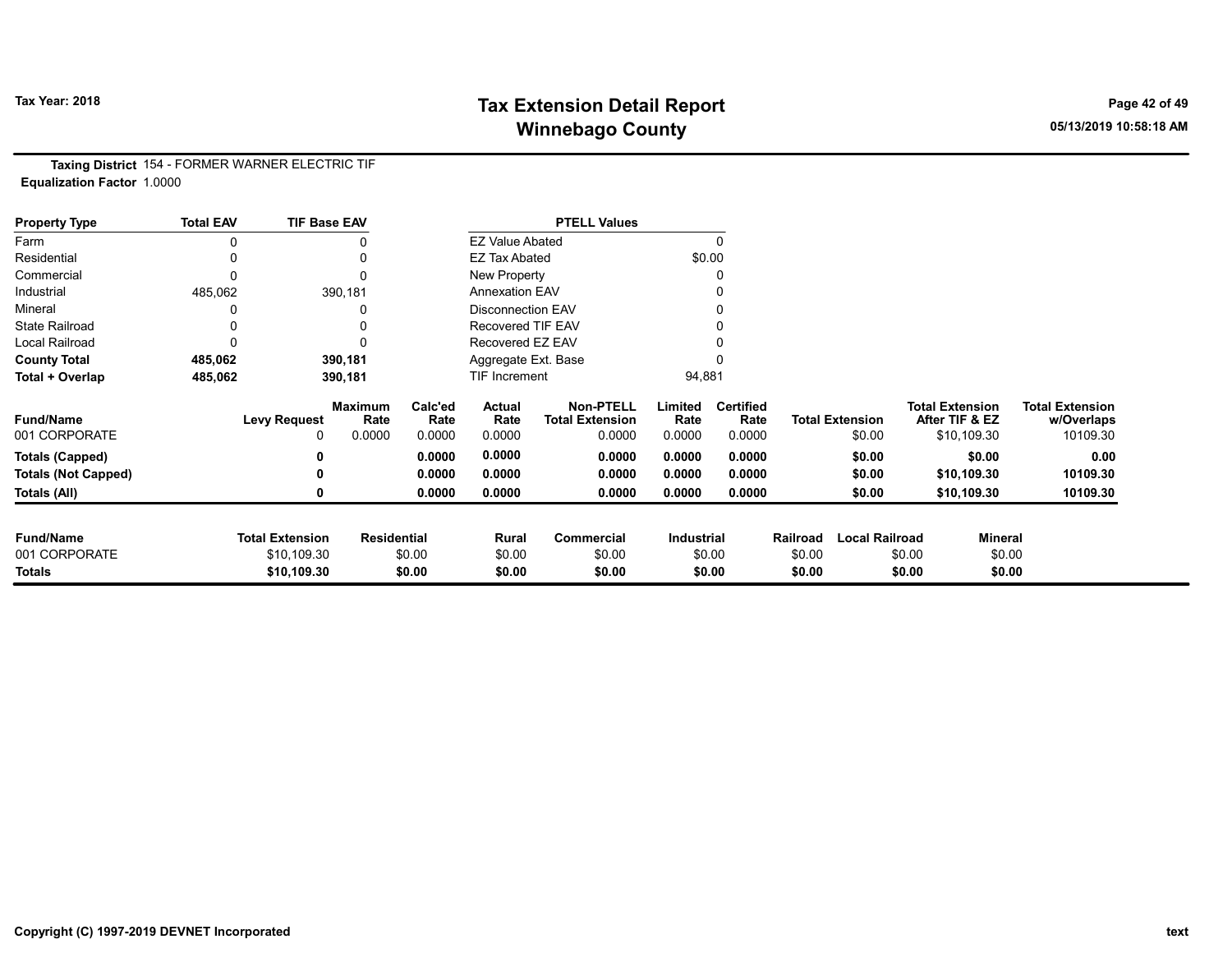# Tax Year: 2018 **Tax Extension Detail Report** Tax Year: 2018 **Page 43 of 49** Winnebago County and the County of the County of the County of the County of the County of the County of the County of the County of the County of the County of the County of the County of the County of the County of the C

Taxing District 157 - JEFFERSON / NORTH 3RD ST TIF Equalization Factor 1.0000

| <b>Property Type</b>       | <b>Total EAV</b> | <b>TIF Base EAV</b>    |                        |                 |                          | <b>PTELL Values</b>                        |                 |                          |          |                        |                        |                |                                      |
|----------------------------|------------------|------------------------|------------------------|-----------------|--------------------------|--------------------------------------------|-----------------|--------------------------|----------|------------------------|------------------------|----------------|--------------------------------------|
| Farm                       | 0                |                        | $\Omega$               |                 | <b>EZ Value Abated</b>   |                                            |                 | $\mathbf{0}$             |          |                        |                        |                |                                      |
| Residential                | 34,478           |                        | 32,826                 |                 | <b>EZ Tax Abated</b>     |                                            |                 | \$0.00                   |          |                        |                        |                |                                      |
| Commercial                 | 421,115          |                        | 139,902                |                 | New Property             |                                            |                 |                          |          |                        |                        |                |                                      |
| Industrial                 | 33,989           |                        | 33,989                 |                 | <b>Annexation EAV</b>    |                                            |                 | 0                        |          |                        |                        |                |                                      |
| Mineral                    |                  |                        |                        |                 | <b>Disconnection EAV</b> |                                            |                 | 0                        |          |                        |                        |                |                                      |
| <b>State Railroad</b>      | 0                |                        |                        |                 | Recovered TIF EAV        |                                            |                 |                          |          |                        |                        |                |                                      |
| Local Railroad             | 0                |                        | $\Omega$               |                 | Recovered EZ EAV         |                                            |                 |                          |          |                        |                        |                |                                      |
| <b>County Total</b>        | 489,582          |                        | 206,717                |                 | Aggregate Ext. Base      |                                            |                 |                          |          |                        |                        |                |                                      |
| Total + Overlap            | 489,582          |                        | 206,717                |                 | <b>TIF Increment</b>     |                                            | 282,865         |                          |          |                        |                        |                |                                      |
| <b>Fund/Name</b>           |                  | <b>Levy Request</b>    | <b>Maximum</b><br>Rate | Calc'ed<br>Rate | Actual<br>Rate           | <b>Non-PTELL</b><br><b>Total Extension</b> | Limited<br>Rate | <b>Certified</b><br>Rate |          | <b>Total Extension</b> | <b>Total Extension</b> | After TIF & EZ | <b>Total Extension</b><br>w/Overlaps |
| 001 CORPORATE              |                  | 0                      | 0.0000                 | 0.0000          | 0.0000                   | 0.0000                                     | 0.0000          | 0.0000                   |          | \$0.00                 |                        | \$40,364.84    | 40364.84                             |
| <b>Totals (Capped)</b>     |                  | 0                      |                        | 0.0000          | 0.0000                   | 0.0000                                     | 0.0000          | 0.0000                   |          | \$0.00                 |                        | \$0.00         | 0.00                                 |
| <b>Totals (Not Capped)</b> |                  | 0                      |                        | 0.0000          | 0.0000                   | 0.0000                                     | 0.0000          | 0.0000                   |          | \$0.00                 |                        | \$40,364.84    | 40364.84                             |
| Totals (All)               |                  | 0                      |                        | 0.0000          | 0.0000                   | 0.0000                                     | 0.0000          | 0.0000                   |          | \$0.00                 |                        | \$40,364.84    | 40364.84                             |
| <b>Fund/Name</b>           |                  | <b>Total Extension</b> | <b>Residential</b>     |                 | Rural                    | <b>Commercial</b>                          | Industrial      |                          | Railroad | <b>Local Railroad</b>  |                        | <b>Mineral</b> |                                      |
| 001 CORPORATE              |                  | \$40,364.84            |                        | \$0.00          | \$0.00                   | \$0.00                                     |                 | \$0.00                   | \$0.00   |                        | \$0.00                 | \$0.00         |                                      |
| <b>Totals</b>              |                  | \$40,364.84            |                        | \$0.00          | \$0.00                   | \$0.00                                     |                 | \$0.00                   | \$0.00   |                        | \$0.00                 | \$0.00         |                                      |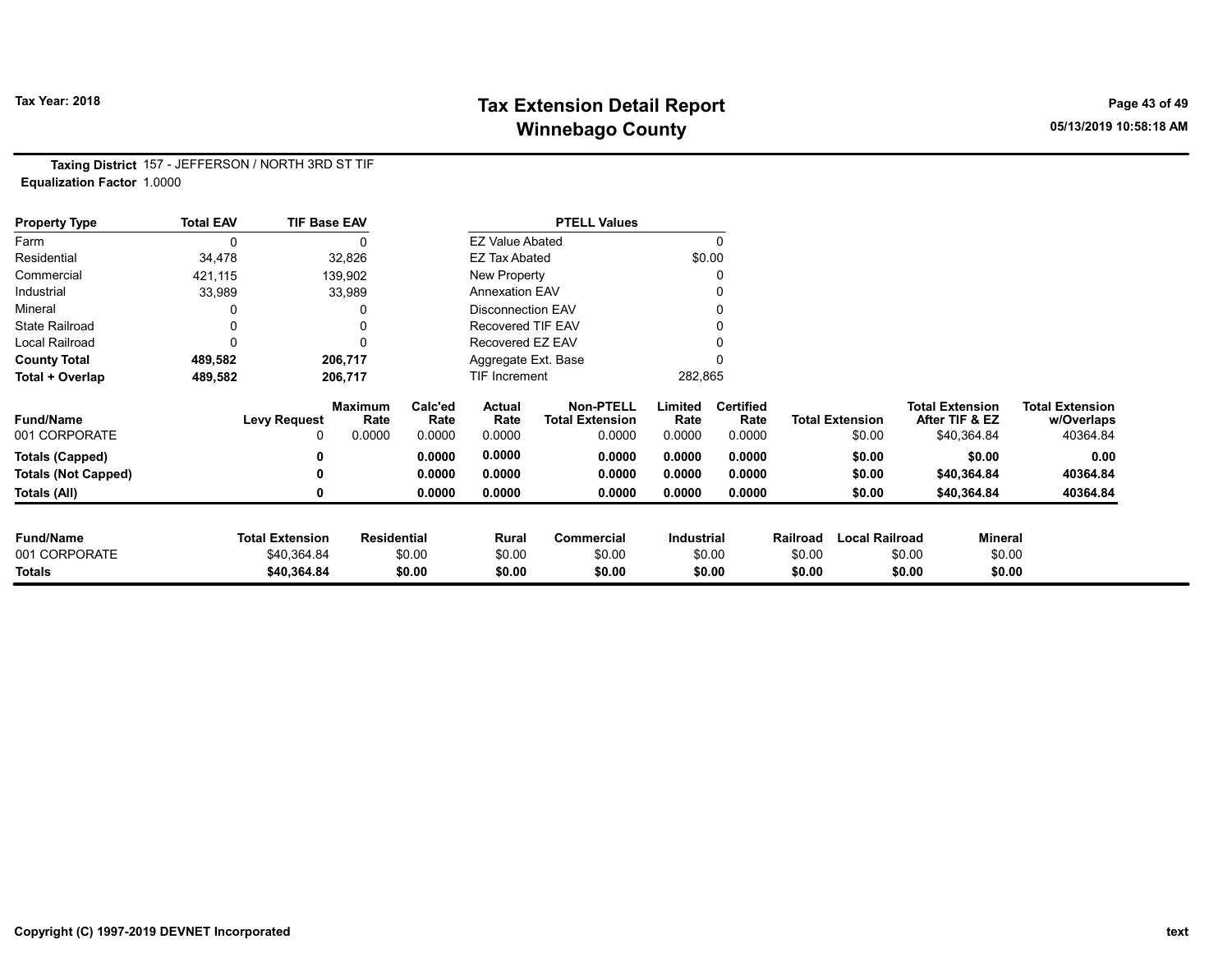# Tax Year: 2018 **Tax Extension Detail Report** Tax Year: 2018 **Page 44 of 49** Winnebago County and the County of the County of the County of the County of the County of the County of the County of the County of the County of the County of the County of the County of the County of the County of the C

Taxing District 159 - MULFORD & EAST STATE STREET TIF Equalization Factor 1.0000

| <b>Property Type</b>       | <b>Total EAV</b> | <b>TIF Base EAV</b>    |                        |                 |                          | <b>PTELL Values</b>                        |                 |                          |          |                        |                                          |                |                                      |
|----------------------------|------------------|------------------------|------------------------|-----------------|--------------------------|--------------------------------------------|-----------------|--------------------------|----------|------------------------|------------------------------------------|----------------|--------------------------------------|
| Farm                       | 2,542            |                        | 2,542                  |                 | <b>EZ Value Abated</b>   |                                            |                 |                          |          |                        |                                          |                |                                      |
| Residential                | 4,592,410        |                        | 4,565,297              |                 | <b>EZ Tax Abated</b>     |                                            |                 | \$0.00                   |          |                        |                                          |                |                                      |
| Commercial                 | 36,411,710       |                        | 34,065,032             |                 | New Property             |                                            |                 | 0                        |          |                        |                                          |                |                                      |
| Industrial                 |                  |                        | 0                      |                 | <b>Annexation EAV</b>    |                                            |                 |                          |          |                        |                                          |                |                                      |
| Mineral                    |                  |                        | 0                      |                 | <b>Disconnection EAV</b> |                                            |                 |                          |          |                        |                                          |                |                                      |
| <b>State Railroad</b>      | $\Omega$         |                        | 0                      |                 | <b>Recovered TIF EAV</b> |                                            |                 |                          |          |                        |                                          |                |                                      |
| Local Railroad             |                  |                        |                        |                 | Recovered EZ EAV         |                                            |                 |                          |          |                        |                                          |                |                                      |
| <b>County Total</b>        | 41,006,662       |                        | 38,632,871             |                 | Aggregate Ext. Base      |                                            |                 |                          |          |                        |                                          |                |                                      |
| Total + Overlap            | 41,006,662       |                        | 38,632,871             |                 | <b>TIF Increment</b>     |                                            | 2,373,791       |                          |          |                        |                                          |                |                                      |
| <b>Fund/Name</b>           |                  | <b>Levy Request</b>    | <b>Maximum</b><br>Rate | Calc'ed<br>Rate | Actual<br>Rate           | <b>Non-PTELL</b><br><b>Total Extension</b> | Limited<br>Rate | <b>Certified</b><br>Rate |          | <b>Total Extension</b> | <b>Total Extension</b><br>After TIF & EZ |                | <b>Total Extension</b><br>w/Overlaps |
| 001 CORPORATE              |                  |                        | 0.0000                 | 0.0000          | 0.0000                   | 0.0000                                     | 0.0000          | 0.0000                   |          | \$0.00                 | \$338,740.20                             |                | 338740.20                            |
| <b>Totals (Capped)</b>     |                  |                        |                        | 0.0000          | 0.0000                   | 0.0000                                     | 0.0000          | 0.0000                   |          | \$0.00                 |                                          | \$0.00         | 0.00                                 |
| <b>Totals (Not Capped)</b> |                  |                        |                        | 0.0000          | 0.0000                   | 0.0000                                     | 0.0000          | 0.0000                   |          | \$0.00                 | \$338,740.20                             |                | 338740.20                            |
| Totals (All)               |                  |                        |                        | 0.0000          | 0.0000                   | 0.0000                                     | 0.0000          | 0.0000                   |          | \$0.00                 | \$338,740.20                             |                | 338740.20                            |
|                            |                  |                        |                        |                 |                          |                                            |                 |                          |          |                        |                                          |                |                                      |
| <b>Fund/Name</b>           |                  | <b>Total Extension</b> | <b>Residential</b>     |                 | Rural                    | Commercial                                 | Industrial      |                          | Railroad | <b>Local Railroad</b>  |                                          | <b>Mineral</b> |                                      |
| 001 CORPORATE              |                  | \$338,740.20           |                        | \$0.00          | \$0.00                   | \$0.00                                     |                 | \$0.00                   | \$0.00   |                        | \$0.00                                   | \$0.00         |                                      |
| Totals                     |                  | \$338,740.20           |                        | \$0.00          | \$0.00                   | \$0.00                                     |                 | \$0.00                   | \$0.00   |                        | \$0.00                                   | \$0.00         |                                      |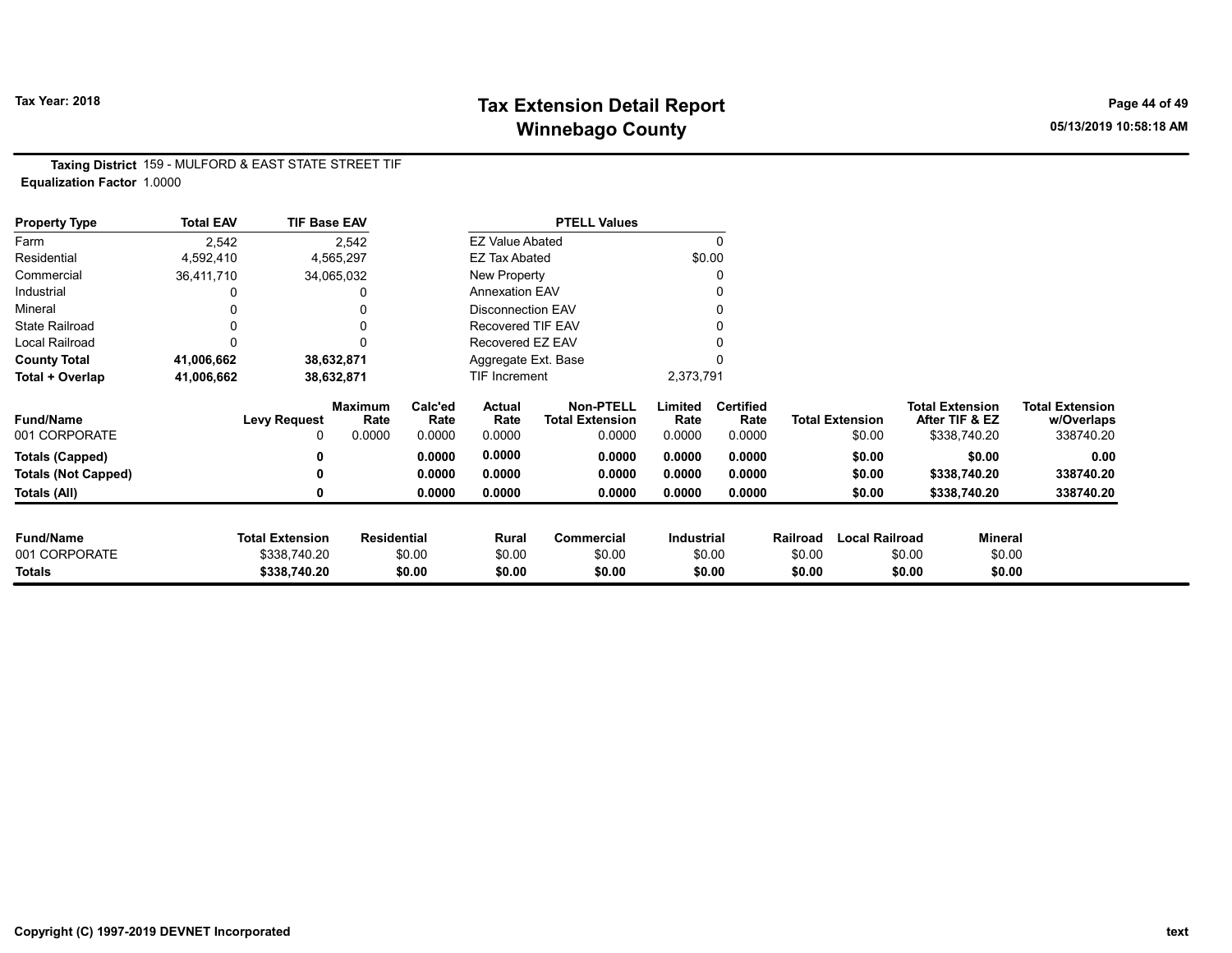# Tax Year: 2018 **Tax Extension Detail Report** Tax Year: 2018 **Page 45 of 49** Winnebago County and the County of the County of the County of the County of the County of the County of the County of the County of the County of the County of the County of the County of the County of the County of the C

Taxing District 164 - AUBURN STREET TIF Equalization Factor 1.0000

| <b>Property Type</b>       | <b>Total EAV</b> | <b>TIF Base EAV</b>    |                        |                 |                        | <b>PTELL Values</b>                        |                   |                          |          |                        |                                          |                |                                      |
|----------------------------|------------------|------------------------|------------------------|-----------------|------------------------|--------------------------------------------|-------------------|--------------------------|----------|------------------------|------------------------------------------|----------------|--------------------------------------|
| Farm                       |                  |                        |                        |                 | <b>EZ Value Abated</b> |                                            |                   |                          |          |                        |                                          |                |                                      |
| Residential                | 50,508           |                        | 43,666                 |                 | <b>EZ Tax Abated</b>   |                                            |                   | \$0.00                   |          |                        |                                          |                |                                      |
| Commercial                 | 4,549,510        |                        | 4,320,095              |                 | New Property           |                                            |                   |                          |          |                        |                                          |                |                                      |
| Industrial                 | 2,246,196        |                        | 2,133,827              |                 | <b>Annexation EAV</b>  |                                            |                   |                          |          |                        |                                          |                |                                      |
| Mineral                    |                  |                        |                        |                 | Disconnection EAV      |                                            |                   |                          |          |                        |                                          |                |                                      |
| <b>State Railroad</b>      |                  |                        |                        |                 | Recovered TIF EAV      |                                            |                   |                          |          |                        |                                          |                |                                      |
| Local Railroad             |                  |                        |                        |                 | Recovered EZ EAV       |                                            |                   |                          |          |                        |                                          |                |                                      |
| <b>County Total</b>        | 6,846,214        |                        | 6,497,588              |                 | Aggregate Ext. Base    |                                            |                   |                          |          |                        |                                          |                |                                      |
| Total + Overlap            | 6,846,214        |                        | 6,497,588              |                 | <b>TIF Increment</b>   |                                            | 348,626           |                          |          |                        |                                          |                |                                      |
| <b>Fund/Name</b>           |                  | <b>Levy Request</b>    | <b>Maximum</b><br>Rate | Calc'ed<br>Rate | Actual<br>Rate         | <b>Non-PTELL</b><br><b>Total Extension</b> | Limited<br>Rate   | <b>Certified</b><br>Rate |          | <b>Total Extension</b> | <b>Total Extension</b><br>After TIF & EZ |                | <b>Total Extension</b><br>w/Overlaps |
| 001 CORPORATE              |                  | 0                      | 0.0000                 | 0.0000          | 0.0000                 | 0.0000                                     | 0.0000            | 0.0000                   |          | \$0.00                 | \$49,749.78                              |                | 49749.78                             |
| Totals (Capped)            |                  |                        |                        | 0.0000          | 0.0000                 | 0.0000                                     | 0.0000            | 0.0000                   |          | \$0.00                 |                                          | \$0.00         | 0.00                                 |
| <b>Totals (Not Capped)</b> |                  |                        |                        | 0.0000          | 0.0000                 | 0.0000                                     | 0.0000            | 0.0000                   |          | \$0.00                 | \$49,749.78                              |                | 49749.78                             |
| Totals (All)               |                  | 0                      |                        | 0.0000          | 0.0000                 | 0.0000                                     | 0.0000            | 0.0000                   |          | \$0.00                 | \$49,749.78                              |                | 49749.78                             |
| <b>Fund/Name</b>           |                  | <b>Total Extension</b> | <b>Residential</b>     |                 | Rural                  | Commercial                                 | <b>Industrial</b> |                          | Railroad | <b>Local Railroad</b>  |                                          | <b>Mineral</b> |                                      |
| 001 CORPORATE              |                  | \$49,749.78            |                        | \$0.00          | \$0.00                 | \$0.00                                     |                   | \$0.00                   | \$0.00   |                        | \$0.00                                   | \$0.00         |                                      |
| <b>Totals</b>              |                  | \$49,749.78            |                        | \$0.00          | \$0.00                 | \$0.00                                     |                   | \$0.00                   | \$0.00   |                        | \$0.00                                   | \$0.00         |                                      |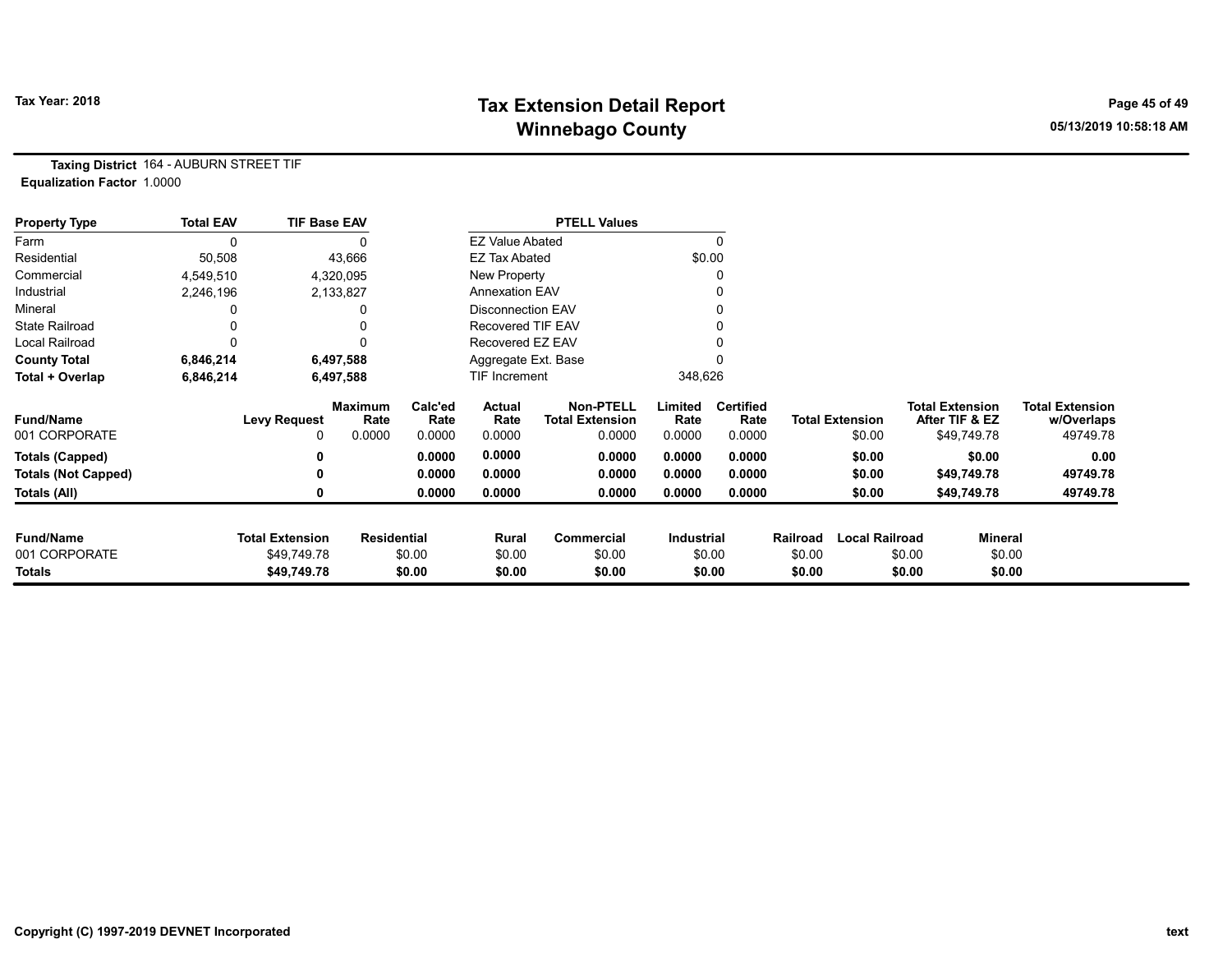# Tax Year: 2018 **Tax Extension Detail Report** Tax Year: 2018 **Page 46 of 49** Winnebago County and the County of the County of the County of the County of the County of the County of the County of the County of the County of the County of the County of the County of the County of the County of the C

Taxing District 165 - FOREST HILLS ROAD TIF Equalization Factor 1.0000

| <b>Property Type</b>       | <b>Total EAV</b> | <b>TIF Base EAV</b>    |                        |                 |                          | <b>PTELL Values</b>                        |                   |                          |                  |                        |                                          |                  |                                      |
|----------------------------|------------------|------------------------|------------------------|-----------------|--------------------------|--------------------------------------------|-------------------|--------------------------|------------------|------------------------|------------------------------------------|------------------|--------------------------------------|
| Farm                       |                  |                        |                        |                 | <b>EZ Value Abated</b>   |                                            |                   | 0                        |                  |                        |                                          |                  |                                      |
| Residential                | 108,309          |                        | 94,611                 |                 | <b>EZ Tax Abated</b>     |                                            |                   | \$0.00                   |                  |                        |                                          |                  |                                      |
| Commercial                 | 2,715,243        |                        | 1,892,191              |                 | New Property             |                                            |                   |                          |                  |                        |                                          |                  |                                      |
| Industrial                 | 2,473,709        |                        | 2,192,948              |                 | <b>Annexation EAV</b>    |                                            |                   |                          |                  |                        |                                          |                  |                                      |
| Mineral                    |                  |                        |                        |                 | <b>Disconnection EAV</b> |                                            |                   |                          |                  |                        |                                          |                  |                                      |
| <b>State Railroad</b>      |                  |                        |                        |                 | Recovered TIF EAV        |                                            |                   |                          |                  |                        |                                          |                  |                                      |
| Local Railroad             |                  |                        |                        |                 | Recovered EZ EAV         |                                            |                   |                          |                  |                        |                                          |                  |                                      |
| <b>County Total</b>        | 5,297,261        |                        | 4,179,750              |                 | Aggregate Ext. Base      |                                            |                   |                          |                  |                        |                                          |                  |                                      |
| Total + Overlap            | 5,297,261        |                        | 4,179,750              |                 | <b>TIF Increment</b>     |                                            | 1,117,511         |                          |                  |                        |                                          |                  |                                      |
| <b>Fund/Name</b>           |                  | Levy Request           | <b>Maximum</b><br>Rate | Calc'ed<br>Rate | Actual<br>Rate           | <b>Non-PTELL</b><br><b>Total Extension</b> | Limited<br>Rate   | <b>Certified</b><br>Rate |                  | <b>Total Extension</b> | <b>Total Extension</b><br>After TIF & EZ |                  | <b>Total Extension</b><br>w/Overlaps |
| 001 CORPORATE              |                  | 0                      | 0.0000                 | 0.0000          | 0.0000                   | 0.0000                                     | 0.0000            | 0.0000                   |                  | \$0.00                 |                                          | \$130,962.48     | 130962.48                            |
| <b>Totals (Capped)</b>     |                  | 0                      |                        | 0.0000          | 0.0000                   | 0.0000                                     | 0.0000            | 0.0000                   |                  | \$0.00                 |                                          | \$0.00           | 0.00                                 |
| <b>Totals (Not Capped)</b> |                  | ŋ                      |                        | 0.0000          | 0.0000                   | 0.0000                                     | 0.0000            | 0.0000                   |                  | \$0.00                 |                                          | \$130,962.48     | 130962.48                            |
| Totals (All)               |                  | 0                      |                        | 0.0000          | 0.0000                   | 0.0000                                     | 0.0000            | 0.0000                   |                  | \$0.00                 |                                          | \$130,962.48     | 130962.48                            |
| <b>Fund/Name</b>           |                  | <b>Total Extension</b> | <b>Residential</b>     |                 |                          |                                            | <b>Industrial</b> |                          | Railroad         | <b>Local Railroad</b>  |                                          | Mineral          |                                      |
| 001 CORPORATE              |                  | \$130,962.48           |                        | \$0.00          | Rural                    | Commercial<br>\$0.00                       |                   |                          |                  |                        | \$0.00                                   |                  |                                      |
| Totals                     |                  | \$130,962.48           |                        | \$0.00          | \$0.00<br>\$0.00         | \$0.00                                     |                   | \$0.00<br>\$0.00         | \$0.00<br>\$0.00 |                        | \$0.00                                   | \$0.00<br>\$0.00 |                                      |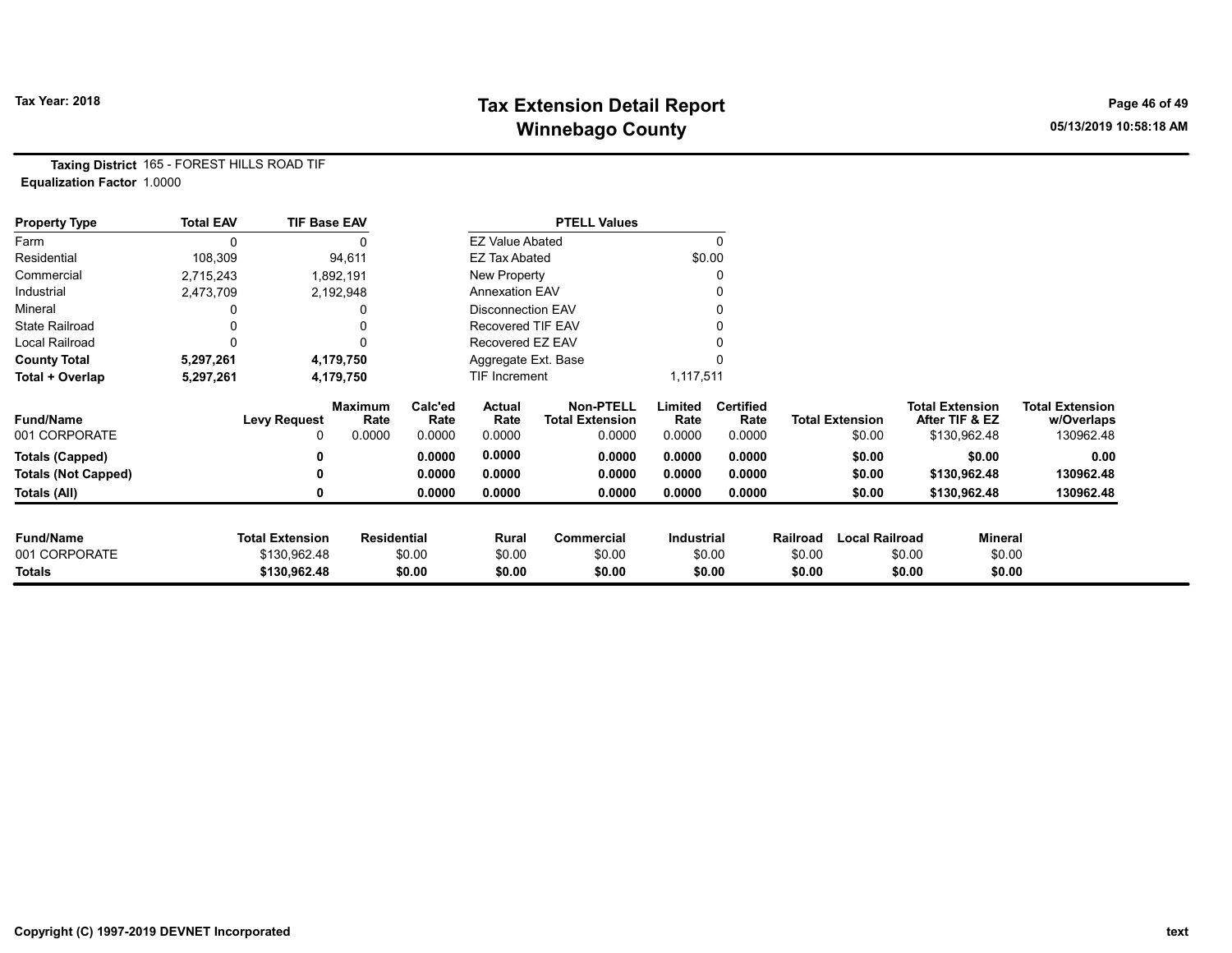# Tax Year: 2018 **Tax Extension Detail Report** Tax Year: 2018 **Page 47 of 49** Winnebago County and the County of the County of the County of the County of the County of the County of the County of the County of the County of the County of the County of the County of the County of the County of the C

Taxing District 166 - GARDNER / BLACKHAWK TIF Equalization Factor 1.0000

| <b>Property Type</b>       | <b>Total EAV</b> | <b>TIF Base EAV</b>    |                        |                 |                          | <b>PTELL Values</b>                        |                 |                          |          |                        |                                          |                |                                      |
|----------------------------|------------------|------------------------|------------------------|-----------------|--------------------------|--------------------------------------------|-----------------|--------------------------|----------|------------------------|------------------------------------------|----------------|--------------------------------------|
| Farm                       | 0                |                        |                        |                 | <b>EZ Value Abated</b>   |                                            |                 | 0                        |          |                        |                                          |                |                                      |
| Residential                | 503,433          |                        | 476,774                |                 | <b>EZ Tax Abated</b>     |                                            | \$0.00          |                          |          |                        |                                          |                |                                      |
| Commercial                 | 3,978,795        |                        | 3,440,883              |                 | New Property             |                                            |                 | 0                        |          |                        |                                          |                |                                      |
| Industrial                 | 3,741,310        |                        | 3,239,835              |                 | <b>Annexation EAV</b>    |                                            |                 |                          |          |                        |                                          |                |                                      |
| Mineral                    |                  |                        |                        |                 | <b>Disconnection EAV</b> |                                            |                 | 0                        |          |                        |                                          |                |                                      |
| <b>State Railroad</b>      |                  |                        |                        |                 | <b>Recovered TIF EAV</b> |                                            |                 |                          |          |                        |                                          |                |                                      |
| <b>Local Railroad</b>      |                  |                        |                        |                 | Recovered EZ EAV         |                                            |                 |                          |          |                        |                                          |                |                                      |
| <b>County Total</b>        | 8,223,538        |                        | 7,157,492              |                 | Aggregate Ext. Base      |                                            |                 |                          |          |                        |                                          |                |                                      |
| Total + Overlap            | 8,223,538        |                        | 7,157,492              |                 | TIF Increment            |                                            | 1,066,046       |                          |          |                        |                                          |                |                                      |
| <b>Fund/Name</b>           |                  | <b>Levy Request</b>    | <b>Maximum</b><br>Rate | Calc'ed<br>Rate | Actual<br>Rate           | <b>Non-PTELL</b><br><b>Total Extension</b> | Limited<br>Rate | <b>Certified</b><br>Rate |          | <b>Total Extension</b> | <b>Total Extension</b><br>After TIF & EZ |                | <b>Total Extension</b><br>w/Overlaps |
| 001 CORPORATE              |                  |                        | 0.0000                 | 0.0000          | 0.0000                   | 0.0000                                     | 0.0000          | 0.0000                   |          | \$0.00                 | \$105,209.74                             |                | 105209.74                            |
| <b>Totals (Capped)</b>     |                  |                        |                        | 0.0000          | 0.0000                   | 0.0000                                     | 0.0000          | 0.0000                   |          | \$0.00                 |                                          | \$0.00         | 0.00                                 |
| <b>Totals (Not Capped)</b> |                  |                        |                        | 0.0000          | 0.0000                   | 0.0000                                     | 0.0000          | 0.0000                   |          | \$0.00                 | \$105,209.74                             |                | 105209.74                            |
| Totals (All)               |                  |                        |                        | 0.0000          | 0.0000                   | 0.0000                                     | 0.0000          | 0.0000                   |          | \$0.00                 | \$105,209.74                             |                | 105209.74                            |
| <b>Fund/Name</b>           |                  | <b>Total Extension</b> | <b>Residential</b>     |                 | Rural                    | Commercial                                 | Industrial      |                          | Railroad | <b>Local Railroad</b>  |                                          | <b>Mineral</b> |                                      |
| 001 CORPORATE              |                  | \$105,209.74           |                        | \$0.00          | \$0.00                   | \$0.00                                     | \$0.00          |                          | \$0.00   |                        | \$0.00                                   | \$0.00         |                                      |
| Totals                     |                  | \$105,209.74           |                        | \$0.00          | \$0.00                   | \$0.00                                     |                 | \$0.00                   | \$0.00   |                        | \$0.00                                   | \$0.00         |                                      |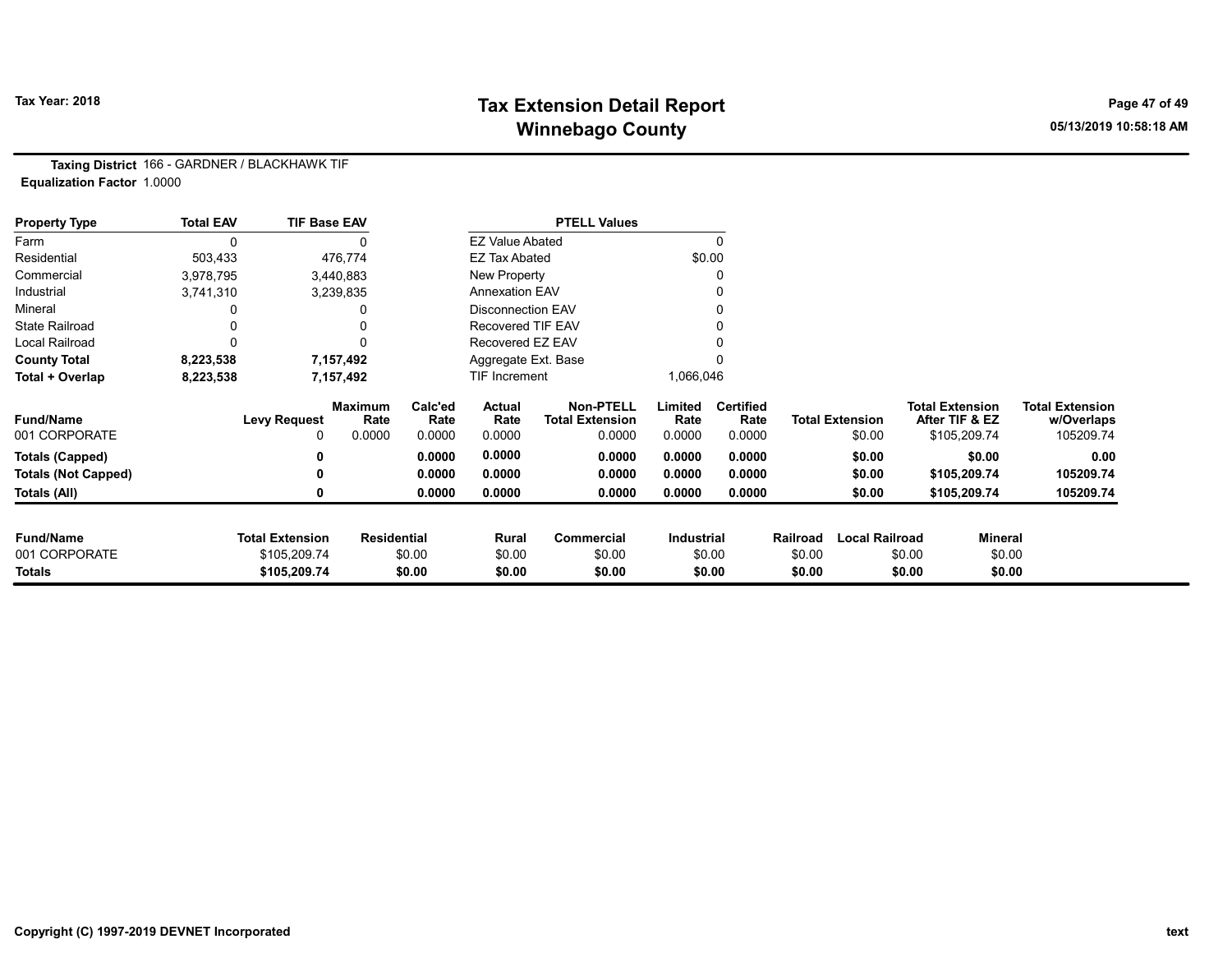# Tax Year: 2018 **Tax Extension Detail Report** Tax Year: 2018 **Page 48 of 49** Winnebago County and the County of the County of the County of the County of the County of the County of the County of the County of the County of the County of the County of the County of the County of the County of the C

Taxing District 167 - VILLAGE OF ROCKTON DOWNTOWN TIF Equalization Factor 1.0000

| <b>Property Type</b>       | <b>Total EAV</b> | <b>TIF Base EAV</b>    |                        |                 |                          | <b>PTELL Values</b>                        |                   |                          |          |                        |        |                                          |                                      |
|----------------------------|------------------|------------------------|------------------------|-----------------|--------------------------|--------------------------------------------|-------------------|--------------------------|----------|------------------------|--------|------------------------------------------|--------------------------------------|
| Farm                       | 0                |                        |                        |                 | <b>EZ Value Abated</b>   |                                            |                   | $\Omega$                 |          |                        |        |                                          |                                      |
| Residential                | 594,578          |                        | 532,086                |                 | <b>EZ Tax Abated</b>     |                                            |                   | \$0.00                   |          |                        |        |                                          |                                      |
| Commercial                 | 3,735,065        |                        | 3,314,586              |                 | New Property             |                                            |                   |                          |          |                        |        |                                          |                                      |
| Industrial                 | 184,522          |                        | 170,528                |                 | <b>Annexation EAV</b>    |                                            |                   |                          |          |                        |        |                                          |                                      |
| Mineral                    |                  |                        |                        |                 | <b>Disconnection EAV</b> |                                            |                   |                          |          |                        |        |                                          |                                      |
| <b>State Railroad</b>      |                  |                        | 0                      |                 | <b>Recovered TIF EAV</b> |                                            |                   |                          |          |                        |        |                                          |                                      |
| Local Railroad             | 0                |                        | 0                      |                 | Recovered EZ EAV         |                                            |                   |                          |          |                        |        |                                          |                                      |
| <b>County Total</b>        | 4,514,165        |                        | 4,017,200              |                 | Aggregate Ext. Base      |                                            |                   |                          |          |                        |        |                                          |                                      |
| Total + Overlap            | 4,514,165        |                        | 4,017,200              |                 | <b>TIF Increment</b>     |                                            | 496,965           |                          |          |                        |        |                                          |                                      |
| <b>Fund/Name</b>           |                  | <b>Levy Request</b>    | <b>Maximum</b><br>Rate | Calc'ed<br>Rate | Actual<br>Rate           | <b>Non-PTELL</b><br><b>Total Extension</b> | Limited<br>Rate   | <b>Certified</b><br>Rate |          | <b>Total Extension</b> |        | <b>Total Extension</b><br>After TIF & EZ | <b>Total Extension</b><br>w/Overlaps |
| 001 CORPORATE              |                  | 0                      | 0.0000                 | 0.0000          | 0.0000                   | 0.0000                                     | 0.0000            | 0.0000                   |          | \$0.00                 |        | \$49,828.98                              | 49828.98                             |
| <b>Totals (Capped)</b>     |                  | 0                      |                        | 0.0000          | 0.0000                   | 0.0000                                     | 0.0000            | 0.0000                   |          | \$0.00                 |        | \$0.00                                   | 0.00                                 |
| <b>Totals (Not Capped)</b> |                  | 0                      |                        | 0.0000          | 0.0000                   | 0.0000                                     | 0.0000            | 0.0000                   |          | \$0.00                 |        | \$49,828.98                              | 49828.98                             |
| Totals (All)               |                  | 0                      |                        | 0.0000          | 0.0000                   | 0.0000                                     | 0.0000            | 0.0000                   |          | \$0.00                 |        | \$49,828.98                              | 49828.98                             |
| <b>Fund/Name</b>           |                  | <b>Total Extension</b> | <b>Residential</b>     |                 | Rural                    | <b>Commercial</b>                          | <b>Industrial</b> |                          | Railroad | <b>Local Railroad</b>  |        | <b>Mineral</b>                           |                                      |
| 001 CORPORATE              |                  | \$49,828.98            |                        | \$0.00          | \$0.00                   | \$0.00                                     |                   | \$0.00                   | \$0.00   |                        | \$0.00 | \$0.00                                   |                                      |
| Totals                     |                  | \$49,828.98            |                        | \$0.00          | \$0.00                   | \$0.00                                     |                   | \$0.00                   | \$0.00   |                        | \$0.00 | \$0.00                                   |                                      |